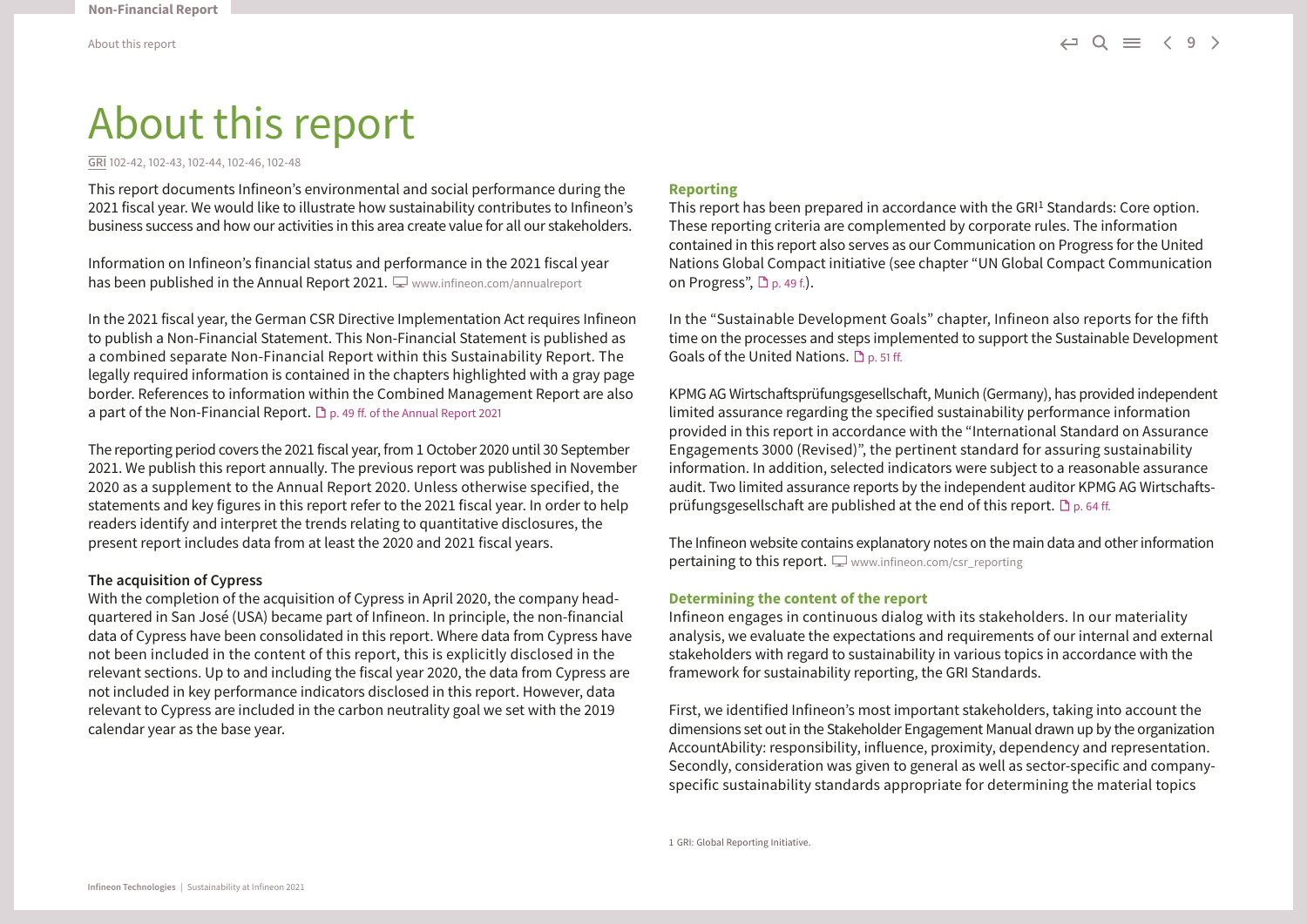#### **GRI** 102-42, 102-43, 102-44, 102-46, 102-47

for assessing Infineon's sustainability performance. Thirdly, relevant topics were preselected based on our corporate strategy and on stakeholder expectations. Finally, we assembled our in-house experts to discuss the topics chosen and any potentially related risks or opportunities which could impact the long-term performance of the organization. The various Infineon divisions and departments use different communication channels and continuously engage in conferences, forums, industry association activities and surveys to ensure targeted communication with the corresponding stakeholder groups.

The legal definition of materiality was taken into account in the course of these four steps. The results of this analysis and the material topics were then confirmed by the Infineon Management Board. This report describes these topics.

| <b>Material topics</b>                       | Reporting<br>boundary <sup>1</sup> | Supply chain<br>(Production<br>materials,<br>products, services) | Infineon<br>(Production<br>processes) | Customer<br>(Product<br>application) |
|----------------------------------------------|------------------------------------|------------------------------------------------------------------|---------------------------------------|--------------------------------------|
| Long-term viability of core business         | internal/<br>external              | medium                                                           | high                                  | high                                 |
| Contribution through sustainable<br>products | internal/<br>external              | medium                                                           | high                                  | high                                 |
| Responsible manufacturing                    | internal/<br>external              | medium                                                           | high                                  | low                                  |
| Diversity and equal opportunity              | internal                           | low                                                              | high                                  | low                                  |
| Corporate citizenship                        | internal/<br>external              | low                                                              | high                                  | low                                  |
| <b>Business ethics</b>                       | internal/<br>external              | medium                                                           | high                                  | medium                               |
| Labor relations                              | internal                           | none                                                             | high                                  | none                                 |

**CHART 02** Material topics and impact along the value chain

1 Reporting refers to activities within and/or outside the company.

In accordance with the GRI Standards framework on sustainability reporting,  $\overline{CHART}$  02 shows how Infineon evaluates impact along the value chain.

Effective risk and opportunity management is a key element of our business activities. It supports the achievement of our strategic goals, namely sustainable profitable growth and ensuring efficient use of capital. We have established a variety of coordinated risk management and control system elements oriented towards the realization of our risk strategy. These elements include in particular, not only the Risk and Opportunity Management System and the Internal Control System with Respect to Financial Reporting Processes, but also the associated planning, management and internal reporting processes and our Compliance Management System. Further information is available in the "Group strategy" chapter as well as under "Risk and opportunity report" in the "Report on outlook, risk and opportunity" chapter of the Annual Report 2021. [p. 35 ff. and p. 112 ff. of the Annual Report 2021](http://www.infineon.com/annualreport)

Progress during the 2021 fiscal year, the achievement of our targets and the associated key performance indicators are described in this report as well as in the "Group strategy" and "Business model" chapters of the Annual Report 2021[.](http://www.infineon.com/annualreport) TARGETS p. 42 ff. [p. 35 ff. and p. 50 f. of the Annual Report 2021](http://www.infineon.com/annualreport)

**Long-term viability of core business:** Energy efficiency, mobility and security are important key fields of action for global society that offer enormous growth potential. Infineon occupies leading positions in these sectors. We expect our innovative power and technological expertise to continue to drive sustainable and profitable growth going forward.

The steady progress of digitalization and networking is one of the most vital technological trends of our time, with the potential to change radically how companies and consumers interact with one another and with the surrounding infrastructure. The IoT connects the physical and virtual worlds in ways never seen before. More and more physical "objects" – ranging from people and places to cars and computers, all the way to home appliances and industrial machines – are being equipped with electronic systems, software and sensors and connected to the Internet.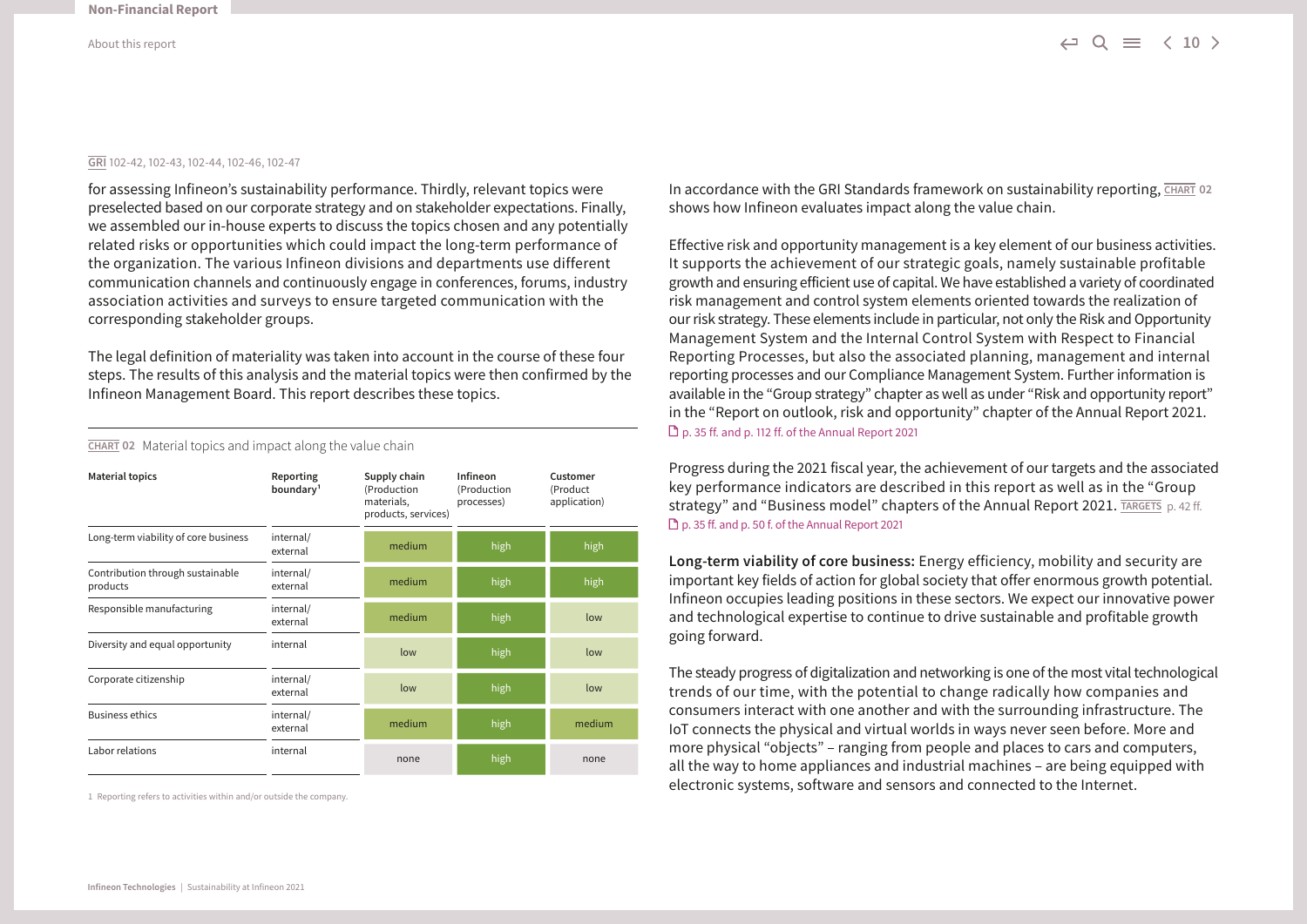#### **GRI** 102-46

This opens the door to a new dimension of connectivity and intelligence with farreaching consequences for our society and our economy. As a world-leading provider of semiconductor solutions, Infineon supplies manufacturers in all market segments with key components for IoT applications. The International Data Corporation (IDC) estimates that the number of connected devices (especially IoT devices and systems) will rise to 55.7 billion by the 2025 calendar year. By then, the data volume generated annually is expected to reach 73.1 zettabytes (1 zettabyte =  $1,000^7$  bytes). Although global expenditure on the IoT has been severely affected by the coronavirus pandemic, the IDC expects it to increase again over the coming years.

Our sensors, processors, security controllers and actuators set the standards for highly developed sensor technologies, cross-application control and optimized power management. They make the IoT intelligent, secure and energy-efficient. Additional information about this material topic can be found in the "Contribution through sustainable products" chapter of this report as well as in the "Group strategy" chapter and under "Strategic focus" in the "The segments" chapter of the Annual Report 2021.  $\Box$  p. 34 ff. in this report and p. 35 ff., p. 61 f., p. 66 f., p.71 f. and p. 76 f. of the Annual [Report 2021](http://www.infineon.com/annualreport) 

**Contribution through sustainable products:** Microelectronics made by Infineon is the key to attaining better living standards. Our inventiveness and commitment let us create value for customers, staff and investors. We understand how technical systems can be made increasingly efficient through the use of semiconductors, providing sustainable solutions for the world of today and the world of tomorrow. This makes our customers more successful and is an important contribution to society. We make life easier, safer and greener – with technology that achieves more, consumes less and is accessible to everyone.

The manufacture of sustainable products is an integral part of our business strategy. A large proportion of our annual expenditure on research and development is devoted to energy efficiency and climate protection.

According to the United Nations, the Earth will have approximately 10.9 billion inhabitants by the 2100 calendar year, most of them living in cities. One consequence of this population growth will be a global rise in demand for energy. Using energy

more efficiently is one of the greatest challenges of the future, and semiconductors play a decisive role here. The biggest lever in energy savings is increasing efficiency of use. There are currently several hundred million industrial motors and billions of home appliances around the world, so the potential for energy savings is enormous.

In accordance with our environmental policy, possible environmental impacts are investigated at the earliest possible stage and are taken into account in the development of our products and processes. Infineon has created an integrated management system for this purpose, IMPRES (Infineon Integrated Management Program for Environment, Energy, Safety and Health). This applies to all our company activities, from procurement, development and manufacturing all the way to the sale of our products. All our actions are based on compliance with applicable legislation and regulations.

Additional information is provided in the "Contribution through sustainable products", "Our responsibility along the supply chain" and "Sustainable Development Goals" chapters.  $\Box$  p. 34 ff., p. 37 f. and p. 51 ff.

We want to make driving a car safer for everybody. Our systems are designed to support drivers and significantly reduce the number of accidents. Infineon radar chips send and receive radio frequency signals and pass them on to the radar electronic control unit (ECU). The radar ECU then determines the distance between the car and other vehicles and their speed in order to warn the driver in good time and to initiate a braking maneuver in case of an emergency. Another system detects signs of driver fatigue (such as microsleep) or distraction. Infineon is also working in the area of eCall (Emergency Call), an emergency call system integrated into the car. In case of an accident, eCall automatically transmits the location and other important data to the emergency services, drastically reducing the amount of time needed to reach the driver.

Today, Infineon already has solutions that meet the high requirements of active and passive assistance systems. They enable, for example, piloted driving in traffic jams and automated parking. In the future, car-to-car communication will improve safety and efficiency in road traffic. For example, it will be possible to warn drivers of road damage or accidents on their route.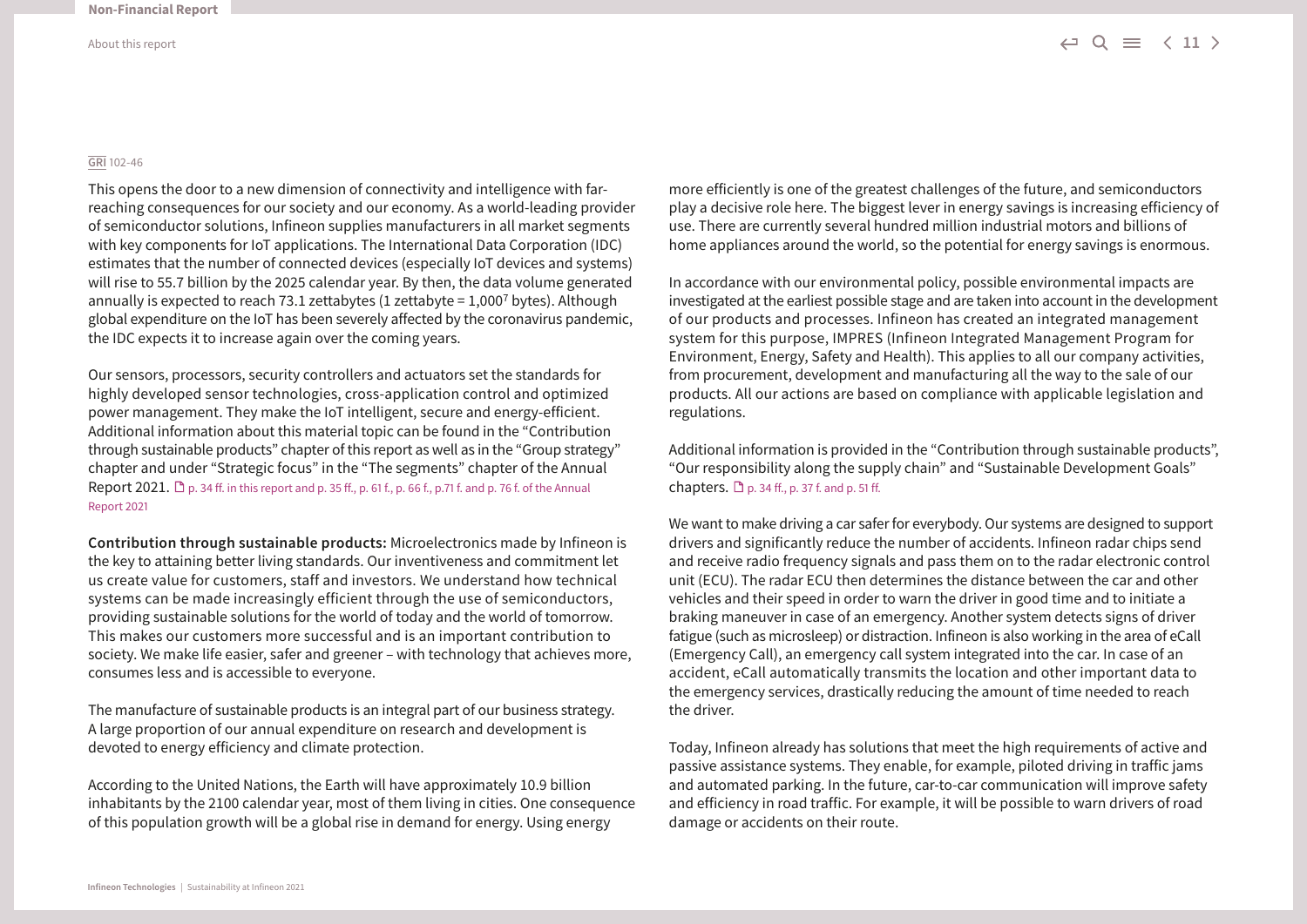#### **GRI** 102-46

Additional information on this material topic can be found under "The Infineon carbon footprint" in the "Contribution through sustainable products" chapter in this report as well as under "Strategic focus" in the "The segments" chapter in the Annual Report 2021.  $\Box$  p. 35 in this report [and p. 61 f., p. 66 f., p. 71 f. and p. 76 f. of the Annual Report 2021](http://www.infineon.com/annualreport)

**Responsible manufacturing:** Respect for human rights and the promotion of cultural diversity and equal opportunity are essential for Infineon. As a signatory of the UN Global Compact, Infineon made a voluntary commitment to uphold the Ten Principles outlined there. Principles 1 and 2 relate to human rights. In our Business Conduct Guidelines, we anchor our mandatory compliance with valid human rights. Additional information on this topic can be found in the "Business ethics", "Human rights" and "UN Global Compact Communication on Progress" chapters.  $\Box$  p. 14 f., p. 16 and p. 49 f.

We also demand that our supply chain upholds these principles. This is why we have defined a Group-wide approach aimed at ensuring the necessary transparency within the supply chain. We expect our suppliers to commit to the values outlined in our Supplier Code of Conduct (formerly: Principles of Procurement). The chapter "Our responsibility along the supply chain" contains further information on this topic.  $D_{p.}$  37 f.

The availability of natural resources is one of the greatest global challenges. Efficient resource management is therefore a central component of IMPRES. In the past, energy prices have been subject to fluctuations that were partly related to legal regulations. The economic benefit is another motivation for reducing our specific consumption by increasing our energy efficiency, and has been part of our sustainability strategy for years.

Manufacturing semiconductors requires a wide variety of chemicals. At Infineon we ensure that we handle hazardous materials in a highly responsible way.

We are subject to many laws and regulations which apply to areas such as environmental and climate protection, as well as the field of energy. Present or future environmental legislation and other government regulations, or amendments thereto, could require

an adjustment to our operating activities and result in higher costs. Infineon keeps abreast of planned legislative changes and engages in these issues in various associations and organizations on an ongoing basis.

Infineon has set itself the target of becoming carbon-neutral by the end of the 2030 fiscal year with respect to scope 1 and scope 2 emissions. Even before the end of the 2025 fiscal year, Infineon aims to have achieved 70 percent of this target (compared with the 2019<sup>1</sup> calendar year). The Group presented its plans at the Annual General Meeting in the 2020 fiscal year in Munich (Germany). Infineon wants to make an active contribution to global  $CO<sub>2</sub>$  reduction and to the implementation of the targets set out in the Paris Climate Agreement.

Additional information on these topics can be found in the "Protection of our employees", "Environmental sustainability and climate protection", "Contribution through sustainable products" and "Sustainable Development Goals" chapters.  $\Box$  p. 24 f., p. 26 ff., p. 34 ff. and p. 51 ff.

**Diversity and equal opportunity:** Our Diversity & Inclusion (D&I) Framework is designed to create a corporate culture that values the individuality of each employee and promotes equal opportunities. International customer relationships demand intercultural competence. Qualified job applicants expect an open working environment. As an international company, staff diversity is particularly important to us. The promotion of women to leadership positions is a key aspect of our D&I Framework. Changes within the organization that support the successful career development of female managers are prerequisites for meeting our targets.

Promoting a healthy work-life balance is also essential for the professional success of our employees and is part of our human resources work. As emphasized in our Business Conduct Guidelines, we want to create an environment which provides both personal and professional opportunities for our employees. When we make human resources decisions, such as selecting, hiring and promoting personnel, or organizing job changes, remuneration or staff training, we are guided by the principle of equal opportunities, relevant qualifications and performance.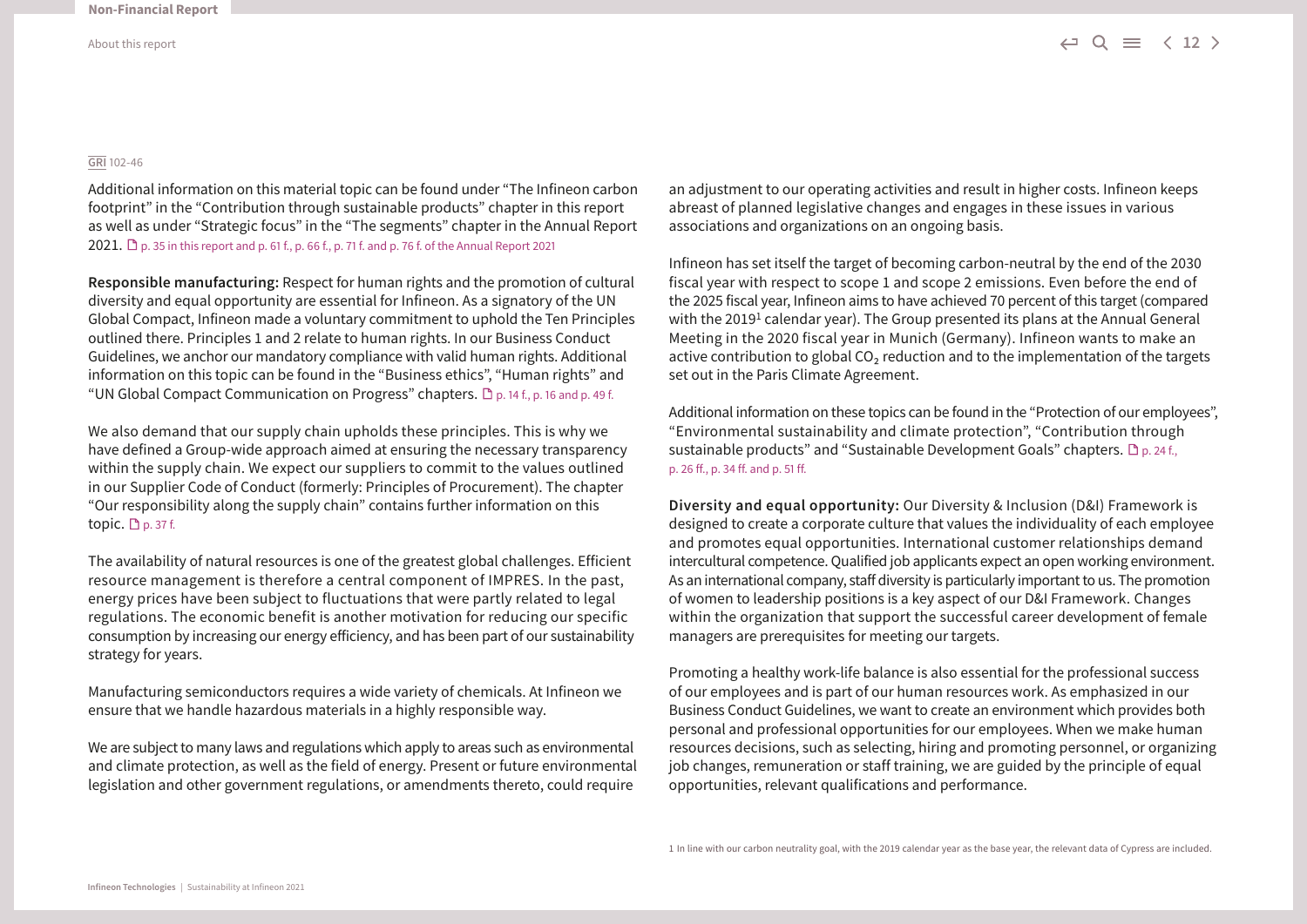#### **GRI** 102-46

Gender and ethnic differences have no impact on our human resources decisions. Additional information on this material topic can be found in the "Business ethics", "Human rights" chapters and under "Encouraging diversity" in the "Human resources management" chapter as well as in the "Sustainable Development Goals" chapter. p. 14 f., p. 16, p. 19 f. and p. 51 ff.

**Corporate citizenship:** At our sites, we support local communities in line with our sustainable business strategy. We are present at locations around the world dedicated to sales, research and development as well as manufacturing. The global presence of our sites is illustrated under "R&D sites" in the chapter "Research and development" as well as under "Manufacturing sites" in the chapter "Manufacturing" in the Annual Report 2021.  $\Box$  p. 87 and p. 91 of the Annual Report 2021

With our presence in different regions, we benefit the communities in various ways – by creating jobs, with our innovative products and solutions and with the taxes we pay, as well as through our social commitment as part of our corporate citizenship activities.

Examples of Infineon's engagement are set out in the "Corporate citizenship" and "Sustainable Development Goals" chapters.  $\Box$  p. 39 ff. and p. 51 ff.

**Business ethics:** To meet our own business ethics standards and at the same time act as a sustainable and responsible partner towards our stakeholders, we must consider, evaluate and address the risks, both within and outside the company. Each year, as part of the Compliance Management System, a formal assessment of our risks is made, especially with regard to corruption and antitrust law. The measures to be taken are summarized in the compliance program and implemented during the fiscal year.

Employees and business partners can report any possible breaches to the usual internal bodies (Management, Human Resources and Compliance) or contact our Infineon Integrity Line which also accepts anonymous reports. The Business Conduct Guidelines define our basic principles for ethical and legal conduct. They are an important foundation for our everyday activities. They apply to all employees and

members of corporate bodies around the world when dealing with one another and with our customers, investors, business partners and the public. Infineon reports on the measures implemented in the context of the UN Global Compact's Principles in the "UN Global Compact Communication on Progress" chapter.  $\mathbb{D}_{p.49f.}$ 

Additional information on this material topic is given in the "Business ethics", "Human rights" and "Sustainable Development Goals" chapters in this report, as well as under "Corporate Governance Report" in the "Corporate Governance" chapter in the Annual Report 2021.  $\mathbb{D}$  p. 14 f., p. 16 and p. 51 ff. in this report and p. 132 of the [Annual Report 2021](http://www.infineon.com/annualreport)

**Labor relations:** We are convinced that effective human resources and a secure working environment are prerequisites to our business success. Long-term high performance is only viable with satisfied and successful employees. In our daily activities we undertake to promote employees' performance and realize their potential in the best possible way based on the three pillars "Leadership excellence", "Promoting talent" and "Our workforce".

In our Business Conduct Guidelines, we commit to upholding international human rights and labor standards, including protecting personal dignity and the privacy of every individual. Additional information about this is given in the "Business ethics", "Human rights" and "UN Global Compact Communication on Progress" chapters. p. 14 f., p. 16 and p. 49 f.

Our Occupational Safety and Health Management System has been certified in accordance with ISO<sup>1</sup> 45001 and is designed to ensure that the necessary measures are taken to minimize risks identified in the working environment that could endanger our employees.

Additional information on this material topic is given in the "Human resources management", "Protection of our employees" and "Sustainable Development Goals" chapters.  $\Box$  p. 17 ff., p. 24 f. and p. 51 ff.

1 ISO: International Organization for Standardization.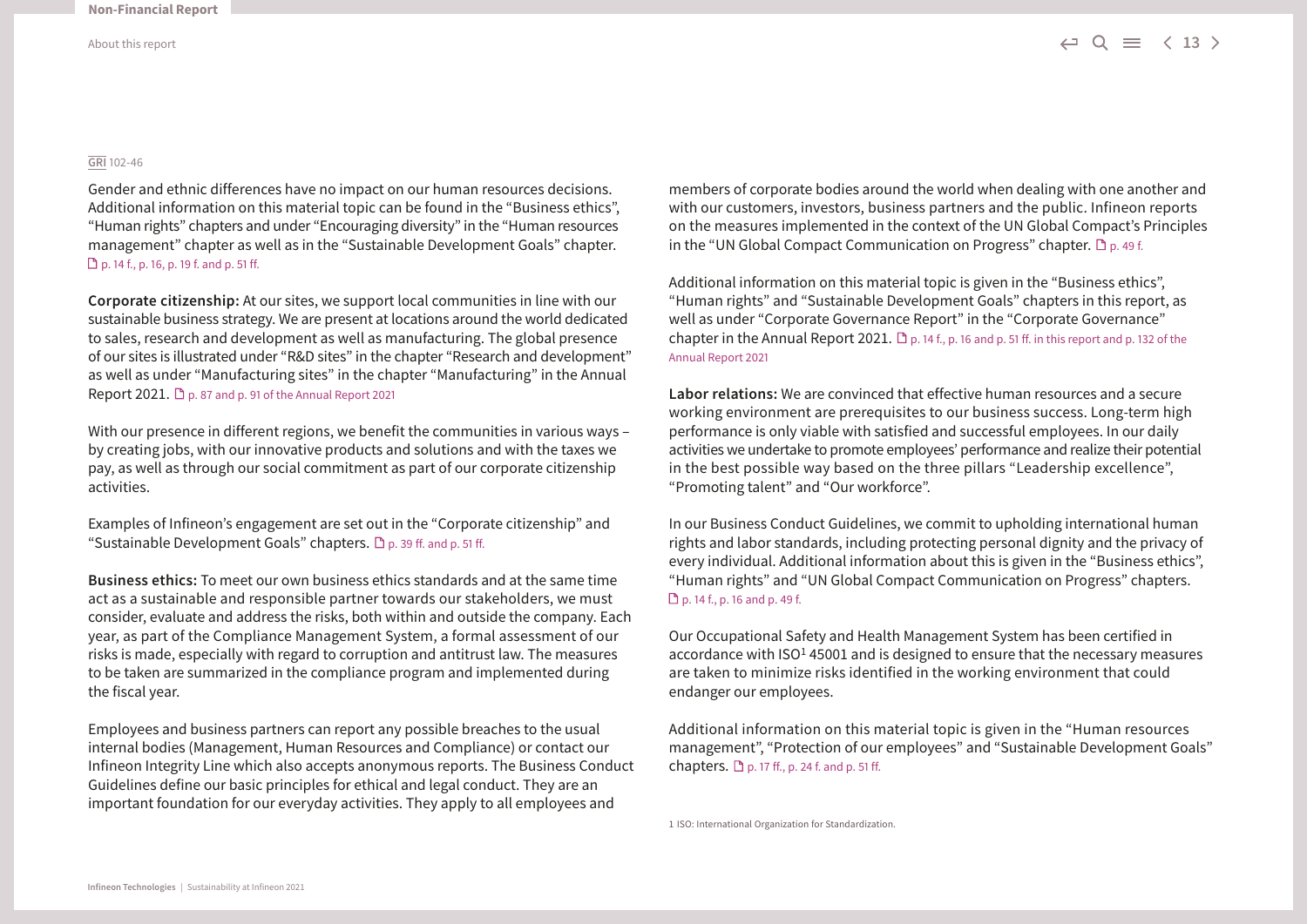Business ethics  $\hookleftarrow \mathsf{Q} \ \equiv \ \; \langle \; \; 14 \;$ 



## Business ethics

**All former Cypress employees were enrolled in Business Conduct Guidelines training. In addition, corruption prevention training and antitrust law training were rolled out for selected target groups.** 

#### **Material topics**

**TARGETS** p. 42 ff. > Responsible manufacturing > Business ethics<br>> Diversity and equal opportunity > Labor relations  $\rightarrow$  Diversity and equal opportunity

Infineon is committed to do not only what is legally permissible, but also what is ethically right. We live in a culture in which high levels of reliability and quality are vital for winning the trust of customers, investors and employees. For us, this means that we make commitments that are achievable and promises we can keep. Infineon requires that its employees and business partners respect and observe all applicable laws, rules and regulations. Essential principles of ethical behavior are defined in the Business Conduct Guidelines<sup>1</sup> and the CSR Policy. Some of these principles go beyond the legal requirements, in which case we are guided by international standards and principles, such as the International Bill of Human Rights or the UN Global Compact Principles.

In order to implement these principles, Infineon has introduced a Compliance Management System for all Group companies. The Compliance Management System includes an annual formalized risk assessment, dealing in particular with corruption and antitrust law. The measures that need to be taken identified in the assessment are summarized in the compliance program and implemented during the fiscal year. The risk assessment entails both analyses at the Group level and structured interviews at the site and central function levels. The assessment essentially confirmed the known risk areas. The compliance program therefore includes detailed training and communication measures, business partner checks, processes and tools, the revision of regulations and general advice on compliance issues.

The Corporate Compliance Officer, heading a worldwide team, is responsible for coordinating the Compliance Management System and reports directly to the member of the Infineon Technologies AG Management Board responsible for Finance. In addition to the development of our compliance program, the officer helps create guidelines, advises employees, receives complaints and information on relevant issues and heads investigations of compliance cases.

Following the successful Group-wide certification of the Compliance Management System in accordance with IDW<sup>2</sup> Standard PS<sup>3</sup> 980 in the 2019 fiscal year, reviews of the Compliance Management System are conducted by Internal Audit. These reviews form a significant part of the audit planning. Employees and business partners took advantage of the opportunities available, both internal (Management, Human Resources and Compliance) and external (Infineon Integrity Line), to report actual or suspected violations during the 2021 fiscal year. The number of reports made and the subsequent investigations rose slightly again in the 2021 fiscal year. We attribute this rise mainly to the significant easing of the measures taken to contain the coronavirus pandemic and the inclusion for the first time of reports from the locations formerly operated by Cypress. **CHART 03** When assessing possible breaches, Infineon distinguishes between various degrees of severity. A number of employees in the low double digits left Infineon as a result of a compliance case, either after termination of their employment or voluntarily. Moreover, in other cases, further sanctions in accordance with labor law were imposed, such as cautions and formal warnings.

<sup>1</sup> The Business Conduct Guidelines have been published in 17 languages.

<sup>2</sup> IDW: The Institute of Public Auditors in Germany (German: Institut der Wirtschaftsprüfer) publishes Principles for the Proper

Performance of Reasonable Assurance Engagements Relating to Compliance Management Systems.

<sup>3</sup> PS: Auditing Standard (German: Prüfungsstandard).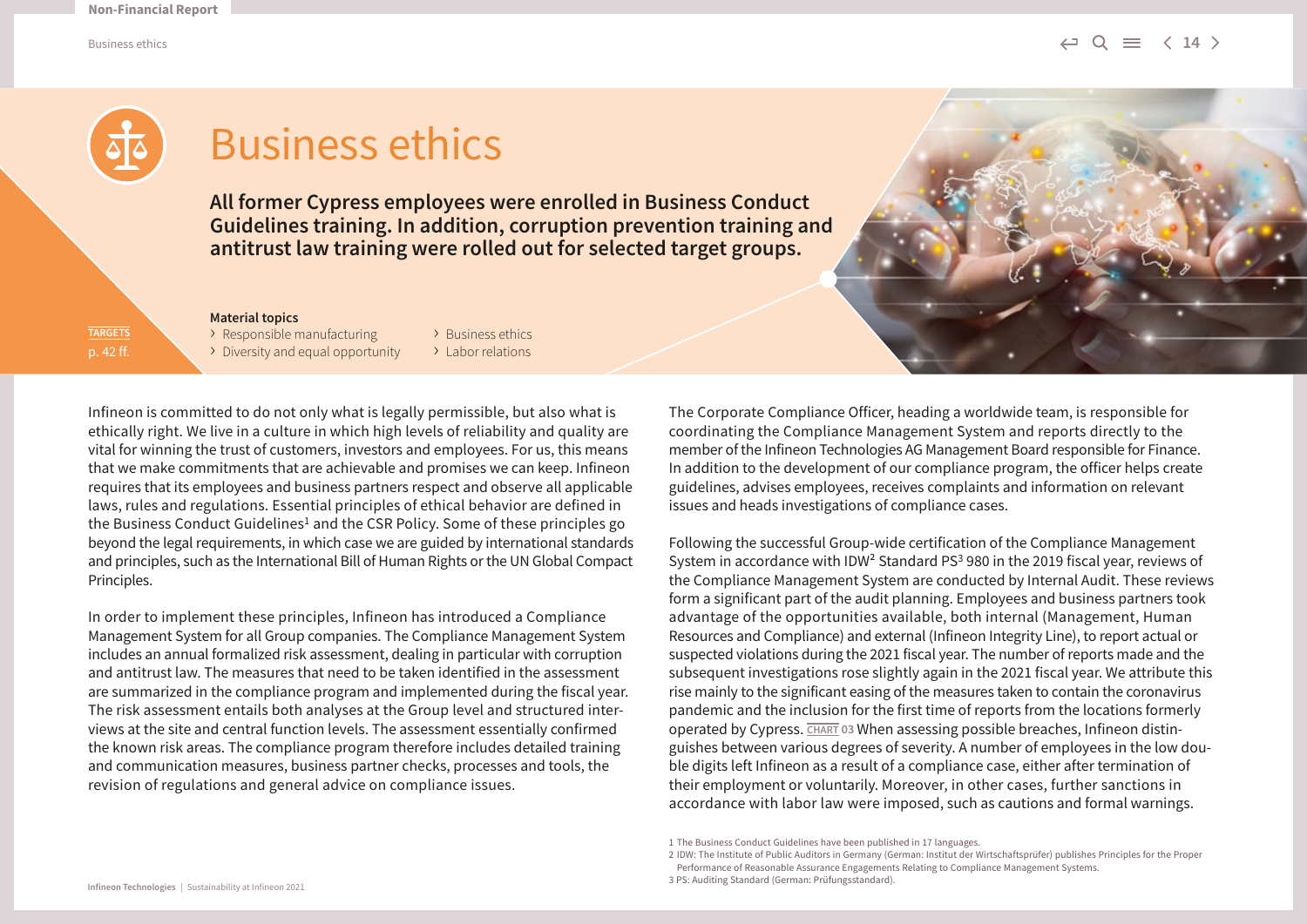The Business Conduct Guidelines form the central element of our Compliance Management System. As a code of conduct, the Guidelines are an essential basis for our daily actions and apply to all employees and corporate bodies worldwide when dealing with one another, with our customers, investors, business partners or with the public.

All the company's employees are trained on the content on a regular basis in web-based sessions or face-to-face. In the 2021 fiscal year, all former Cypress employees were enrolled in relevant Business Conduct Guidelines training. In addition, corruption prevention training and antitrust law training were rolled out globally for selected target groups who had not completed the training in the past three years. Business partners are contractually obliged to comply with the legal regulations. Suppliers acknowledge our Supplier Code of Conduct (formerly: Principles of Procurement) when signing the contract. In addition, we conduct business partner checks to ensure that we only work together with law-abiding business partners with integrity.

#### **Tax management and governance**

Our business activities worldwide generate a variety of different taxes in the various countries, including corporate taxes, production taxes and other levies. Infineon also pays income taxes for its employees. The same applies to indirect taxes such as  $VAT<sup>1</sup>$ . The taxes paid are an important part of our economic contribution in the countries where we operate. With our Tax Compliance and Governance Report, we disclose our tax management and related governance and create an important basis for dialog with our stakeholders. The Tax Compliance and Governance Report can be down $load$  from our website.  $\Box$  [www.infineon.com/tax\\_report](http://www.infineon.com/tax_report)

#### **Diversity in Infineon's corporate bodies**

The promotion of diversity in the company is an important factor in corporate success. At the balance sheet date, 30 September 2021, the Supervisory Board consisted of 16 members, with equal numbers of men and women, 12.5 percent of whom were between 30 and 50 years old and 87.5 percent over 50. **CHART 04 and CHART 05**. There was one woman on the Management Board at the balance sheet date. The Management Board has five members, all of whom belong to the "over 50" age group.

1 Value Added Tax.



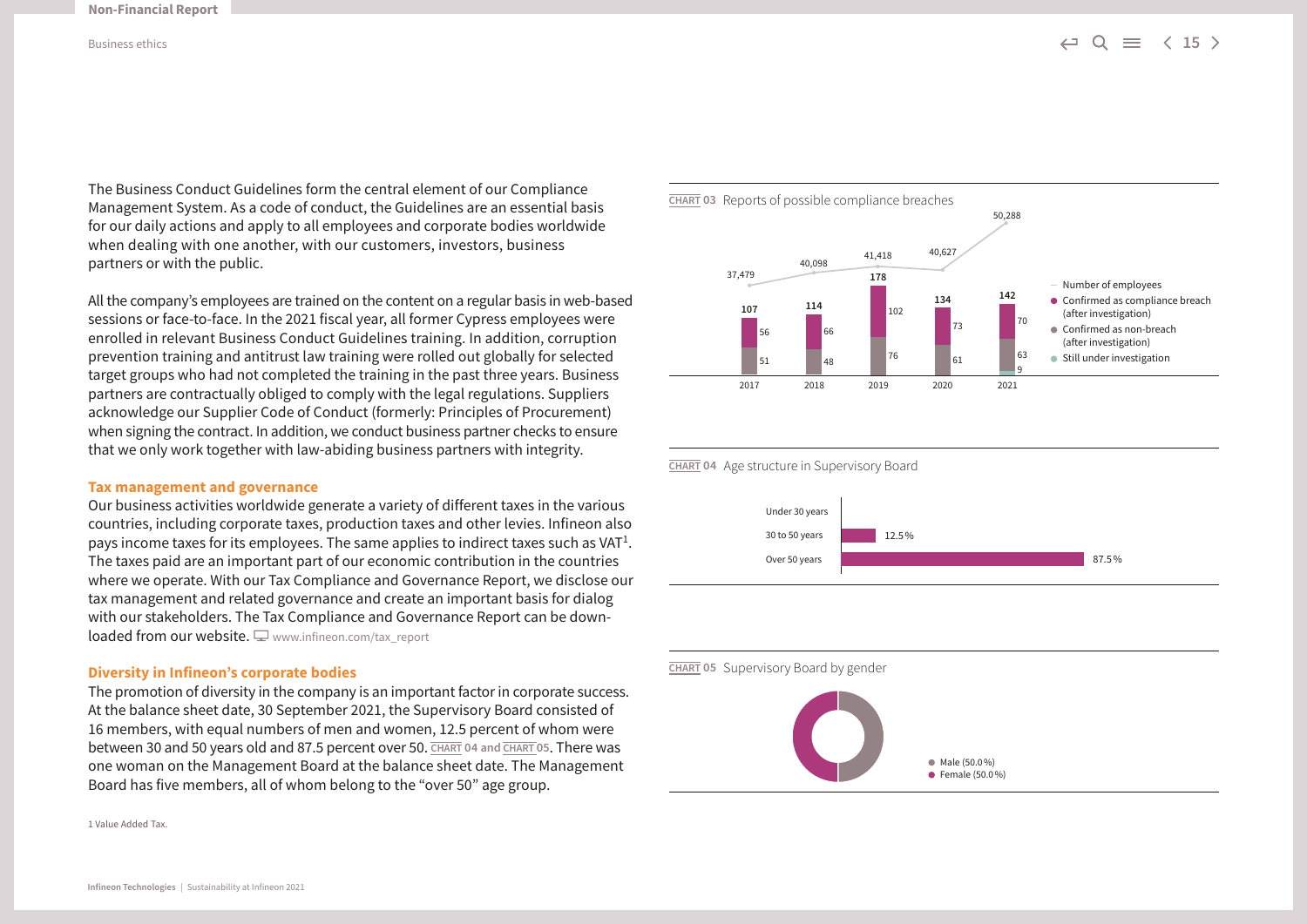Human rights  $\iff \mathsf{Q} \equiv \iff \mathsf{16}$ 



**TARGETS** p. 42 ff.

# Human rights

**Compliance with human rights and the promotion of fair working conditions form the basis of our corporate culture.** 

#### **Material topics**

> Responsible manufacturing > Business ethics<br>> Diversity and equal opportunity > Labor relations  $\triangleright$  Diversity and equal opportunity

#### **Standards and principles**

Compliance with internationally proclaimed human rights and labor standards is a matter of course for us. We support and respect international standards and principles, such as the International Bill of Human Rights and its Universal Declaration of Human Rights, the fundamental principles of the International Labour Organization (ILO), the principles of the UN Global Compact and the UN Guiding Principles on Business and Human Rights. We do not tolerate human rights abuses in any form, nor any form of forced labor, slavery, involuntary prison labor or child labor. The term "child" refers to persons under the age of 15. Exceptions apply for certain countries subject to ILO Convention 138 (minimum age reduced to 14 years), or for job training or training programs which are authorized by the respective government and which demonstrably promote those participating. All work is performed without coercion of any kind and can be terminated by our employees provided they give reasonable notice. Our employees are compensated in accordance with applicable wage legislation and in compliance with the respective applicable minimum wage, regulations on overtime hours and legally prescribed additional benefits.

#### **Guidelines and publications**

Our Business Conduct Guidelines reflect our ethical principles and are the main foundation for our everyday conduct. The Guidelines specify our requirements with regard to labor, ethics and integrity, child labor, the prohibition of forced labor, working hours and non-discrimination (see chapter "UN Global Compact Communication



on Progress",  $\mathbb{D}_{p}$ , 49 f.). All our employees around the world receive regular training on the Business Conduct Guidelines. In addition, we have implemented external hotlines which our employees, suppliers, customers and business partners can contact openly or anonymously. All cases reported are investigated by our compliance experts (see chapter "Business ethics",  $\mathbb{D}_{p.14\text{ f.}}$ ). The Compliance Management System ensures that significant violations of human rights and applicable labor standards are reported to the Management Board.

Our CSR Policy describes our focus areas in this field and our voluntary commitment to implement the measures required. The CSR Policy is taken into consideration in our everyday business and applies to all our business relationships with our stakeholders.

The Infineon Technologies Slavery and Human Trafficking Statement, which was published in the context of the California Transparency in Supply Chains Act of 2010 and the United Kingdom Modern Slavery Act of 2015, underlines our complete rejection of any form of human trafficking or slavery. Infineon requires its suppliers to comply with all applicable laws, including those dealing with human rights, as well as with fair business practices (see chapter "Our responsibility along the supply chain", p. 37 f.). Under "Corporate Governance Report" in the "Corporate Governance" chapter in the Annual Report 2021 contains additional detailed explanations. [p. 132 of the Annual Report 2021](http://www.infineon.com/annualreport)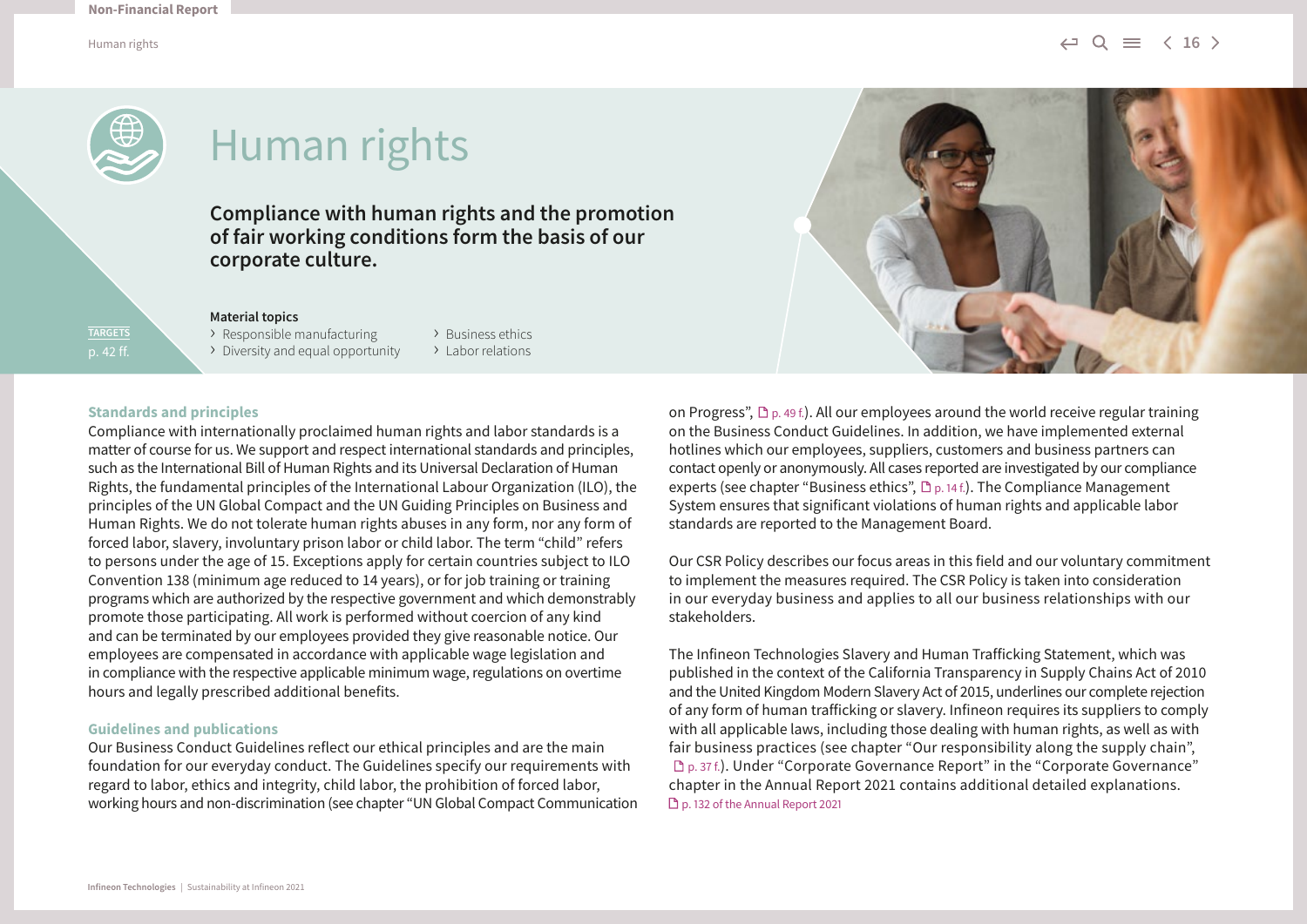Human resources management  $\iff \; \equiv \; \; \langle \; 17 \; \rangle$ 



**TARGETS** p. 43 ff.

### Human resources management

**The coronavirus pandemic has only highlighted the great importance Infineon attaches to training. In the 2021 fiscal year, it offered its employees many additional and virtual learning opportunities.**

#### **Material topics**

› Diversity and equal opportunity › Labor relations

Our engagement in human resources (HR) is an essential factor in our efforts to achieve sustainability. Our conviction that only contented and successful employees will ensure high performance in the long run characterizes all our employee development measures as well as our measures for attracting new employees. We use regular employee surveys to monitor our progress with regard to employee satisfaction.

In addition to the HR department, the Chief Executive Officer of Infineon Technologies AG, in the role of Labor Director, is directly involved in HR policy. On a regular basis, the strategic deployment of HR management is discussed with all members of the Management Board, and the objectives for the following fiscal year are defined. Our HR strategy is explained in greater detail in the Annual Report 2021. D [p. 47 f. of the Annual Report 2021](http://www.infineon.com/annualreport)

The HR concepts based on this strategy are described below.

#### **Development of employees and managers**

An organization cannot progress without open and honest feedback. This basic premise is reflected in our values, which are collectively defined in our "High Performance Behavior Model". These values are not purely theoretical: the "High Performance Behavior Model" shows how we aim to achieve Infineon's targets and to set its priorities. **CHART 06**





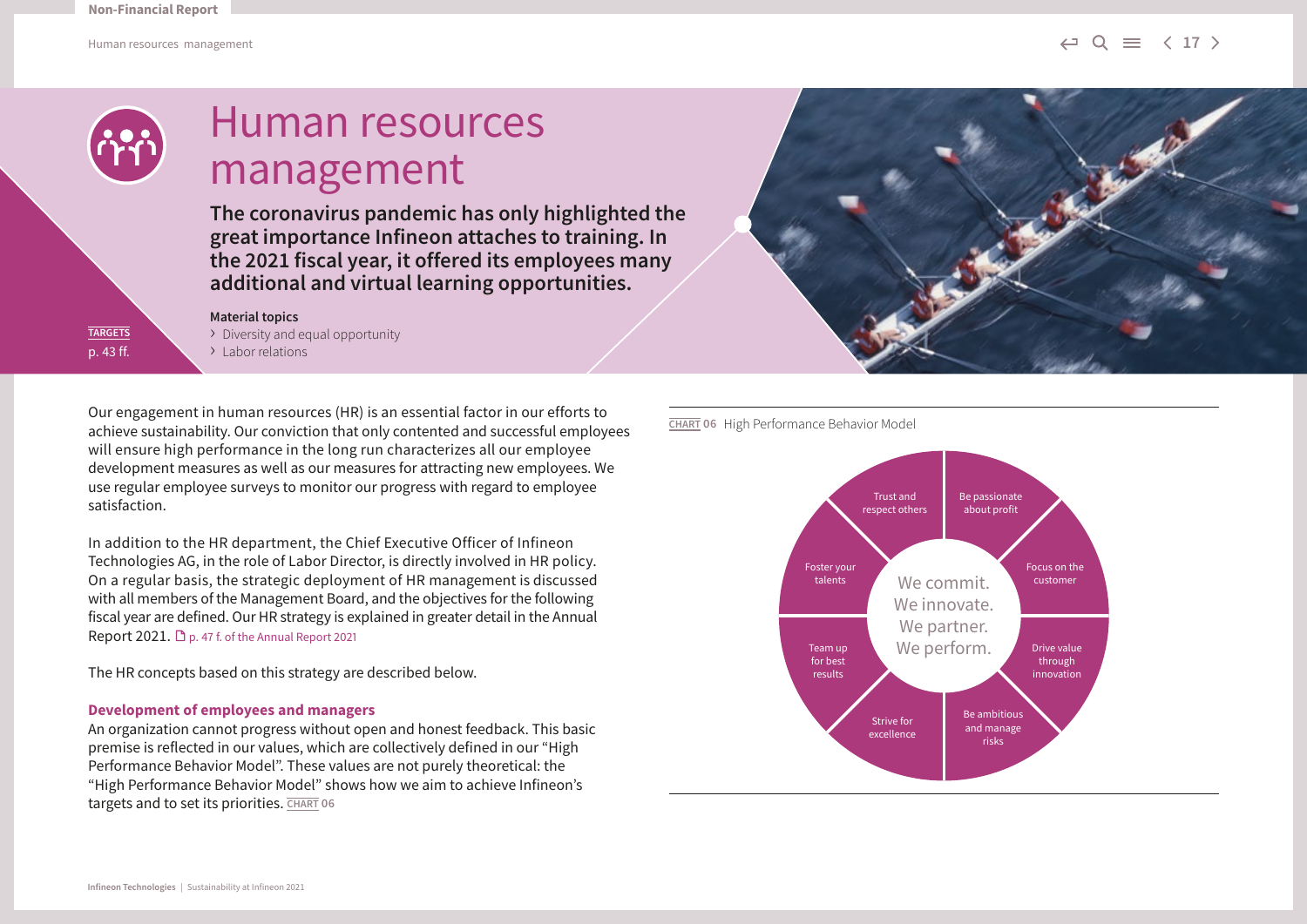These descriptions of conduct play a significant role in the global Steps To Employees' Personal Success (STEPS) process. Feedback from teams to their managers is just as important as feedback from managers to their staff. Therefore, in addition to the STEPS dialogs, we have also established the format of Leadership Dialog which is carried out every two years for all our managers starting from the Director level who have direct responsibility for five or more employees.

Good leadership is essential to Infineon's success. In the 2019 fiscal year, we defined what "excellent leadership" means at Infineon and the conduct expected of managers as a result. The Infineon Leadership Principles contain eight expectations on conduct and the corresponding operationalization. Our Leadership Principles supplement the "High Performance Behavior Model" and provide guidance on management issues. **CHART 07** 



We support our managers in the successful implementation of the Principles and in their management tasks with numerous learning and development opportunities at the various leadership levels. We work on specific examples at face-to-face training events and in eLearning sessions (web-based training). Mentoring programs and learning-in-tandem also promote networking and achieve learning results which can quickly be put into practice. The Infineon Leadership Excellence Program provides a training framework to support managers as far as possible in their leadership role and with management responsibility. In addition to this program, we also offer training on a range of topics required for specific target groups, such as the New Leader Orientation Program – an in-house workshop for new managers.

#### **Promoting talent**

At Infineon, development opportunities are available to employees, depending on their individual knowledge and talents, in a variety of careers, based on Infineon's needs. Four career paths have been established: the Individual Contributor path for professional careers, the Technical Ladder for technical experts, the Project Management route and the Management career track.

Training programs specific to the target group were developed in the 2020 fiscal year for all four career paths. These promote the development of relevant leadership skills.

As an international company, we want to offer our staff professional development opportunities which go beyond organizational and national boundaries. The summits, at which managers discuss talent development with the HR team, are an important instrument in this endeavor.

#### **Health management**

The commitment, performance and, fundamentally, the health of our employees make vital contributions to our success. The task of our health management is to maintain and improve the health of our employees. Our global management system IMPRES ensures the high quality of the services and measures we offer. In the course of the coronavirus pandemic, we were also able to devise measures to provide an appropriate response to specific situations on site.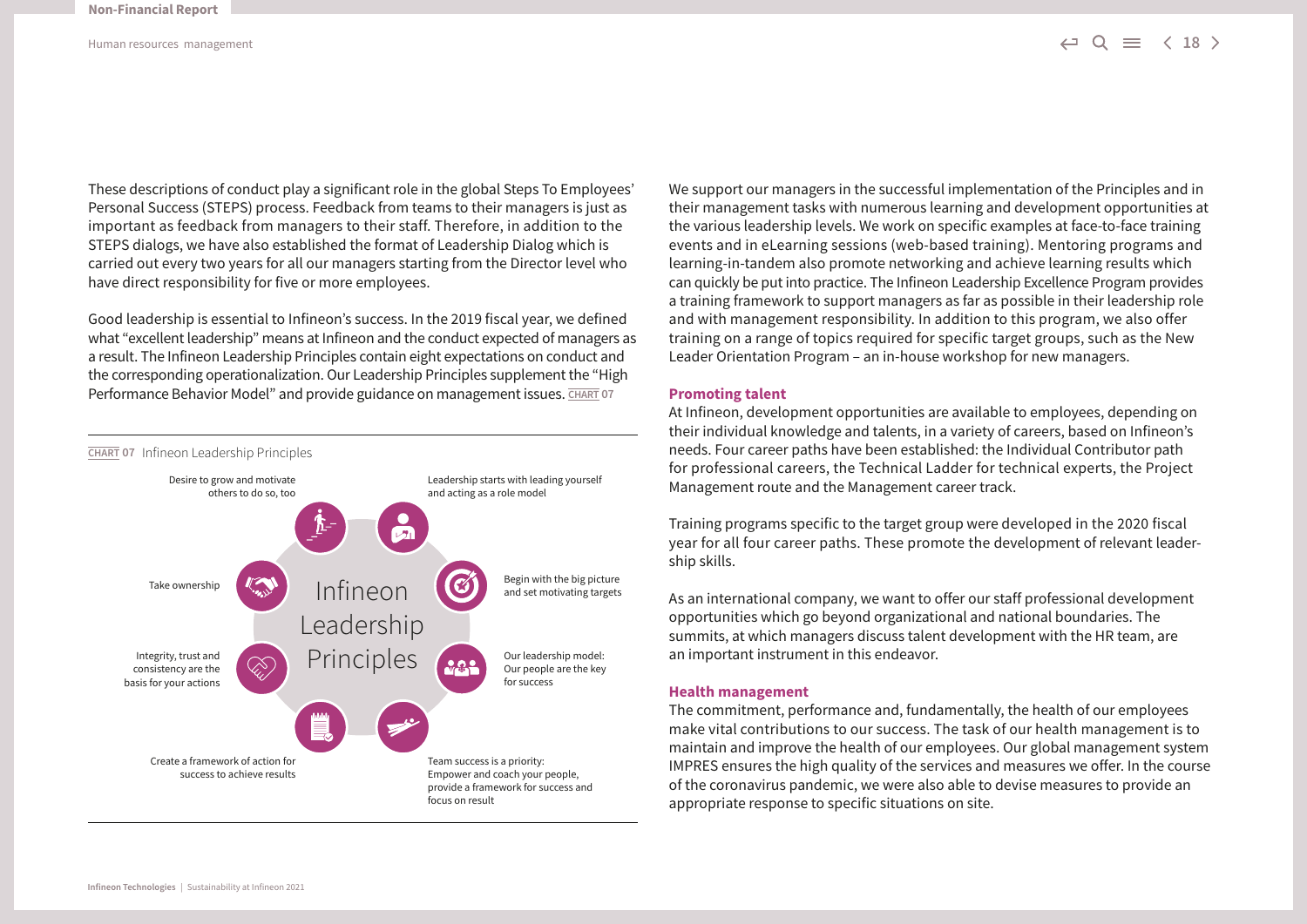Health management works closely together with occupational health and the social counseling services at the respective sites and helps provide a healthy range of foods and an effective health program. One example in Germany is provided by training measures in the area of "Healthy Leadership".

#### **Encouraging diversity**

The diversity of our employees is particularly important to us. We live in a culture that appreciates the individuality of each and every person. Therefore, we are committed to providing a working environment in which everyone can make their contribution, free of prejudice and able to benefit from equal opportunities – irrespective of age, ethnic origin or nationality, gender, physical or mental ability, religion or ideology, or sexual orientation and identity.

Our global Diversity & Inclusion Framework is the basis for our activities, enabling our Diversity & Inclusion managers and local HR managers to support the needs of our employees effectively on the ground. Valuing the individual skills and qualities of all our employees and enhancing them through training is very much part of our corporate culture. The global starting points of our Diversity & Inclusion Framework are: Diversity & Inclusion awareness and competence, age diversity, gender diversity, cultural diversity and achieving a work-life balance.

The promotion of women to management positions is one of the key focus areas of our Diversity & Inclusion activities. The target we had set ourselves for the end of the 2020 fiscal year of increasing the percentage of female managers to 15 percent we also achieved at the end of the 2021 fiscal year, with 16 percent of female managers in middle and senior management positions. **CHART 08** We continue to pursue our long-term goal of increasing the percentage of women in management positions to 20 percent by 2030. This long-term goal is also reflected in the new compensation system for the Management Board laid down by the Supervisory Board, which was approved at the Annual General Meeting by a large majority.

In compliance with the German Law on Equal Participation of Women and Men in Leadership Positions in the Private and Public Sector, Infineon Technologies AG and Infineon Technologies Dresden Verwaltungs GmbH set themselves targets for the percentage of women in the first two leadership levels below the Management Board/Board of Directors. These targets were defined in the 2017 fiscal year and are to be achieved by 30 June 2022. Details on the targets can be found in our Statement on Corporate Governance on the Infineon website.  $\Box$  [www.infineon.com/](http://www.infineon.com/declaration-on-corporate-governance) [declaration-on-corporate-governance](http://www.infineon.com/declaration-on-corporate-governance) 

Infineon employs 50,288 people of different nationalities. The five most prevalent nationalities represent a total of 68.9 percent of the workforce, with Malaysian nationals accounting for 27.1 percent and German nationals for 23.1 percent. **CHART 09** 



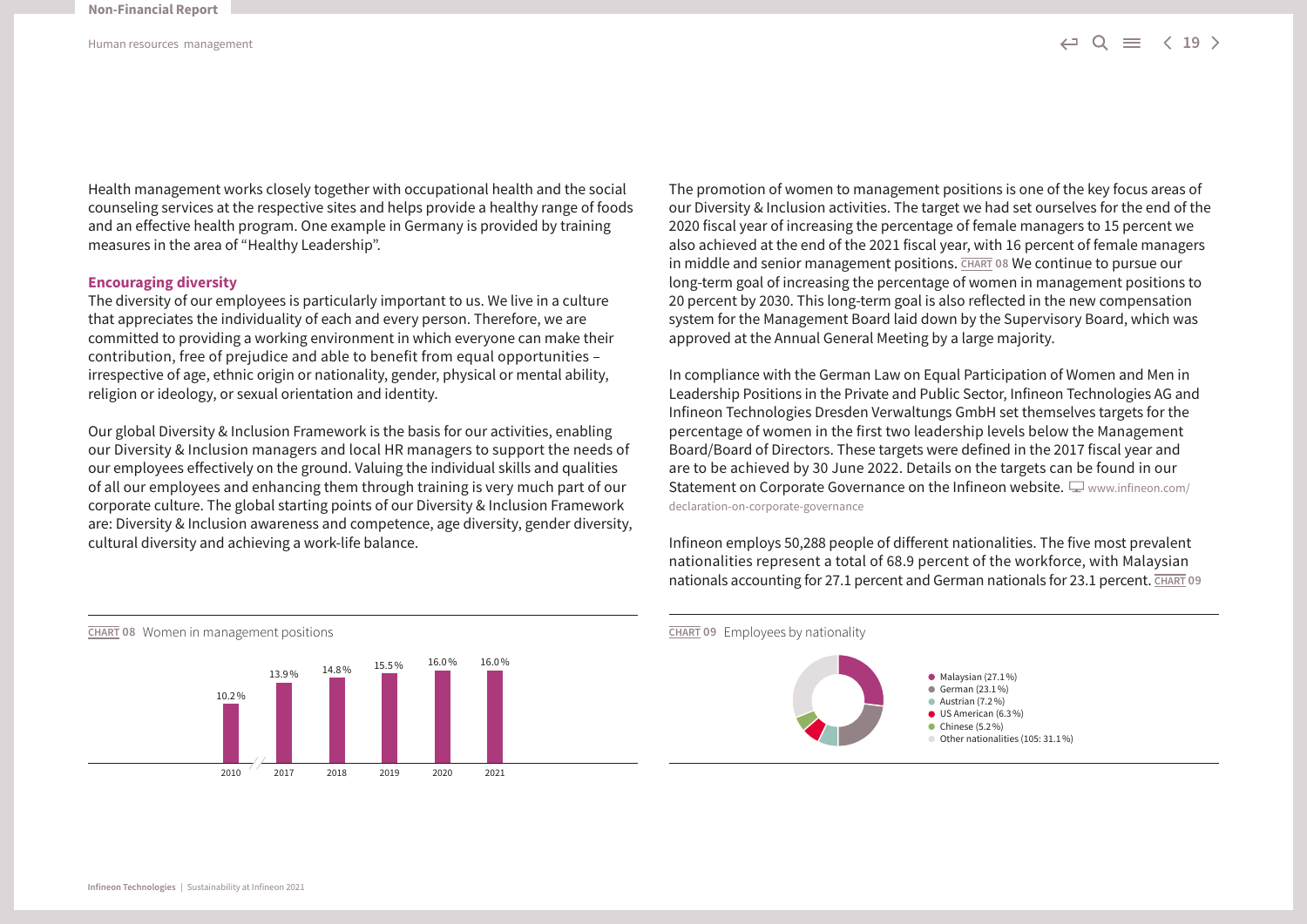#### Employees by management class and age structure

|                                                   | <b>Employees</b><br>total | Under 30 years <sup>1</sup> | 30 to 50 years <sup>1</sup> | Over 50 years <sup>1</sup> |
|---------------------------------------------------|---------------------------|-----------------------------|-----------------------------|----------------------------|
| Middle and senior level management <sup>2,3</sup> | 9,232                     | 0.1                         | 58.3                        | 41.6                       |
| Entry level management <sup>2</sup>               | 10,760                    | 4.7                         | 78.9                        | 16.4                       |
| Non-management staff                              | 30,296                    | 33.1                        | 53.7                        | 13.2                       |
| Total                                             | 50,288                    | 21.0                        | 59.9                        | 19.1                       |

1 Figures expressed in percent based on the workforce as of 30 September 2021, in the respective comparison group. 2 At Infineon, the management function includes not only the leadership of employees but also leadership through specialist

expertise as well as project management functions as defined in the internal job evaluation system.

3 Including the Management Board.

Gender distribution and age structure: Out of 17,997 female employees, 27.0 percent are under 30 years old, 59.5 percent are in the middle age group and 13.5 percent are over 50 years old. Out of 32,291 male employees, 17.6 percent are under 30, 60.1 percent are in the middle age group and 22.3 percent are over 50 years old.

Employees by management class and gender<sup>1</sup>

|                                                   | <b>Employees</b><br>total | Female <sup>2</sup> | Male <sup>2</sup> |
|---------------------------------------------------|---------------------------|---------------------|-------------------|
| Middle and senior level management <sup>3.4</sup> | 9,232                     | 16.0                | 84.0              |
| Entry level management <sup>3</sup>               | 10,760                    | 29.0                | 71.0              |
| Non-management staff                              | 30,296                    | 44.2                | 55.8              |
| Total                                             | 50,288                    | 35.8                | 64.2              |

1 In the 2021 fiscal year, Infineon received no notifications worldwide of employees who described their gender as "diverse". 2 Figures expressed in percent based on the workforce as of 30 September 2021, in the respective comparison group.

3 At Infineon, the management function includes not only the leadership of employees but also leadership through specialist expertise as well as project management functions as defined in the internal job evaluation system.

4 Including the Management Board.

#### **Qualifications and training**

We see ourselves as enablers paving the way for outstanding performance. The continuing education of our staff is therefore important to us. We support our staff in developing their individual skills as much as possible and in applying those skills to the success of Infineon.

In the 2021 fiscal year, our staff participated in a total of 484,171 hours of training. 32.4 percent of training hours were provided to female employees and 67.6 percent to male employees. Production training hours accounted for most of the hours utilized, at 57.7 percent.

Training hours<sup>1</sup> per employee and functional area

| Total                  | 10.03        |
|------------------------|--------------|
| General Administration | 9.80         |
| Sales and Marketing    | 11.76        |
| R&D                    | 14.05        |
| Production             | 8.62         |
|                        | Per employee |

1 Calculated on the basis of the monthly workforce in the 2021 fiscal year.

Training hours<sup>1</sup> by management class and gender<sup>2</sup>

|                                                   | Per employee | Female | Male  |
|---------------------------------------------------|--------------|--------|-------|
| Middle and senior level management <sup>3.4</sup> | 12.59        | 14.69  | 12.20 |
| Entry level management <sup>3</sup>               | 14.52        | 15.33  | 14.20 |
| Non-management staff                              | 7.73         | 7.16   | 8.18  |
| Total                                             | 10.03        | 9.13   | 10.53 |

1 Calculated on the basis of the monthly workforce in the 2021 fiscal year.

2 In the 2021 fiscal year, Infineon received no notifications worldwide of employees who described their gender as "diverse". 3 At Infineon, the management function includes not only the leadership of employees but also leadership through specialist

expertise as well as project management functions as defined in the internal job evaluation system.

4 Including the Management Board.

÷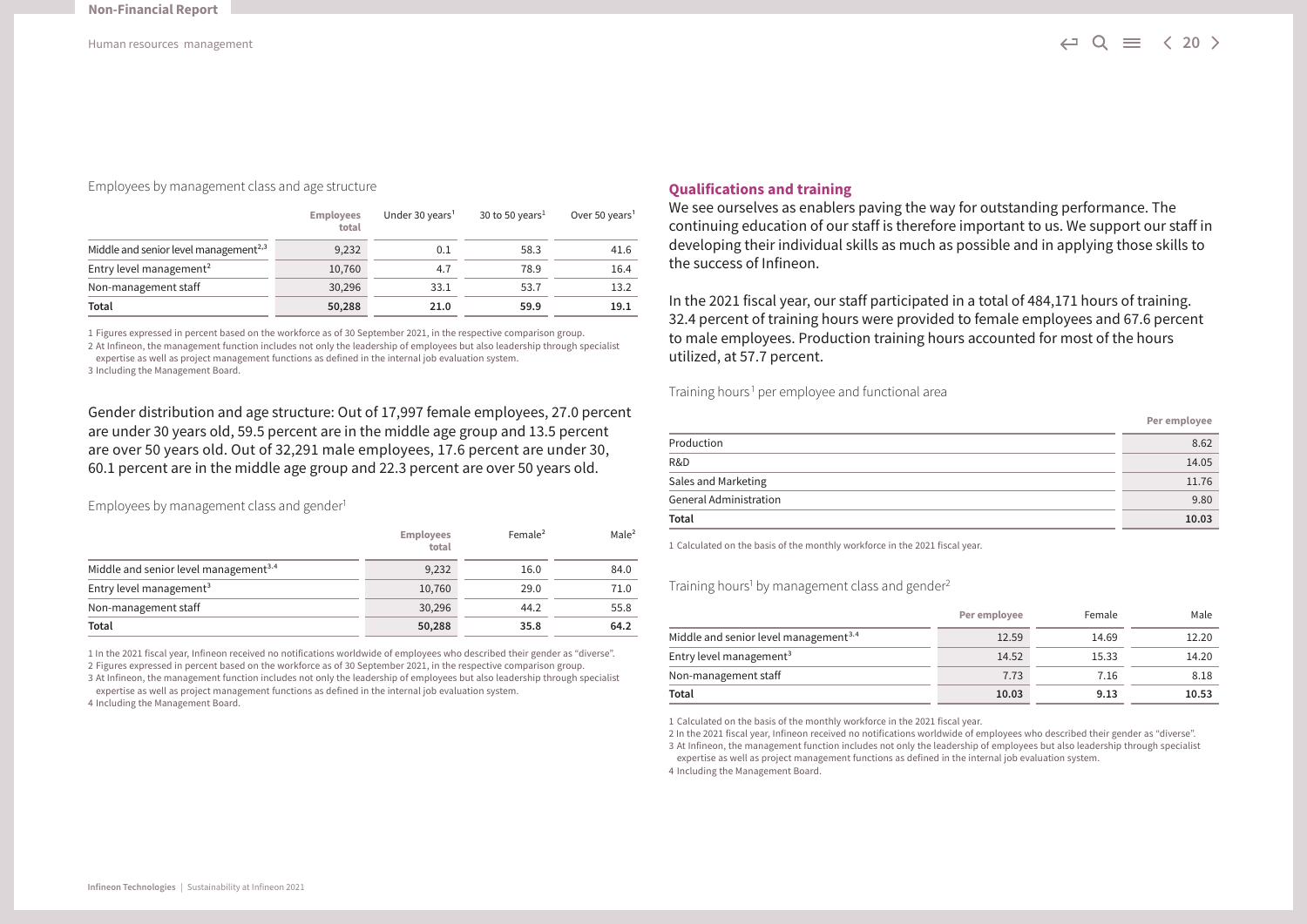Our range of functional training is made available primarily via the global functional academies (operating in specific segments and fields). Together with other internal trainers, these academies work together to provide coordinated learning that builds professional expertise. For example, there are academies in the fields of procurement, finance, manufacturing, quality management and supply chain. With the introduction of the Linkedin Learning online training platform in the 2019 fiscal year, Infineon began tapping into another modern learning channel for its employees. In the 2021 fiscal year, 47 percent of the Infineon workforce (including shop floor employees without company devices) activated their Linkedin Learning license. In total, 61,197 study hours were completed.

As a result of the coronavirus pandemic and in order to continue safeguarding its employees, Infineon decided that all classroom-based training until the end of the 2021 calendar year would be cancelled or postponed. Infineon offers even more virtual alternatives, such as virtual training and tutorials from the Infineon academies. The reduction in training expenses has resulted from the strategic turnaround, which means more content is being delivered by internal experts instead of external service providers. In addition, fee-based training has been replaced by increased usage of the free LinkedIn Learning platform (such as in the area of IT). **CHART 10** 



#### **Fringe benefits**

Fringe benefits are a longstanding tradition at Infineon and are offered in various forms. All benefits form an integral part of the overall remuneration system and reflect Infineon's responsibility to its staff. The scale and nature of the benefits are determined in accordance with the relevant regional statutory and standard market requirements. No distinction is made in this respect between full-time and part-time staff.

In Germany, Austria, Asia-Pacific, Greater China and Japan, in addition to employer and employee-financed pension plans, benefits granted include the items listed below (the exact arrangements are specific to each location):

| Industrial accident insurance                                               | Company car for work or as an additional benefit                                                                                                                        |  |  |  |  |
|-----------------------------------------------------------------------------|-------------------------------------------------------------------------------------------------------------------------------------------------------------------------|--|--|--|--|
| Paid sick leave beyond the statutory minimum                                | Private car leasing from gross deferred compensation<br>Long-service awards                                                                                             |  |  |  |  |
| Continued payment of wages to surviving<br>dependants in the event of death |                                                                                                                                                                         |  |  |  |  |
| <b>Sabbaticals</b>                                                          | Preventive health programs                                                                                                                                              |  |  |  |  |
| Flexible transition to retirement pension                                   | Family-friendly services, such as in-house kindergartens<br>or working together with local organizations offering day<br>care facilities and vacation care for children |  |  |  |  |

In addition to the benefits above, in Asia-Pacific, Greater China and Japan, site-specific group life insurance and group hospital insurance are also offered, extending beyond the statutory requirements. One noteworthy example is the attractive company pension plan in the USA. Infineon also encourages various work-time models intended to keep working hours flexible, depending on individual employees' circumstances. These models include trust-based working hours, part-time work and teleworking arrangements. Thus, for example, in Asia-Pacific, Greater China and Japan, more than 86 percent of sites already offer flexible working and/or teleworking.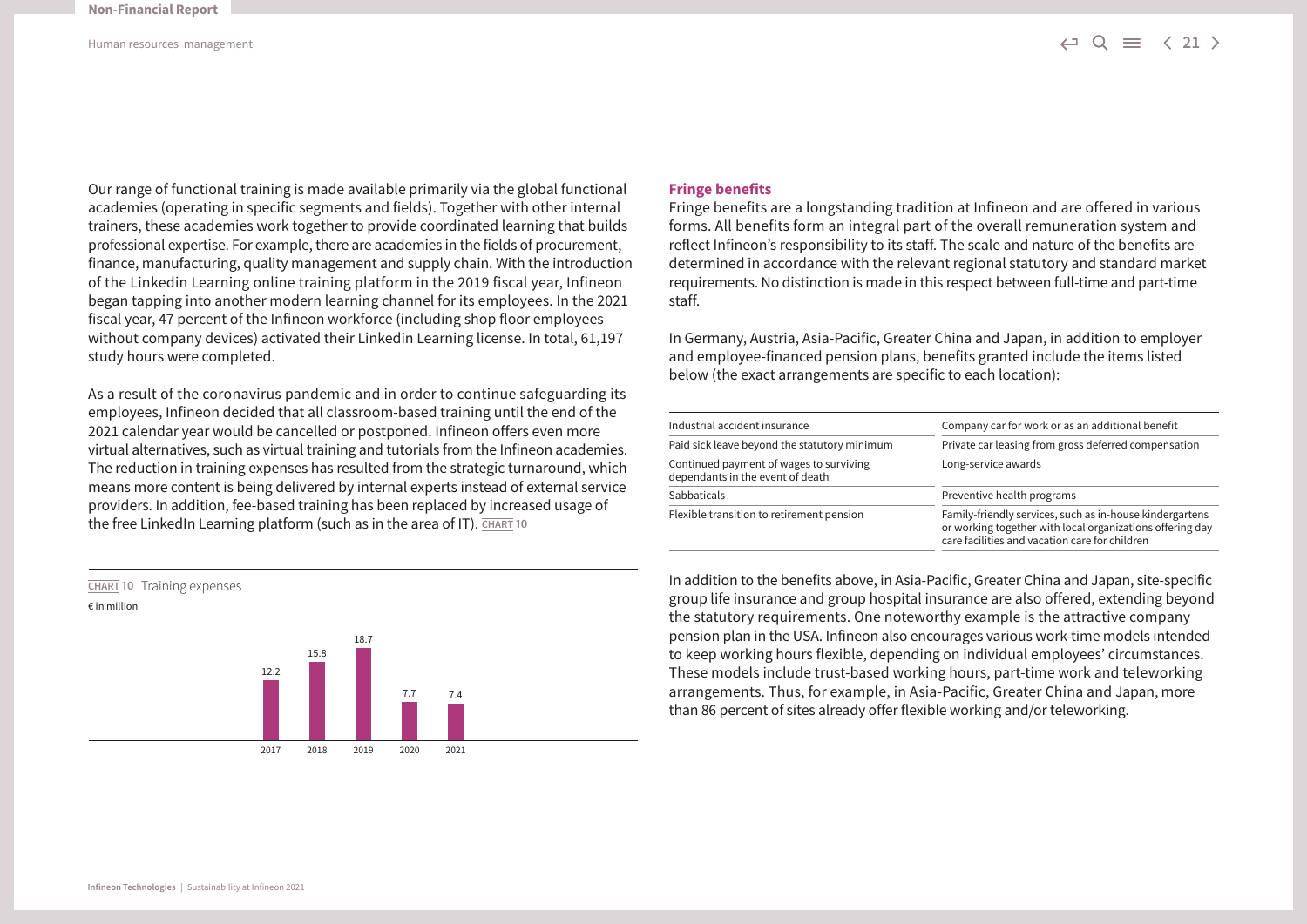#### **Compensation**

Infineon wants to attract and retain the best available talent and for that reason attractive, market-oriented remuneration and appropriate participation in the company's success are a matter of course. We pay our staff based on work-related criteria, such as job requirements and performance, and in line with local market requirements. Gender differences have no impact on our human resources decisions. Each employee receives appropriate, transparent remuneration for their work, in compliance with all legal standards.

#### **Number of employees**

Infineon is active on a worldwide basis. Almost half the 50,288 employees (previous year: 40,627 excluding Cypress and 46,665 including Cypress) worked in Asia-Pacific, Greater China and Japan (24,563 employees). 40.5 percent of all employees were employed in Europe (20,362); the majority of these were employed in Germany (12,998).

Employees by region and gender<sup>1</sup>

|                  |                 | 2021   |        |        | 2020   |        |
|------------------|-----------------|--------|--------|--------|--------|--------|
|                  | Total<br>Female |        | Male   | Total  | Female | Male   |
| Europe           | 20,362          | 5,279  | 15,083 | 18,664 | 4.850  | 13,814 |
| Therein: Germany | 12,998          | 3,506  | 9,492  | 12,150 | 3,260  | 8,890  |
| Americas         | 5,363           | 1,791  | 3,572  | 3,446  | 1,385  | 2,061  |
| Therein: USA     | 3,837           | 999    | 2,838  | 1,968  | 605    | 1,363  |
| Asia-Pacific     | 21,466          | 9,727  | 11,739 | 16,322 | 7,514  | 8,808  |
| Greater China    | 2,456           | 1,118  | 1,338  | 1,986  | 980    | 1,006  |
| Japan            | 641             | 82     | 559    | 209    | 40     | 169    |
| Total            | 50,288          | 17.997 | 32,291 | 40,627 | 14,769 | 25,858 |

1 In the 2021 fiscal year, Infineon received no notifications worldwide of employees who described their gender as "diverse".

As of 30 September 2021, in the workforce as a whole, 1,464 female employees and 1,864 male employees had fixed-term contracts and 16,533 female employees and 30,427 male employees had permanent contracts. A total of 2,188 employees were working part-time as of that date.

Employees who were, for example, on parental leave or in the non-working phase of early retirement part-time working arrangements, are not active employees and are therefore not included in the tables on this page.

As of 30 September 2021, Infineon also employed a total of 521 apprentices and students on work-study programs and 178 interns, as well as 1,505 working students. 213 new apprentices and students on work-study programs were hired in the 2021 fiscal year.

Temporary employees are also excluded. 2,907 temporary employees were working for Infineon worldwide, of whom 1,334 were female and 1,573 male, as of 30 September 2021. Approximately 75.1 percent of the temporary employees worked in production, giving Infineon flexibility in its manufacturing in the context of fluctuations in capacity utilization.

Employees<sup>1</sup> by contract type

|                      |        |              | 2021             |           |        | 2020      |           |
|----------------------|--------|--------------|------------------|-----------|--------|-----------|-----------|
|                      |        | <b>Total</b> | <b>Full-time</b> | Part-time | Total  | Full-time | Part-time |
| Employees on         | Male   | 30.427       | 29,450           | 977       | 24.507 | 23,622    | 885       |
| permanent contracts  | Female | 16,533       | 15,346           | 1,187     | 13,523 | 12,367    | 1,156     |
| Employees on         | Male   | 1,864        | 1,850            | 14        | 1,351  | 1,345     | 6         |
| fixed-term contracts | Female | 1,464        | 1,454            | 10        | 1.246  | 1,236     | 10        |
| Total                |        | 50,288       | 48,100           | 2,188     | 40,627 | 38,570    | 2,057     |

1 In the 2021 fiscal year, Infineon received no notifications worldwide of employees who described their gender as "diverse".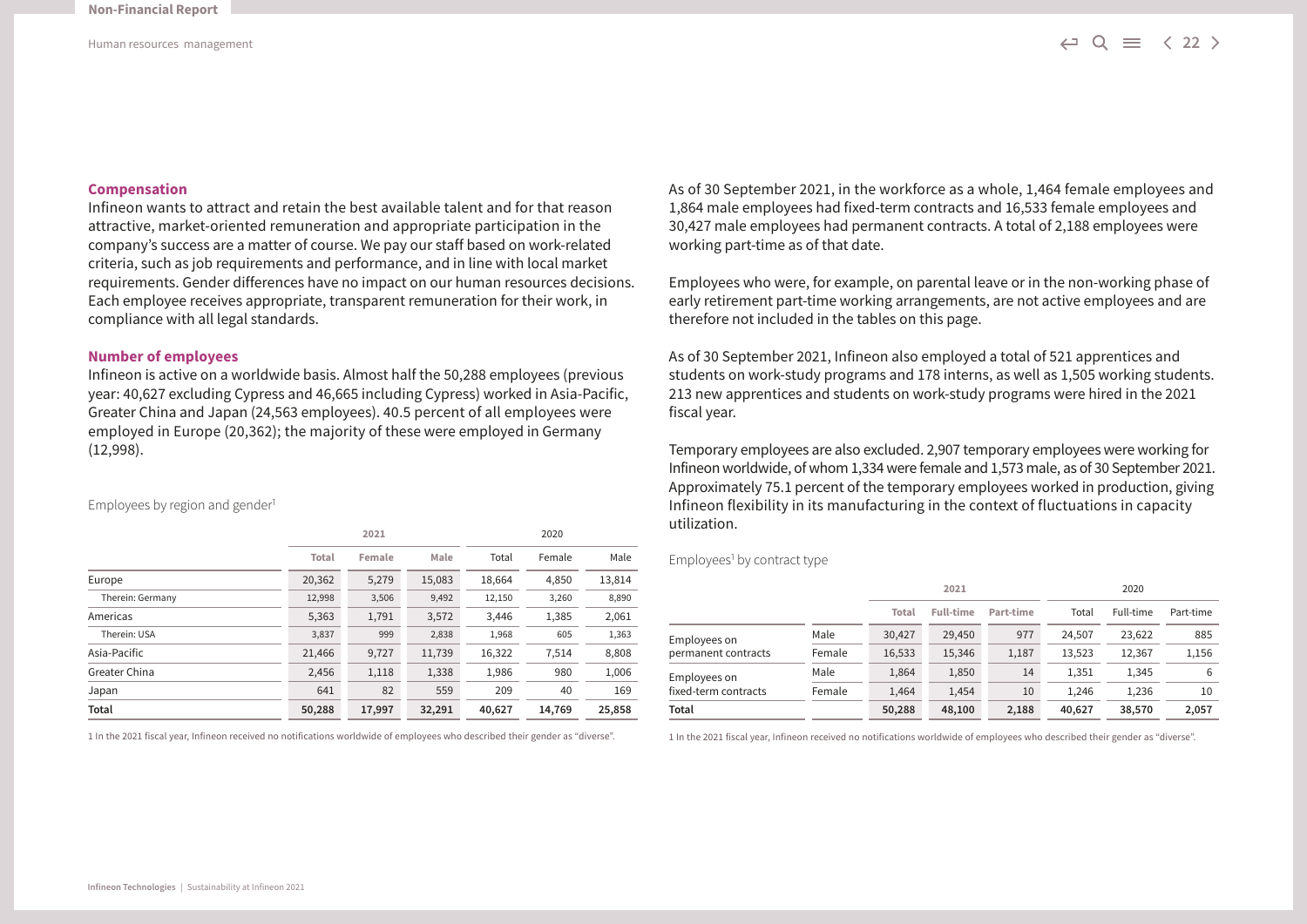#### **New hiring and fluctuation rates**

Fluctuation rates and the number of new hires are important indicators for us in our efforts to satisfy our demand for high performance and to achieve excellence in management. In the 2021 fiscal year, there were 7,443 new hires worldwide, of which 3,023 were female and 4,420 male. **CHART 11 4,387 employees were under the** age of 30, 2,811 employees in the age group of 30 to 50 and 245 employees over the age of 50. **CHART 12**

Rates of new hires and terminations by region

|                                               | Total | Europe | Therein:<br>Germany | Asia-<br>Pacific | Greater<br>China | Japan | Americas | Therein:<br><b>USA</b> |
|-----------------------------------------------|-------|--------|---------------------|------------------|------------------|-------|----------|------------------------|
| Newly hired<br>employees                      | 7,443 | 1,922  | 1.096               | 4,120            | 376              | 21    | 1.004    | 530                    |
| Rate of newly hired<br>employees <sup>1</sup> | 14.8  | 9.4    | 8.4                 | 19.2             | 15.3             | 3.3   | 18.7     | 13.8                   |
| Staff departures                              | 3,984 | 824    | 472                 | 1,870            | 315              | 33    | 942      | 492                    |
| Rate of staff<br>departures <sup>2</sup>      | 8.3   | 4.2    | 3.7                 | 9.2              | 13.1             | 5.1   | 17.8     | 13.1                   |

1 Figures expressed in percent based on the workforce as of 30 September 2021, in the respective region.

2 Figures in percent, calculated on the basis of the monthly workforce in the 2021 fiscal year.

Worldwide, there were 3,984 staff departures from Infineon in the 2021 fiscal year. Of these, the majority (1,870 employees) were in the Asia-Pacific region, where most new recruitment also occurred (4,120 employees).

Of the departures, 1,628 were women and 2,356 men. 1,482 employees were in the under 30 age group, 1,859 in the middle age group (30 to 50 years) and 643 in the over 50 age group. The worldwide employee fluctuation rate during the 2021 fiscal year was 8.3 percent (previous year: 7.3 percent).

#### **Age structure and length of service**

Demographic change also impacts the age structure at Infineon. In order to counteract the effects of demographic change at the individual sites, we take appropriate steps in the areas of work organization, qualification and knowledge transfer, talent management, health management as well as corporate and management culture, depending on local need. The average age of employees worldwide in the 2021 fiscal year was 39.7 years (previous year: 39.9 years). The proportion of employees below 30 years of age increased and was 21.0 percent (previous year: 19.6 percent). On the other hand, the proportion of employees in the middle age group fell slightly (2021 fiscal year: 59.9 percent, previous year: 61.4 percent). The proportion of employees over the age of 50 remained virtually the same (2021 fiscal year: 19.1 percent, previous year: 19.0 percent). **CHART 13**

The average length of service decreased to 10.3 years (previous year: 10.6 years).



**CHART 11** Female/male1 employees new entries



1 In the 2021 fiscal year, Infineon received no notifications worldwide of employees who described their gender as "diverse".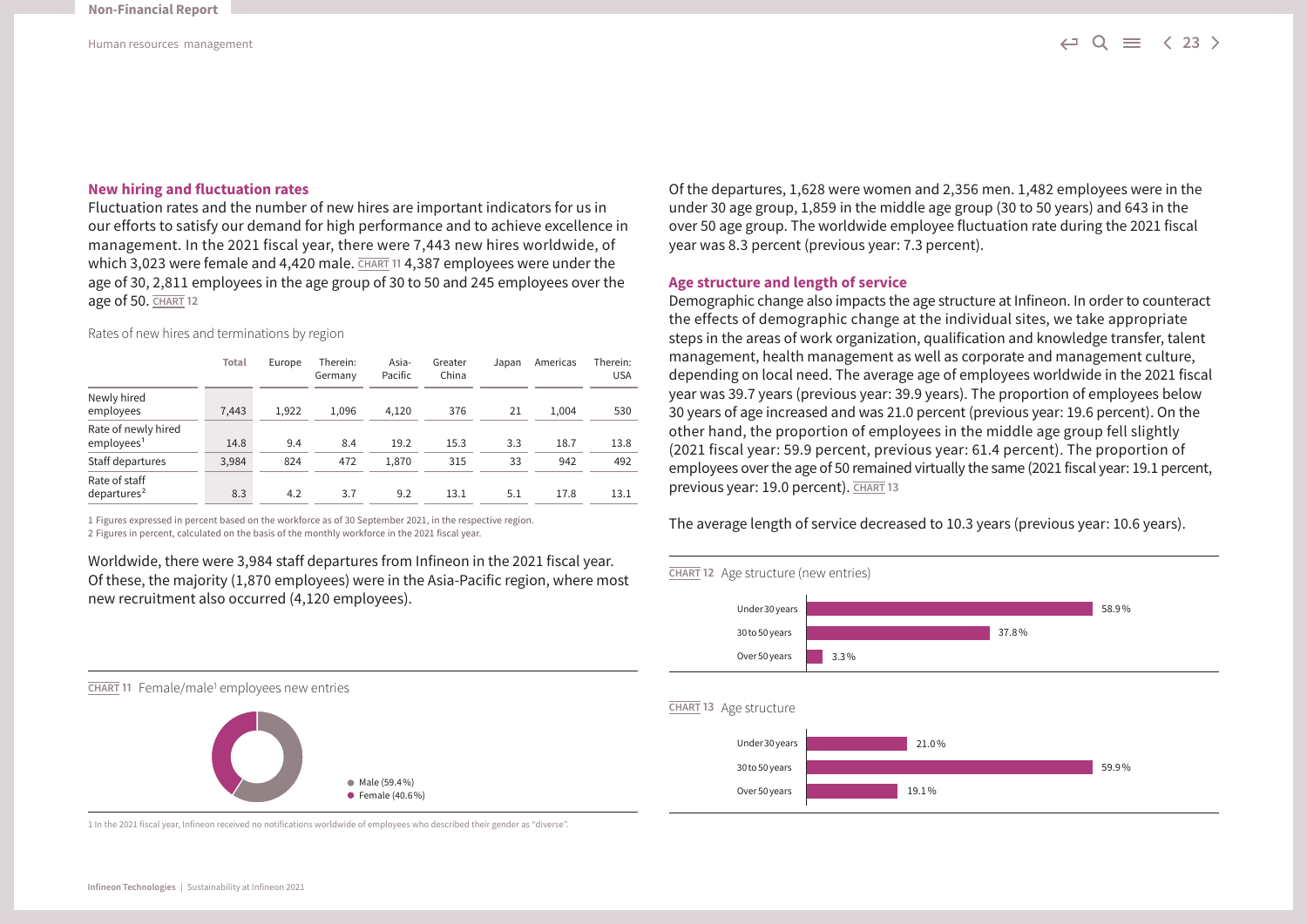

# Protection of our employees

**In the 2021 fiscal year, we invested around 28,000 hours in training and continuing education for our fire protection and occupational safety and health experts worldwide.**

**TARGETS** p. 43 ff. **Material topics** › Responsible manufacturing > Labor relations

Ensuring a safe working environment is a very high priority at Infineon. Here we take a preventive approach. Our Occupational Safety and Health Management System has been certified in accordance with ISO 45001. Workplace-related risk assessments carried out worldwide ensure that workplace-related risks that may result in a danger to employees are identified and the protective measures required are implemented to minimize risks. Risks are evaluated according to the Nohl $<sup>1</sup>$  risk matrix and measures</sup> are subsequently adopted based on the STOP<sup>2</sup> hierarchy. This means that, where possible, substitution and technical measures take precedence over organizational or personal measures.

As another element in our preventive approach, in the 2018 fiscal year we introduced the seven Golden Rules of Safety as part of our behavior-based safety program. In the 2022 fiscal year, we will further implement this program at the locations formerly operated by Cypress. This preventive safety concept is reviewed and developed on a regular basis. Reports are then presented to management including selected members of the Management Board.

Qualified safety experts supervise the implementation of the protective measures. Creating safe and ergonomic workplaces is a matter of course for us. In addition to work areas in production and other technical areas, office workplaces are also analyzed to assess how they could be improved. One example from everyday practice is the information brochure for our corporate headquarters Campeon (Germany), which includes tips and advice on topics such as the room climate and office acoustics.

In the area of fire prevention, we carried out regular safety training sessions and evacuation drills.

To protect the health of our employees and business partners during the coronavirus pandemic, Infineon ceased business travel as far as possible from the middle of March 2020. In the 2021 fiscal year, few business trips were made. More than half the global workforce was able to work from home.

1 Nohl: A method used to evaluate and assess occupational safety risks devised by Jörg Nohl.

2 STOP: Substitution, Technical Protective Measures, Organizational Protective Measures, Personal Protective Measures.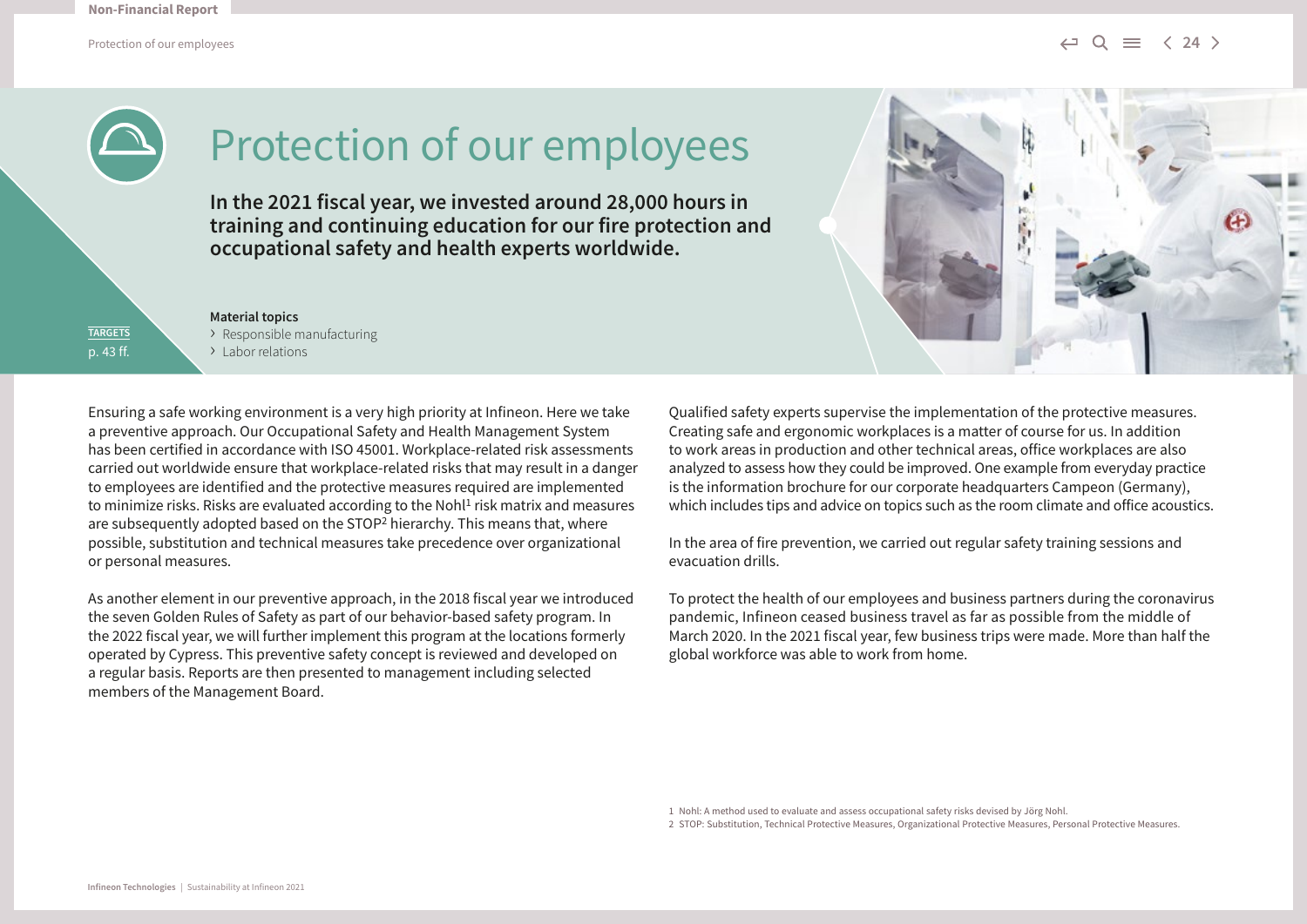At all our manufacturing sites and office locations where the physical presence of the workforce was essential, Infineon took extensive precautionary and preventive measures in order to make an active contribution to containing the coronavirus.

In addition to the preventive measures taken, such as mobile working and the provision of masks or sanitizers, we took active steps to track cases of the coronavirus to prevent the spread of the disease to other employees. We participated in national vaccination and test strategies in accordance with the local conditions and the opportunities available.

The recording and evaluation of work-related accident figures in the course of our general data collection process is performed in accordance with GRI Standards



There were no fatal work-related accidents at Infineon in the 2021 fiscal year. Our Injury Rate of 0.35 in the 2021 fiscal year is presented in **CHART 14**. The Lost Day Rate of 5.85 in the 2021 fiscal year is illustrated in **CHART 15**.

The Injury Rate remained constant compared to the previous year. This was due partly to our existing behavior-based safety program and partly to the measures taken as a result of the coronavirus pandemic, such as working from home.



1 The Injury Rate is calculated as follows: total number of injuries/total hours worked x 200,000. Holidays and public holidays are included in the working hours.



1 The Lost Day Rate is calculated as follows: total number of lost days/total hours worked x 200,000. Holidays and public holidays are included in the working hours.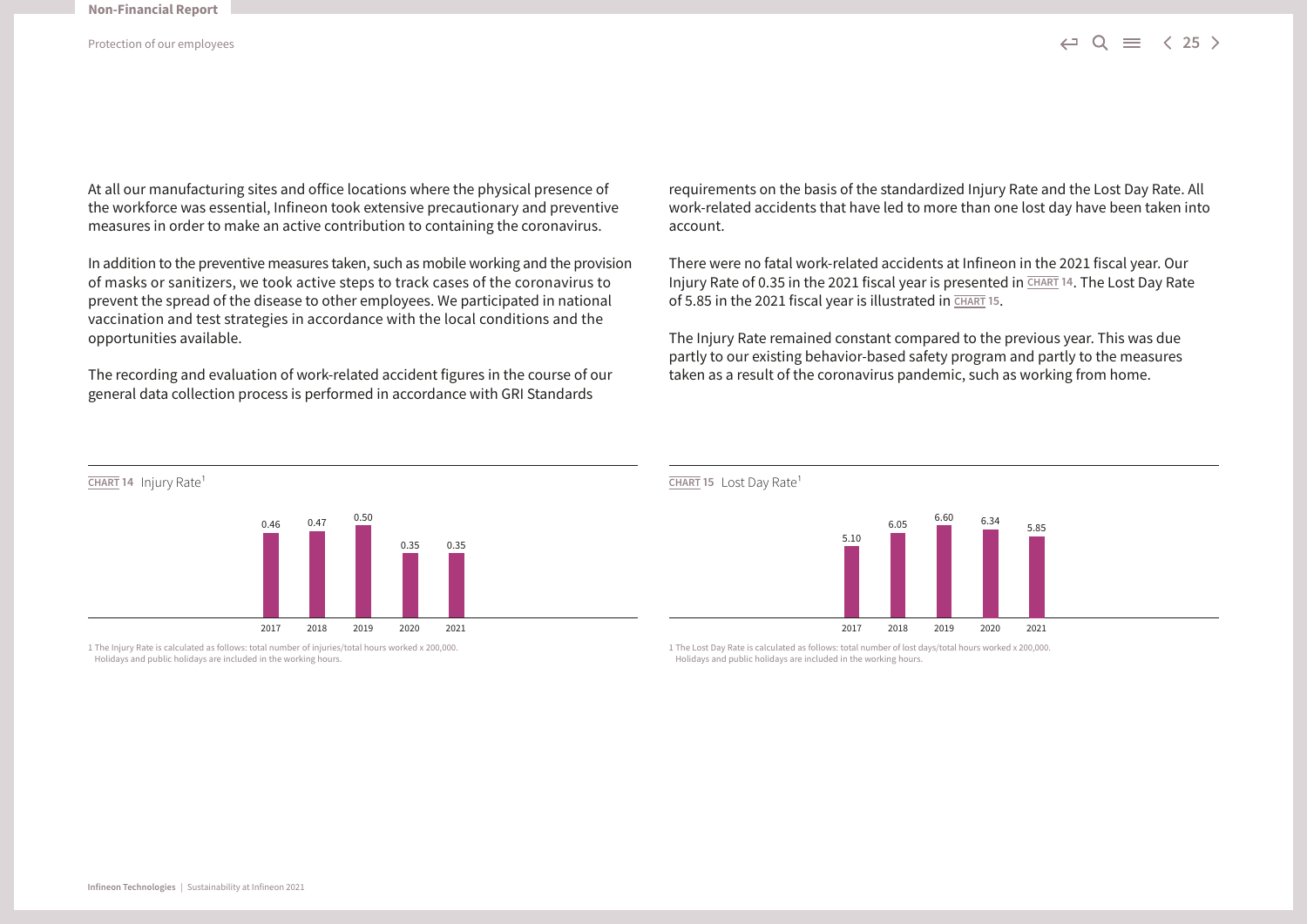

# Environmental sustainability and climate protection

**Infineon has set itself the target of becoming carbon-neutral by the end of the 2030 fiscal year. Even before the end of the 2025 fiscal year, Infineon aims to have achieved 70 percent1 of this target.2**

**TARGETS**

**Material topic** › Responsible manufacturing

Our global management system IMPRES integrates targets and processes relating to environmental sustainability as well as occupational safety and health. IMPRES has been certified worldwide in accordance with environmental management system standard ISO 14001 and in accordance with occupational health and safety standard ISO 45001. Additionally, it has been certified in accordance with the energy management system standard ISO 50001 at our largest European manufacturing sites as well as at our corporate headquarters Campeon (Germany). Changes in legal requirements and potential improvements in performance are continuously evaluated as a part of our integrated management system. The main results of the evaluations are reported to management including selected members of the Management Board and the appropriate measures are decided on.

#### **Sustainable use of resources at our manufacturing sites**

Climate change is a global challenge. The consequences of changing climate conditions threaten regional ecosystems and present major challenges to the humans who depend on them. Climate change can only be tackled if all the players in society act boldly and decisively together. Countries, businesses and private individuals will increasingly need to consider social, ecological and economic aspects when making decisions. Comprehensive climate protection and sustainable action will be essential for success. In this context, another vital task will be dealing with the limited availability of natural resources to preserve our planet for future generations. Increasing resource efficiency offers both ecological and economic potential and is therefore a key pillar in our sustainability strategy.

#### **Carbon neutrality and energy efficiency**  Our carbon neutrality goal

Today, Infineon is already making a valuable contribution to climate protection through its products and solutions and its own efficiency measures. We plan to do even more. Infineon has set itself the goal of becoming carbon-neutral by the end of the 2030 fiscal year in terms of scope 1 and scope 2 emissions. We want to make an active contribution to global  $CO<sub>2</sub>$  reduction and to the implementation of the targets set out in the Paris Climate Agreement. By the end of the 2025 fiscal year, Infineon is aiming to reduce its own emissions by 70 percent compared with the 2019 calendar year. In the 2021 fiscal year, KPMG AG Wirtschaftsprüfungsgesellschaft, Munich (Germany) conducted an independent reasonable assurance audit, inter alia, of the data from the 2019 calendar year as the base year, in accordance with the relevant assurance standard for sustainability reporting, the International Standard on Assurance Engagements 3000 (Revised).  $\Box$  p. 64 ff.

"Infineon is already one of the most sustainable semiconductor producers", says Jochen Hanebeck, Chief Operations Officer at Infineon. "CO<sub>2</sub> avoidance and resource efficiency in production have been a priority for us for years, as in the setting up of our 300-millimeter thin-wafer technology. With our goal of becoming carbon-neutral, we are strengthening our efforts through electricity from renewable sources and investment in exhaust air abatement that far exceeds the industry standard."

<sup>1</sup> In terms of scope 1 and scope 2 emissions compared with the 2019 calendar year.

<sup>2</sup> In line with our carbon neutrality goal, with the 2019 calendar year as the base year, the relevant data of Cypress are included.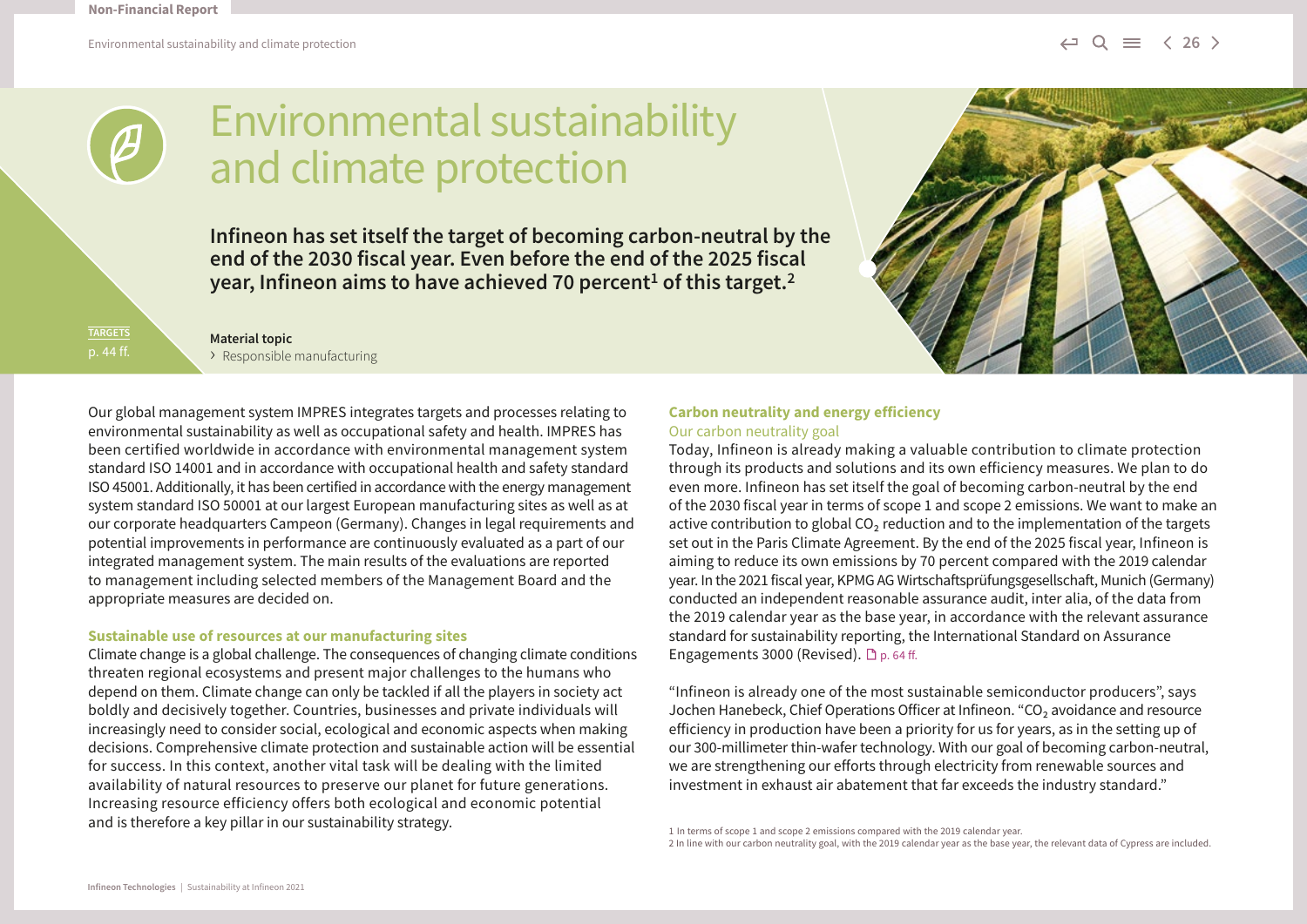To achieve its targets, Infineon focuses in particular on avoiding direct emissions and increasing energy efficiency. The continuing expansion of its energy efficiency program and its efforts to achieve intelligent exhaust air abatement are playing a key role here and are contributing significantly to a reduction in greenhouse gas emissions. To reduce emissions even further, the company is planning to purchase green electricity. To confirm this approach, Infineon has joined the corporate initiative  $RE<sup>1</sup>100$ . RE100 is a global initiative bringing together many of the world's influential businesses committed to 100 percent renewable energy. The group, which is led by international non-profit organization Climate Group in partnership with CDP, has total revenue of more than US\$6.6 trillion and is active in a variety of economic sectors. Together, they are sending a strong signal to political decision-makers and investors to accelerate the transition to a decarbonized economy.

In future and to a lesser extent, it is also planned to offset emissions that cannot be avoided by purchasing  $CO<sub>2</sub>$  certificates that combine development aid and CO<sub>2</sub> avoidance.

Already by the end of the 2021 fiscal year, our scope 1 and scope 2 emissions were 14.2 percent below the emissions of the base year 2019. Factors contributing to this reduction were the expansion of smart abatement concepts and the implementation of energy efficiency programs as well as the switch to green electricity in Europe.

#### Efficient energy management

At Infineon, energy is used mainly in the form of electricity. Primary energy sources such as oil and gas play only a minor part.

Within our manufacturing sites, the frontend sites consume most of the energy, since the physical conditions for production are particularly demanding there. Thus, for example, an additional amount of energy is needed to establish the highly stable climatic conditions in the cleanrooms. In comparison, the backend sites have lower energy consumption due to the nature of their processes. Research and development sites and the offices have the lowest energy demand.

In the 2021 fiscal year, Infineon consumed around 2,437 gigawatt hours of energy worldwide. Consumption by material energy source is shown in the following table and in **CHART 16**.

Energy consumption (direct/indirect)

in gigawatt hours

| Direct energy (scope 1) renewable     | 0.85     |
|---------------------------------------|----------|
| Firewood                              | 0.85     |
| Direct energy (scope 1) non-renewable | 291.61   |
| Natural gas                           | 269.17   |
| Liquid gas                            | 0.84     |
| Petrol                                | 0.03     |
| Petrol (cars)                         | 2.03     |
| Diesel                                | 4.04     |
| Diesel (cars)                         | 14.90    |
| Fuel oil                              | 0.60     |
| Indirect energy (scope 2)             | 2,144.60 |
| Electricity                           | 2,029.35 |
| District heating                      | 114.94   |
| Electricity (cars)                    | 0.31     |
| Total                                 | 2,437.06 |





**CHART 16** Energy consumption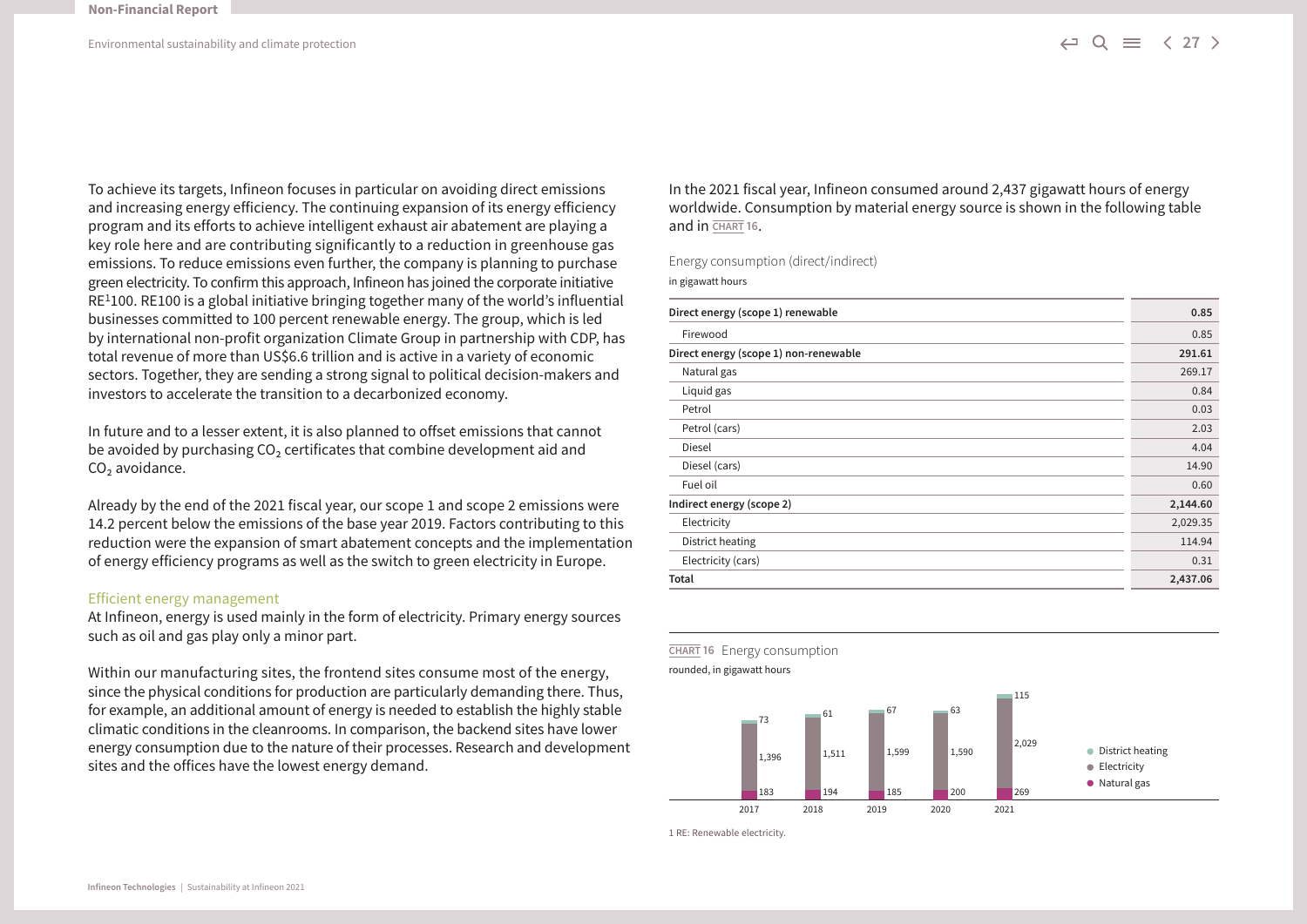Infineon's first step on joining the RE100 initiative was to switch its electricity consumption in the 2021 fiscal year at its sites in Europe over to 100 percent green electricity. **CHART 17** shows the percentage of total electricity consumption that relates to green electricity.

Infineon is endeavoring to minimize its energy consumption. For years, it has maintained special energy teams at its sites who are responsible for the optimization and continuous evaluation of our energy efficiency. At our production sites in Dresden (Germany), Regensburg (Germany) and Villach (Austria), significant amounts of heat are already being generated from integrated energy recycling via the recovery of exhaust heat, thereby greatly reducing the demand for energy to produce heating power. At our main manufacturing sites, we have implemented the methodology of the energy management system standard ISO 50001 in accordance with local requirements. The ongoing transition to the latest 300-millimeter technology and the promotion of Industry 4.0 are helping to increase efficiency.





1 Frontend sites worldwide.

The World Semiconductor Council (WSC) has defined electricity consumed per square centimeter manufactured wafer as the unit for measuring the energy efficiency of frontend sites. Compared to the global average value of the WSC, our frontend sites worldwide used approximately 44 percent less electricity to manufacture one square centimeter wafer in the 2020 calendar year. **CHART 18**

In the 2021 fiscal year, energy consumption per unit of revenue was 0.22 kilowatt hours per euro. Figures from previous years are also shown in **CHART 19** as a comparison.

#### **Greenhouse gas emissions**

At an early stage, Infineon started developing strategies to reduce energy consumption as well as the amount of material used to the minimum technically necessary, thereby limiting  $CO<sub>2</sub>$  emissions. Greenhouse gas emissions are classified into scope 1, 2 and 3. The classification of direct and indirect emissions into scope 1, 2 and 3 is performed as set out in the Greenhouse Gas Protocol (GHG Protocol). The calculation of  $CO<sub>2</sub>$  emissions is based on the ISO 14000 family of standards. These are set out in Publicly Available Specification (PAS) 2050 issued by the British Standards Institution to determine the ecobalance specific to products and in the Principles of the GHG Protocol to prepare an ecobalance (relevance, completeness, consistency, transparency and accuracy).

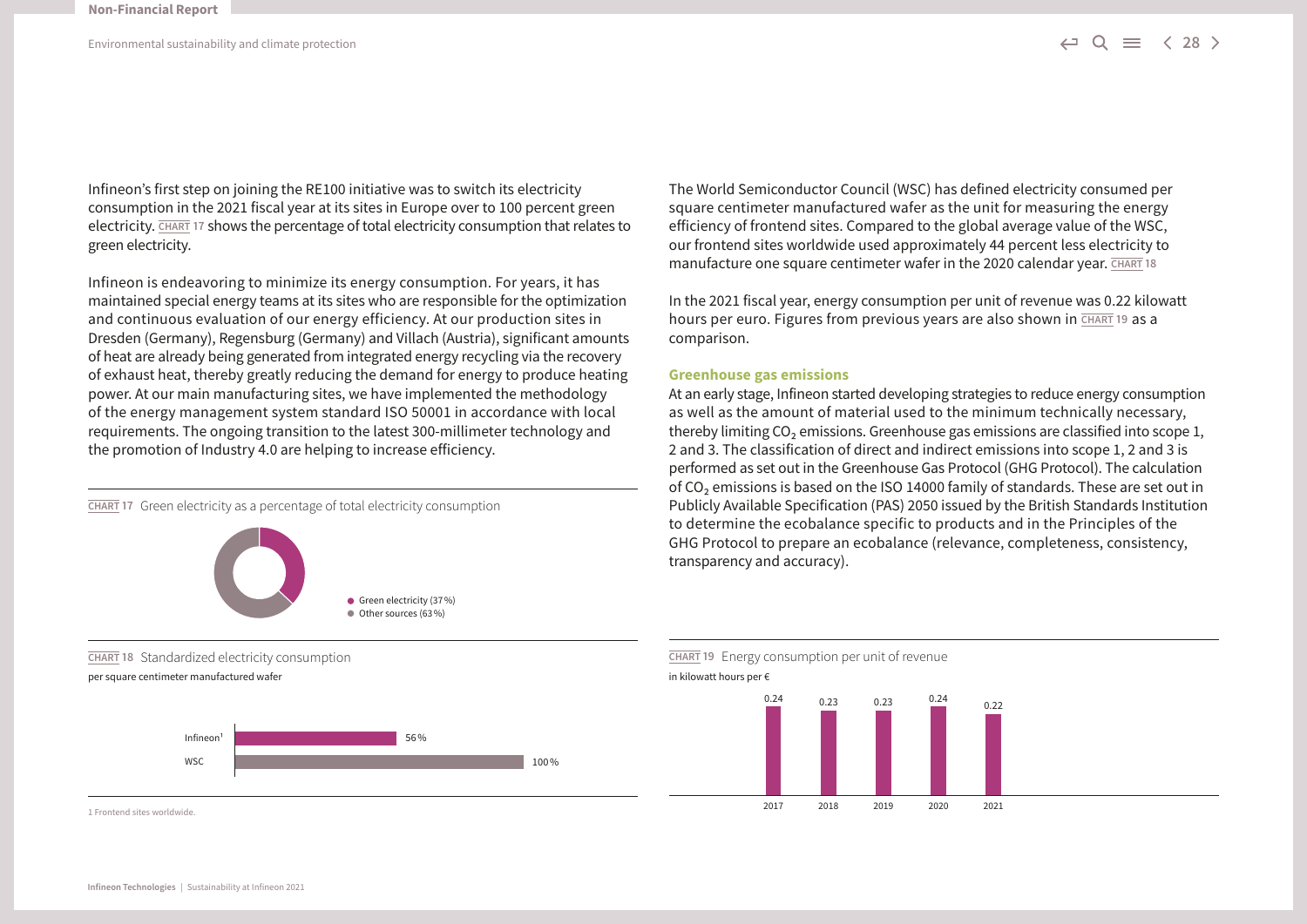#### Scope 1 emissions

The semiconductor industry uses greenhouse gases in wafer-etching processes for structuring wafers as well as for cleaning production equipment. This includes perfluorinated compounds (PFC), namely perfluorinated and polyfluorinated carbon compounds, sulfur hexafluoride (SF $_6$ ) and nitrogen trifluoride (NF<sub>3</sub>). These greenhouse gases cannot be replaced by another class of substances and account for 81.6 percent of scope 1 emissions. The increasing level of product complexity has led to rising demand for these gases. Where possible and appropriate, we counter this trend by continually optimizing our processes through more efficient production methods and through efficient exhaust air abatement schemes. The use of alternative gases with higher utilization rates and lower global warming potential helps minimize the increase in emissions wherever possible. Our voluntary investment in PFC exhaust air abatement enables us to avoid around three quarters of our potential direct scope 1 emissions, which corresponds to avoiding around 682,500 tons of  $CO<sub>2</sub>$  per year. In other words, if we had not taken these voluntary measures to reduce our emissions, our scope 1 emissions would have been four times higher (around 925,739 tons of  $CO<sub>2</sub>$  equivalents).

Since the 2015 fiscal year, we have changed our PFC reporting from absolute values to the Normalized Emission Rate (NER) by normalizing the emissions per manufactured wafer surface. The WSC set the target of achieving an average normalized emission rate of 2.2 tons of  $CO<sub>2</sub>$  per square meter by 2020. We had already achieved a sustained lower emission rate than the WSC target at a much earlier date. With an average normalized emission rate of 1.12 in the 2021 fiscal year, we have done so once again. **CHART 20** 

**CHART 20** Normalized Emission Rate

in tons of  $CO<sub>2</sub>$  per square meter, frontend sites



Furthermore, we have set ourselves the target of implementing measures that will generate total emission savings of 50,000 tons of  $CO<sub>2</sub>$  equivalents by the end of the 2024 fiscal year. We expect to achieve this mainly through PFC reduction measures. In addition to our PFC reporting, we calculate emissions for other relevant substances used at our main manufacturing sites on an annual basis. In the 2021 fiscal year, 6.32 tons of sulfur oxides (SO<sub>x</sub>), 71.96 tons of nitrogen oxides (NO<sub>x</sub>), 33.77 tons of carbon monoxide (CO), 588.14 tons of volatile organic compounds (VOC), and 10.37 tons of particulate matter were emitted.

The total scope 1 emissions in the 2021 fiscal year are equivalent to 298,246 tons of CO<sub>2</sub> equivalents.

#### Scope 2 emissions

The Scope 2 Guidance<sup>1</sup> issued by the World Resources Institute stipulates that companies must calculate and disclose two figures for their scope 2 emissions: using market-based accounting to calculate a provider-specific emission factor and using location-based accounting derived from the regional or national grid average. By applying the provider-specific emission factors of the energy sources used (market-based accounting), our scope 2 emissions totaled 695,432 tons of  $CO<sub>2</sub>$  equivalents in the reporting period.<sup>2</sup> This approach was selected in order to illustrate the implementation achieved so far in terms of regenerative energy supply.

We have also performed and will continue to perform regular reviews at our sites to identify potential in our own electricity supply. At our frontend site in Dresden (Germany), for example, we have been operating a highly efficient cogeneration unit for some years now. The potential for our own green electricity production on our sites is limited due to the topology of the buildings and other factors and is in the lower single-digit percentage range with regard to our total electricity consumption.

1 GHG Protocol Scope 2 Guidance (2015).

2 Based on the regional or national grid average (location-based accounting), our scope 2 emissions are 924,168 tons of CO<sub>2</sub> equivalents.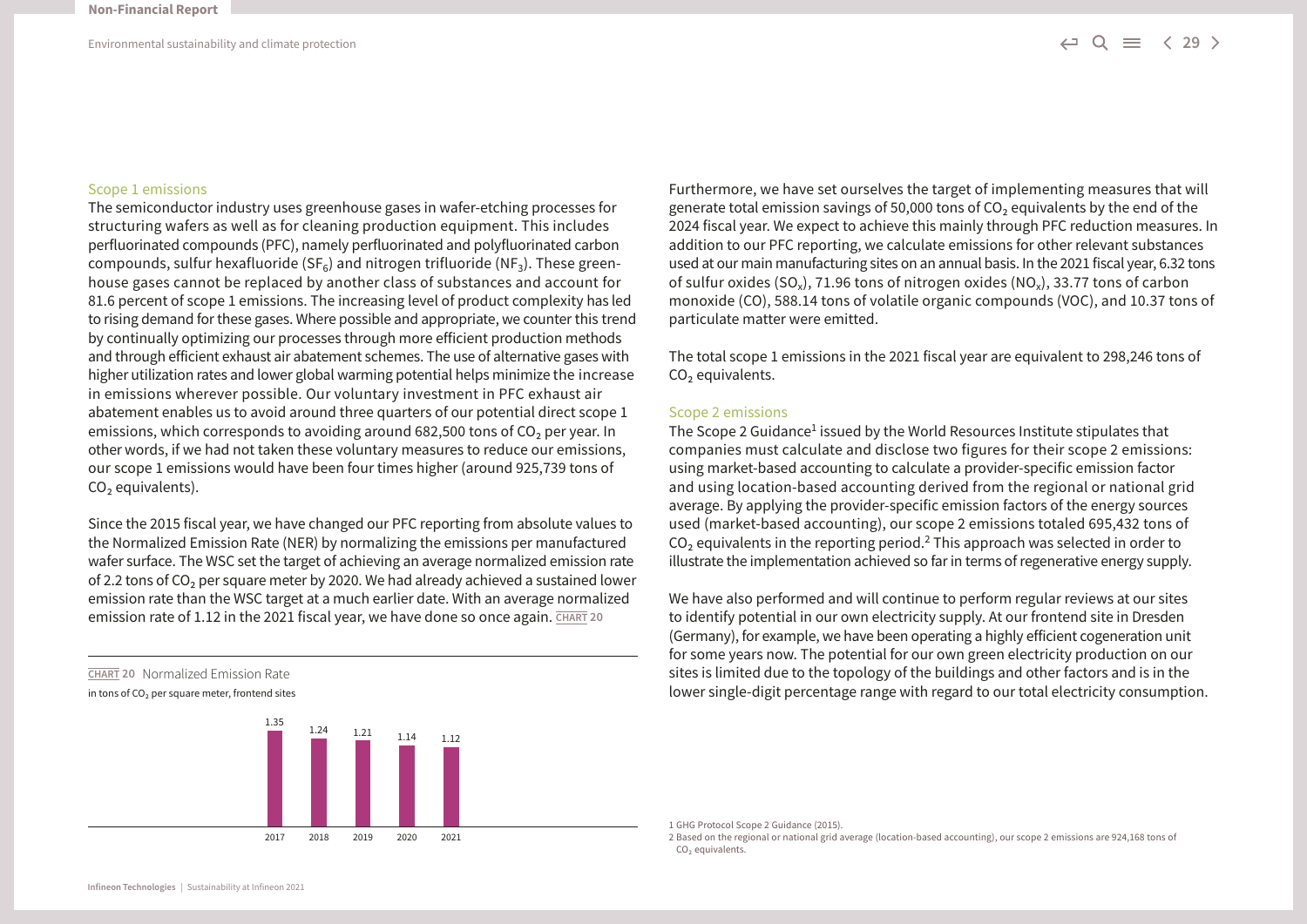#### Scope 3 emissions

Scope 3 emissions refer to emissions generated for the provision and disposal of all raw materials and supplies as well as other utilities, operational materials and other process media, goods transportation, travel and energy supply activities (for example transmission losses) and manufacturing service providers. Scope 3 emissions totaled 1,190,267 tons of  $CO<sub>2</sub>$  equivalents.

The following emissions have been included in the calculation of the Infineon carbon footprint:1



The Infineon environmental footprint in the 2021 fiscal year was around 2.18 million tons of CO<sub>2</sub> equivalents. **CHART 21 Compared to the last fiscal year, this increase can** be mainly explained by the inclusion of the data from Cypress.

**CHART 22** illustrates emissions by origin. The input streams show emissions generated, for example, in the course of supplying materials. The output streams show emissions that were generated directly (during production) and through internal and external transportation.



1 Additional information about water supply, waste water and waste is provided in the "Water management" and "Waste management" sections of the chapter "Environmental sustainability and climate protection".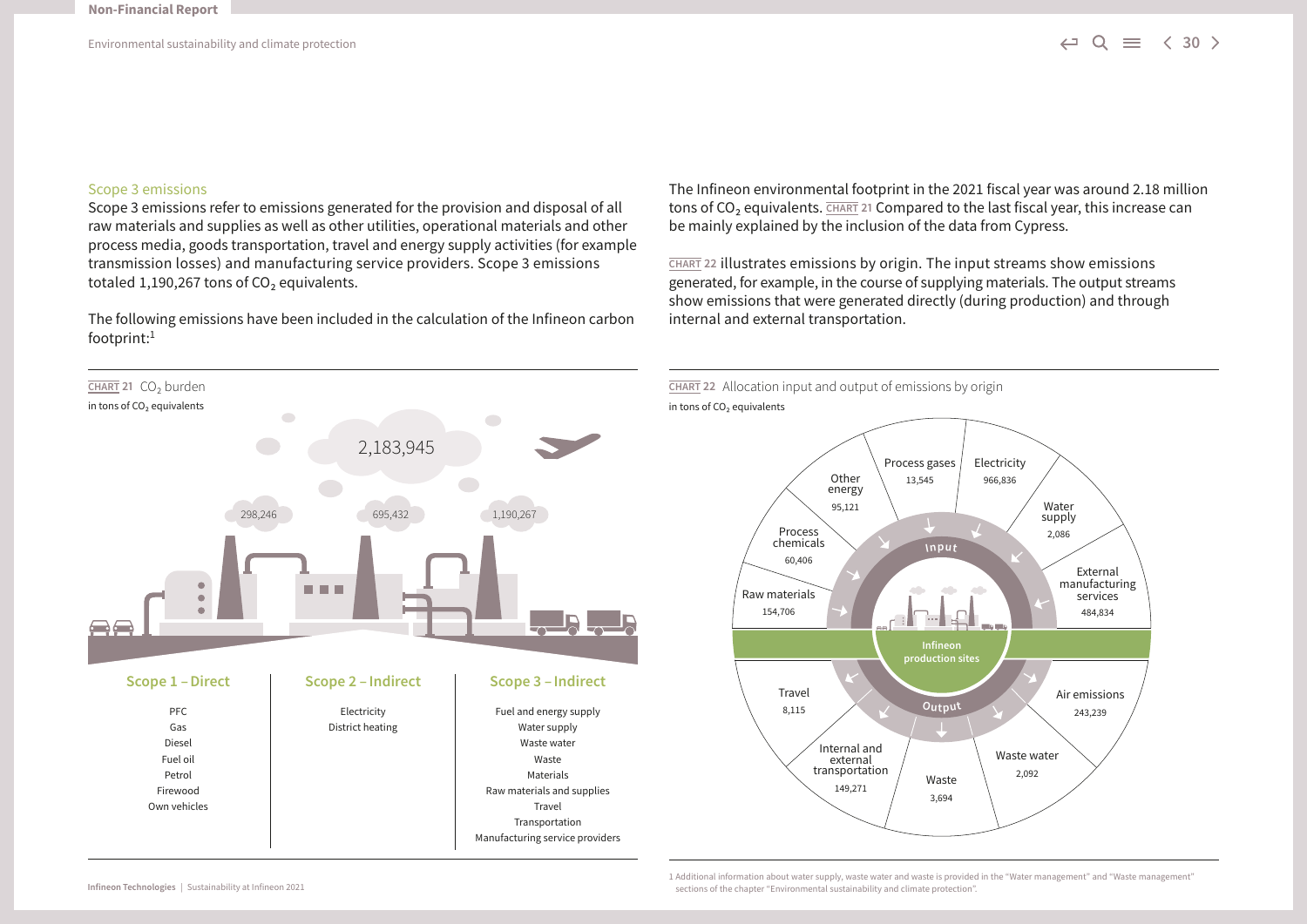#### **Water management**

Infineon's water balance for the 2021 fiscal year is shown in schematic form in **CHART 23**.

Water is used at our manufacturing sites, for example, to cool equipment or to generate ultrapure water. A significant share of our water withdrawal, which is used as cooling water, is returned in at least the same degree of purity.

If the water we withdraw does not meet the applicable purity standards, it is subject to further treatment.

Part of the withdrawn water can be reused after its initial use. During the reporting period, 2,419,080 cubic meters (19.25 percent) of ultrapure water and 1,943,109 cubic meters (10.04 percent) of production waste water were reused.

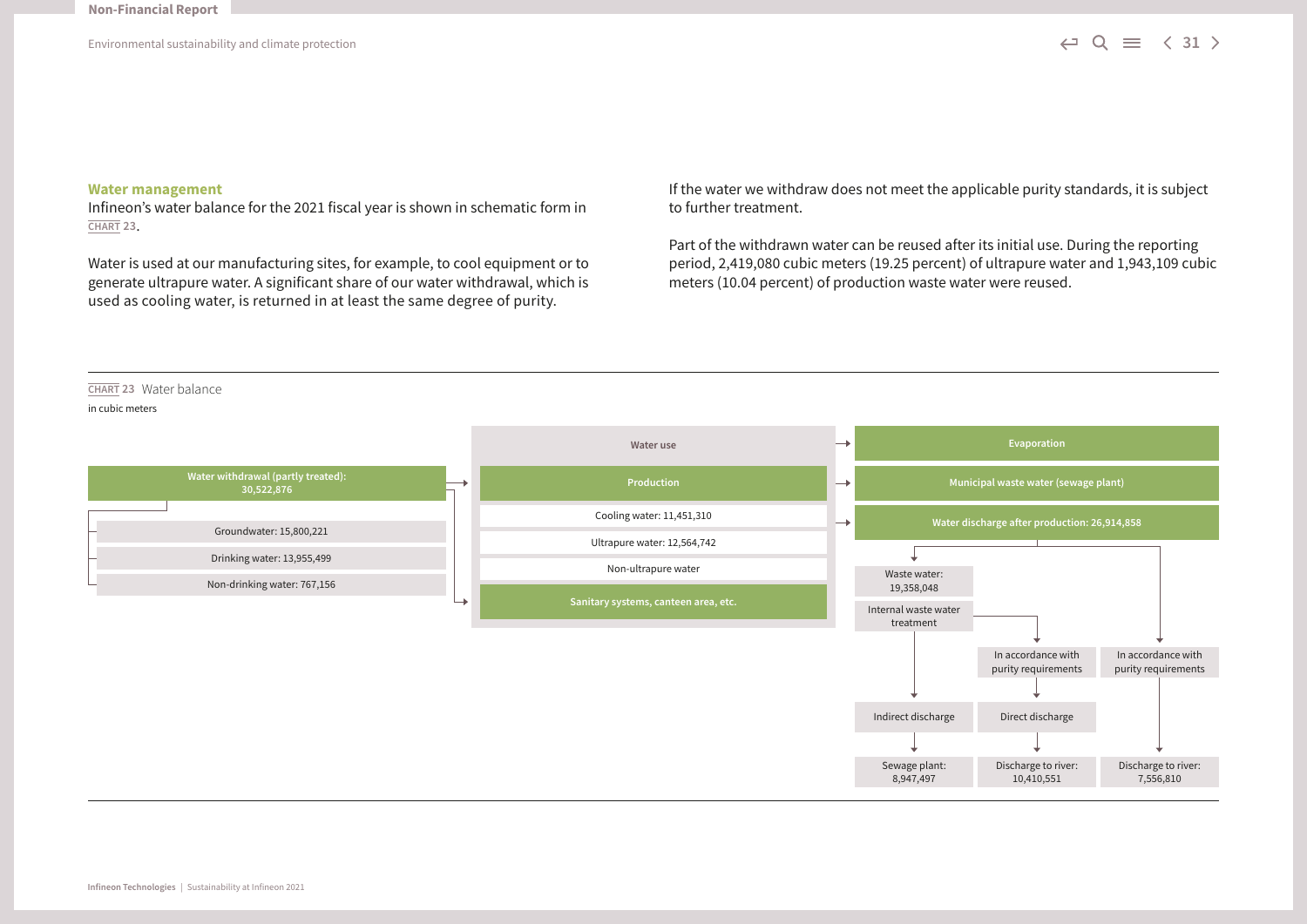Infineon withdrew 30,522,876 cubic meters of water during the reporting year. Infineon sources water either from its own groundwater wells or from local providers, who supply both drinking and non-drinking water of lesser quality than drinking water. Our water sources are shown in **CHART 24**.

After water has exited the production area, it is either directly or indirectly discharged, depending on its level of purity, the technical conditions and official regulations. The percentage of water discharged is shown in **CHART 25**.

The WSC has defined water consumption in liters per square centimeter of manufactured wafer as the unit for measuring the efficiency of water use. The Infineon frontend sites consumed approximately 17 percent less water to manufacture a square centimeter wafer in the 2020 calendar year than the global average of the WSC. **CHART 26**

In this reporting year, we carried out an assessment of the potential risks of water stress, using the Aqueduct Water Risk Atlas (with reference to Aqueduct 3.0 data) released by the World Resources Institute. Areas with a high or extremely high risk of water stress can be identified. Our review revealed that only three of our sites are in such areas: Mesa (USA), Temecula (USA) and Tijuana (Mexico). The water withdrawal at these three sites comprises 1.84 percent of our total water withdrawal. These sites only use water provided by local suppliers. To reduce the demand for fresh water, the three sites implement effective water recycling measures using reverse osmosis systems. The water discharge after production (for instance, into municipal sewage plants) for these three sites is 1.07 percent of the total water discharge.

We used the same method of assessment to determine potential future scenarios, with the result that by the end of the 2030 fiscal year other sites might find themselves in areas with water scarcity. In this context, we plan to develop measures within the IMPRES framework in accordance with local circumstances, such as consuming water more efficiently by using it multiple times in the process cycle.





#### **CHART 26** Standardized water consumption per square centimeter manufactured wafer



1 Frontend sites worldwide.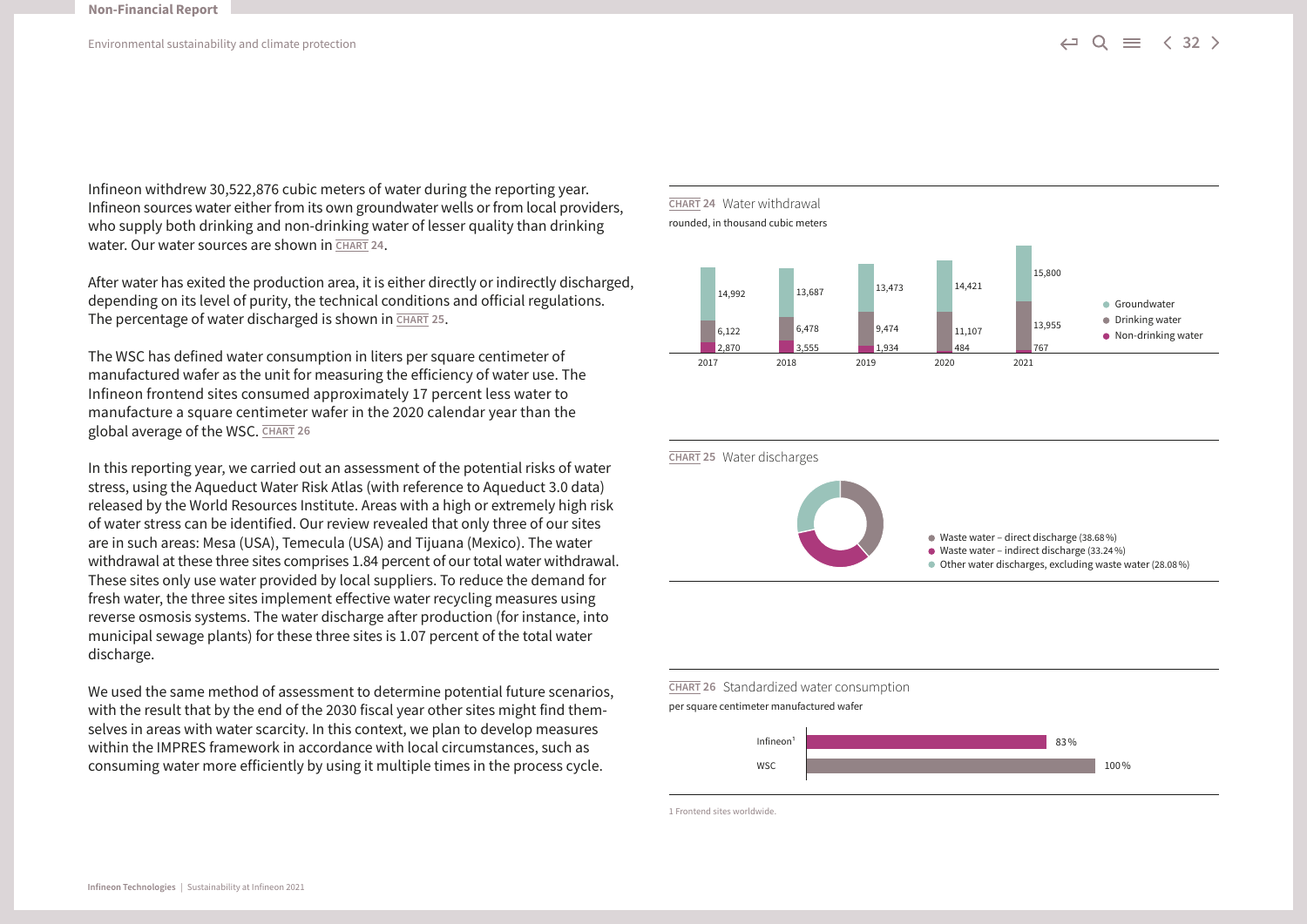To improve sustainable water consumption, we promote the exchange of knowledge through a best practice sharing program involving the major production sites and the corporate headquarters Campeon (Germany).

A high priority is given to sustainable water consumption, as well as to our commitment to and communication with our stakeholders. By participating in CDP Water Disclosure, we also inform our stakeholders about how we handle water and about the associated risks and opportunities.

#### **Waste management**

Our sustainable waste management is based on the classification and separation of waste and the use of safe disposal methods. In the 2021 fiscal year, the total amount of waste generated was 48,646 tons, with 23,178 tons classified as non-hazardous and 25,468 tons classified as hazardous. **CHART 27** Besides statutory requirements, the greatest impact on the amounts of waste generated and the disposal methods used comes from fluctuating production. In the 2021 fiscal year, 66.03 percent of the non-hazardous waste and 55.20 percent of the hazardous waste was sent to recycling. The percentages of the various waste disposal methods are illustrated in **CHART 28**.

The WSC has defined the waste generated in grams per square centimeter manufactured wafer as the unit for measuring the efficiency of waste management. Compared to the WSC global average, in the 2020 calendar year our worldwide frontend sites generated approximately 67 percent less waste per square centimeter manufactured wafer. **CHART 29**

The main aspect of our sustainable waste management is naturally the avoidance of waste. Infineon requires solvents in its manufacturing. After use, these can, if technically and economically feasible, be purified to such an extent by distillation that they can be reused as solvents. On the one hand, this reduces the purchase of new goods and, on the other hand, it reduces the waste generated. In the 2021 fiscal year, 176.38 tons of the solvent propylene glycol methyl ether acetate (PGMEA) was recovered externally by distillation of waste containing PGMEA and reused in manufacturing.



**CHART 28** Waste disposal methods for hazardous and non-hazardous waste



#### **CHART 29** Standardized waste generation

per square centimeter manufactured wafer



1 Frontend sites worldwide.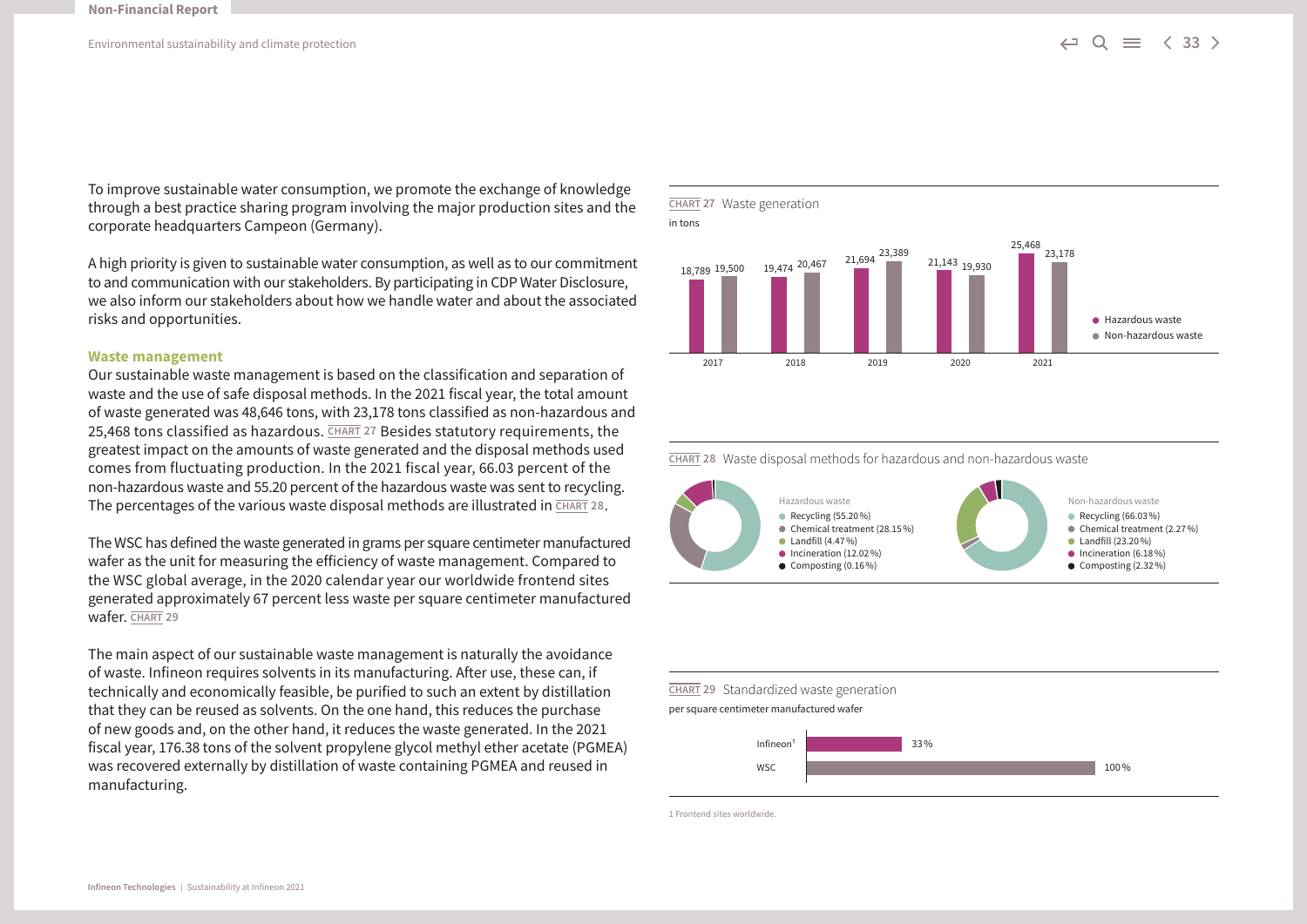

### Contribution through sustainable products

**Ecologically positive carbon footprint: During their use-phase, Infineon products enable CO<sub>2</sub> emission savings of more than** 72 million tons of CO<sub>2</sub> equivalents.

#### **Material topics**

**TARGETS** p. 45 ff. > Long-term viability of core business > Responsible manufacturing › Contribution through sustainable products

Infineon's climate strategy is based on two pillars. In addition to continuing to reduce its own emissions, Infineon actively contributes to climate protection through its innovative products and solutions. "These are two sides of the same coin. Our products are essential components of the mobility and energy revolution. We feel responsible in equal measure for our company and for reducing our footprint. Driving forward digitalization will help us optimize our resource efficiency", says Constanze Hufenbecher, Chief Digital Transformation Officer of Infineon.

Key to greater sustainability and solving climate-related challenges are new technologies that achieve more using fewer resources and save emissions at the same time. "Making more out of less" is the approach Infineon is taking to help develop better solutions for existing problems and play an active role in shaping a worthwhile future.

"To be successful in the long run, business excellence has to go hand in hand with strong environmental and social performance. With its innovative solutions, Infineon helps to make more out of less and thus actively contributes to address global challenges like climate change", says Dr. Sven Schneider, Chief Financial Officer of Infineon.

We conduct regular analyses of current trends as part of our definition of new products in order to identify sustainable business models. Further information can be found under "Strategic focus" in the "The segments" chapter in the Annual Report 2021.  $\Box$  p. 61 f., p. 66 f., p. 71 f. and p. 76 f. of the Annual Report 2021

Semiconductors from Infineon help generate electricity from renewable energy sources. They also offer increased efficiency at all stages of the value chain in the energy sector: in generation, transmission and in particular in the use of electricity. They form a basis for the intelligent and efficient use of energy: in industrial applications, power supplies for computers and consumer electronics as well as in motor vehicles. Semiconductors and solutions from Infineon make end products more energy-efficient during their lifetime and thus make an essential contribution to improving the environmental footprint.

In industrial applications such as drives or motor control units, for example, products from Infineon improve operational efficiency and thus reduce power losses. Infineon products are also used in technology fields such as  $LED<sup>1</sup>$  lamps or induction cookers. Our high-performance products also enable the production of energy from renewable sources using large wind power turbines and photovoltaic systems.

1 LED: Light-emitting diode.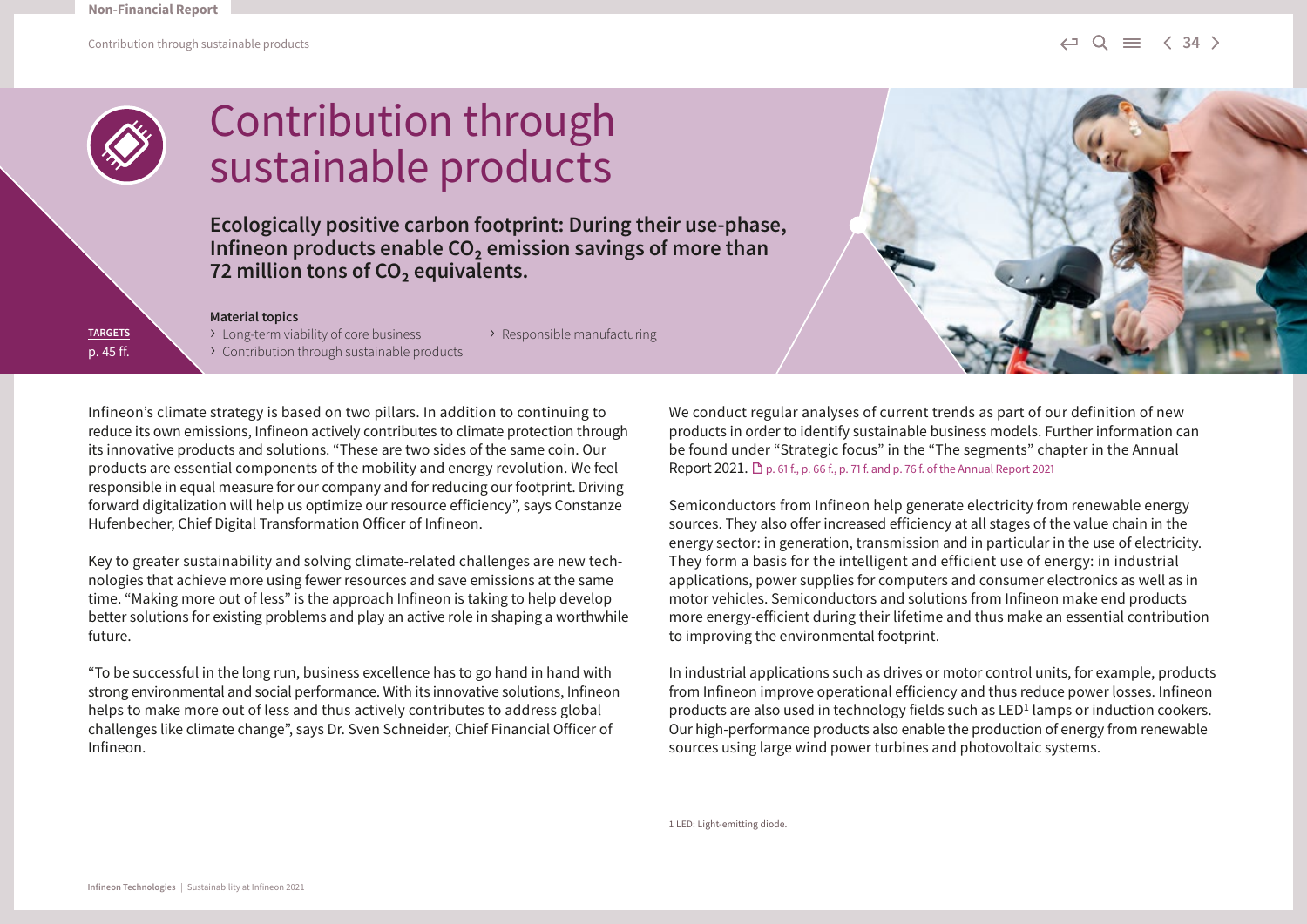#### **The Infineon carbon footprint**

When calculating a carbon footprint, complex processes and a variety of influencing factors need to be considered. Therefore, carbon footprint calculations are subject to certain estimates. We have continued to optimize our approach in order to improve the accuracy of such estimates.

In calculating the Infineon carbon footprint, we have considered the entire manufacturing process in accordance with the GHG Protocol, including all the utilities (raw materials and supplies), as well as internal and external logistics including final distribution to customers. The results of the Infineon carbon footprint calculation

are reported to specifically designated management representatives on a regular basis. In various areas of application (automotive electronics, industrial drives, servers, lighting, photovoltaics, wind energy, cell phone chargers and induction cookers), our products can achieve  $CO<sub>2</sub>$  savings during their lifetime of 72.45 million tons of  $CO<sub>2</sub>$  equivalents. That corresponds to the average annual electricity consumption of more than 119 million inhabitants in Europe.

Thus, with its products and innovations in combination with efficient production, Infineon achieved an environmental net benefit of more than 70 million tons of CO2 equivalents. **CHART 30**



1 This figure takes into account manufacturing, transportation, own vehicles, travel, raw materials and consumables, chemicals, water/waste water, direct emissions, energy consumption, waste etc. as well as direct and indirect energy-related emissions by manufacturing service providers. It is based on data collected internally and publicly available conversion factors and relates to the 2021 fiscal year.

2 This figure is based on internally established criteria, which are described in the explanatory notes. The figure relates to the 2020 calendar year and takes into account the following application areas: automotive electronics, lighting (LED), induction cookers, servers, renewable energy (wind, photovoltaics) and cell phone chargers as well as industrial drives. CO<sub>2</sub> savings are calculated based on the potential savings generated by technologies in which semiconductors are used. The CO<sub>2</sub> savings are allocated based on Infineon's market share, semiconductor share and the lifetime of the technologies concerned, based on internal and external experts' estimations. Despite the fact that carbon footprint calculations are subject to imprecision due to the complex issues involved, the results are nevertheless clear.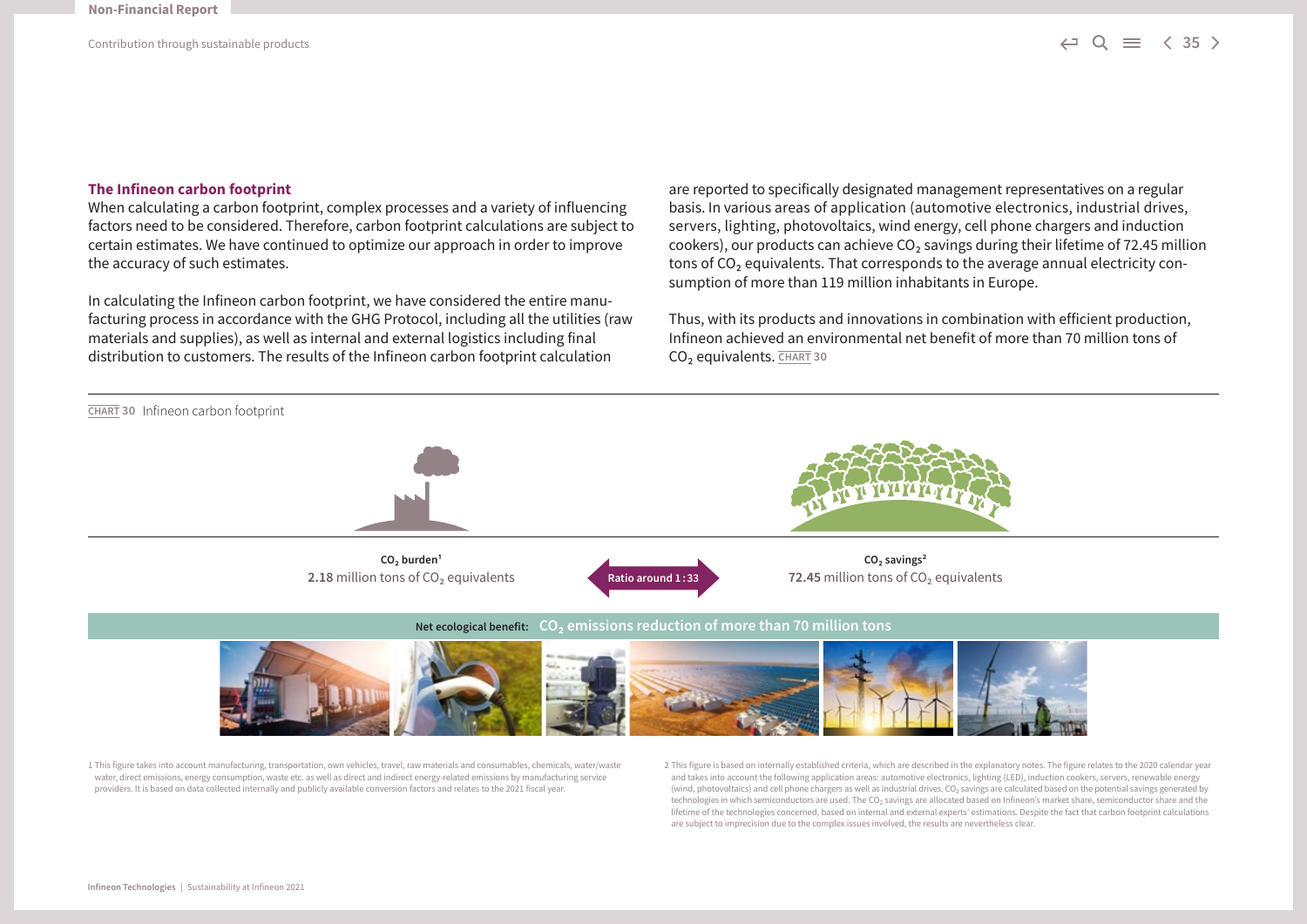#### **Our product example: more energy efficiency and reliability for telecom power supply applications – CoolGaN™ by Infineon**

A powerful state-of-the-art telecommunications infrastructure is essential for further digitalization. To meet the associated requirements, CoolGaN™ for telecom power supply applications offers maximum efficiency and reliability.

The core added value is lower energy consumption and  $CO<sub>2</sub>$  emissions in nextgeneration 4G and 5G telecoms. The power switches based on the wide bandgap material gallium nitride (GaN) offer excellent efficiency and high switching frequencies, leading to a new era in power electronics.

Among other things, the GaN components offer a sustainable lifetime of more than 15 years. However, the CoolGaN™ family is not only suitable for industrial applications, but also for consumer applications such as adapters, chargers, wireless charging and Class D audio amplifiers. Therefore, the benefits of high-performance and energyefficient technology can be experienced in industry as well as in everyday life.

#### **Compliance with legal and customer-specific requirements**

The processes involved in manufacturing semiconductors are complex and require a wide variety of special chemicals and materials. At Infineon, we responsibly manage the handling of hazardous substances to safeguard human health and the environment.

Our products meet all the requirements set out in the European chemicals policy REACH [Regulation (EC) 1907/2006 Registration, Evaluation, Authorisation and Restriction of Chemicals].

The use of certain substances defined by the European legislature as hazardous in end products is regulated by two key European directives: firstly, Directive 2000/53/EC on end-of-life vehicles (ELV Directive) and, secondly, Directive 2011/65/EU on the restriction of the use of certain hazardous substances in electrical and electronic equipment (RoHS Directive) in conjunction with Delegated Directive 2015/863/EU.

None of Infineon's products fall within the scope of these directives. However, our customers expect Infineon products to meet legal requirements in their applications. Infineon products comply with the substances restrictions in the aforementioned legal regulations and thus meet customer requirements.

Furthermore, we provide our customers with information on the chemical composition of the materials contained in our products.

Infineon constantly works to develop and implement alternatives for certain materials, such as lead. Thus, for example, as part of the DA5 consortium (DA: Die Attach, five cooperation partners), we are working to find lead-free alternatives for high-temperature solders, which are necessary for specific applications because of their properties.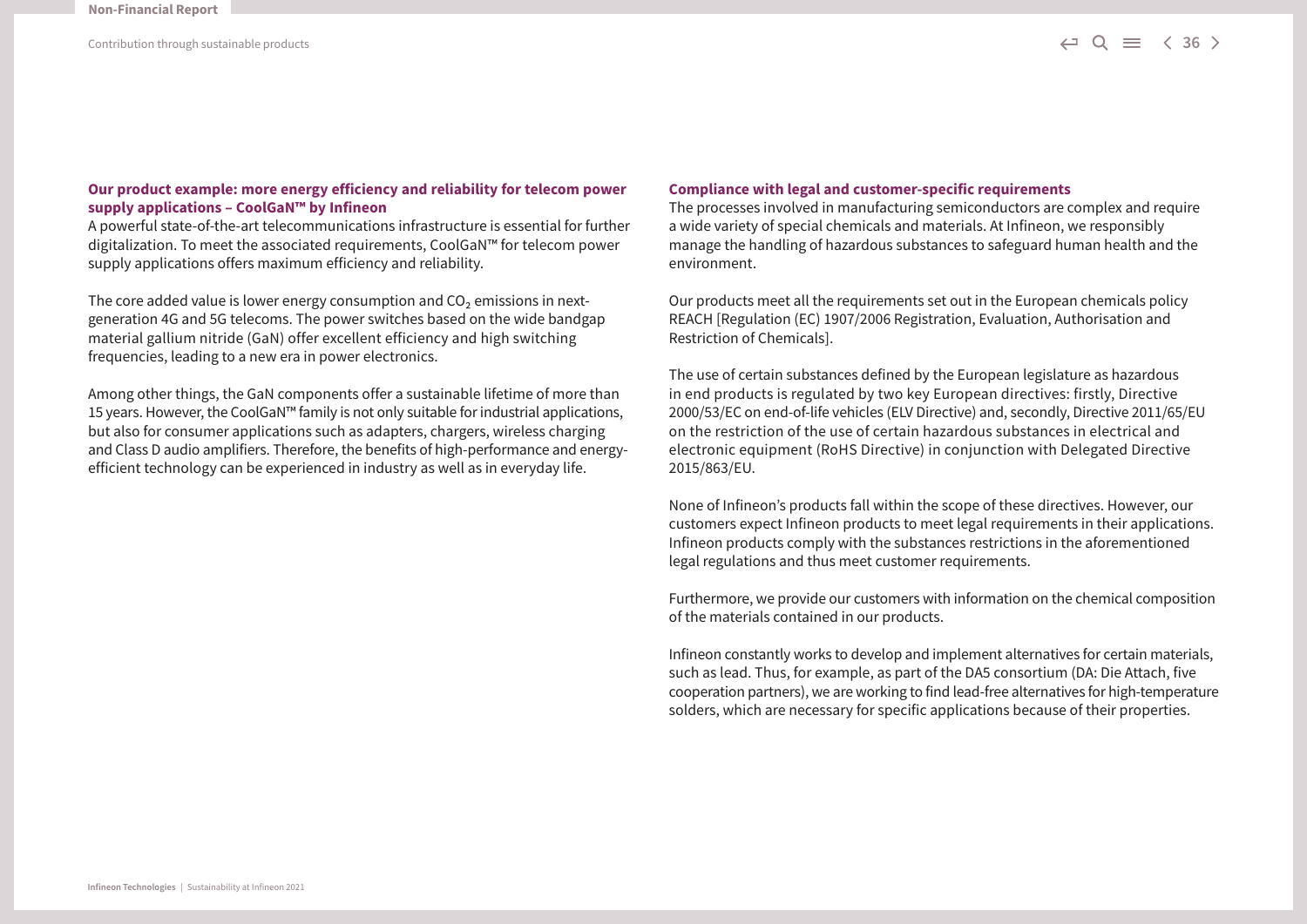

### Our responsibility along the supply chain

### **Our suppliers are obligated to comply with our**  Supplier Code of Conduct<sup>1</sup>.

**TARGETS** p. 45 ff. **Material topics** › Contribution through sustainable products › Responsible manufacturing

A long-term partnership between Infineon and its suppliers is a core element of our corporate philosophy. As part of this partnership, all our suppliers are managed centrally in a supplier management portal where data is updated as necessary.2 This system is also used to evaluate suppliers. Compliance with our requirements in the areas of environmental protection, occupational safety and health as well as corporate social responsibility (CSR) is highly relevant when selecting new suppliers and evaluating existing suppliers, as well as for decisions regarding future supplier development.

Our Supplier Code of Conduct is based on internationally recognized guidelines, such as the Principles of the UN Global Compact and the fundamental principles of the International Labour Organization as well as our Business Conduct Guidelines. The requirements described therein cover the topics shown in the Supplier Code of Conduct diagram. **CHART 31** By anchoring sustainability requirements and monitoring measures in the procurement process, we increase the effectiveness of our supplier management, reduce possible risks, create transparency along the supply chain and initiate improvement processes at suppliers.

Our main suppliers are also contractually obliged to uphold our environmental, occupational safety and health as well as CSR commitments. Only suppliers that have committed to our basic principles can enter into a business relationship with us. Our expanded supplier management portal offers our suppliers a central portal for registration and the automated update of relevant information such as compliance, sustainability, environmental protection, occupational safety, labor standards and social standards. Additionally, this portal allows suppliers to submit updated certifications. We encourage all suppliers to be certified in accordance with international standards.



1 Formerly: Principles of Procurement.

<sup>2</sup> Our procurement processes are currently still in the harmonization phase following the acquisition of Cypress and will apply accordingly once the harmonization phase has been completed.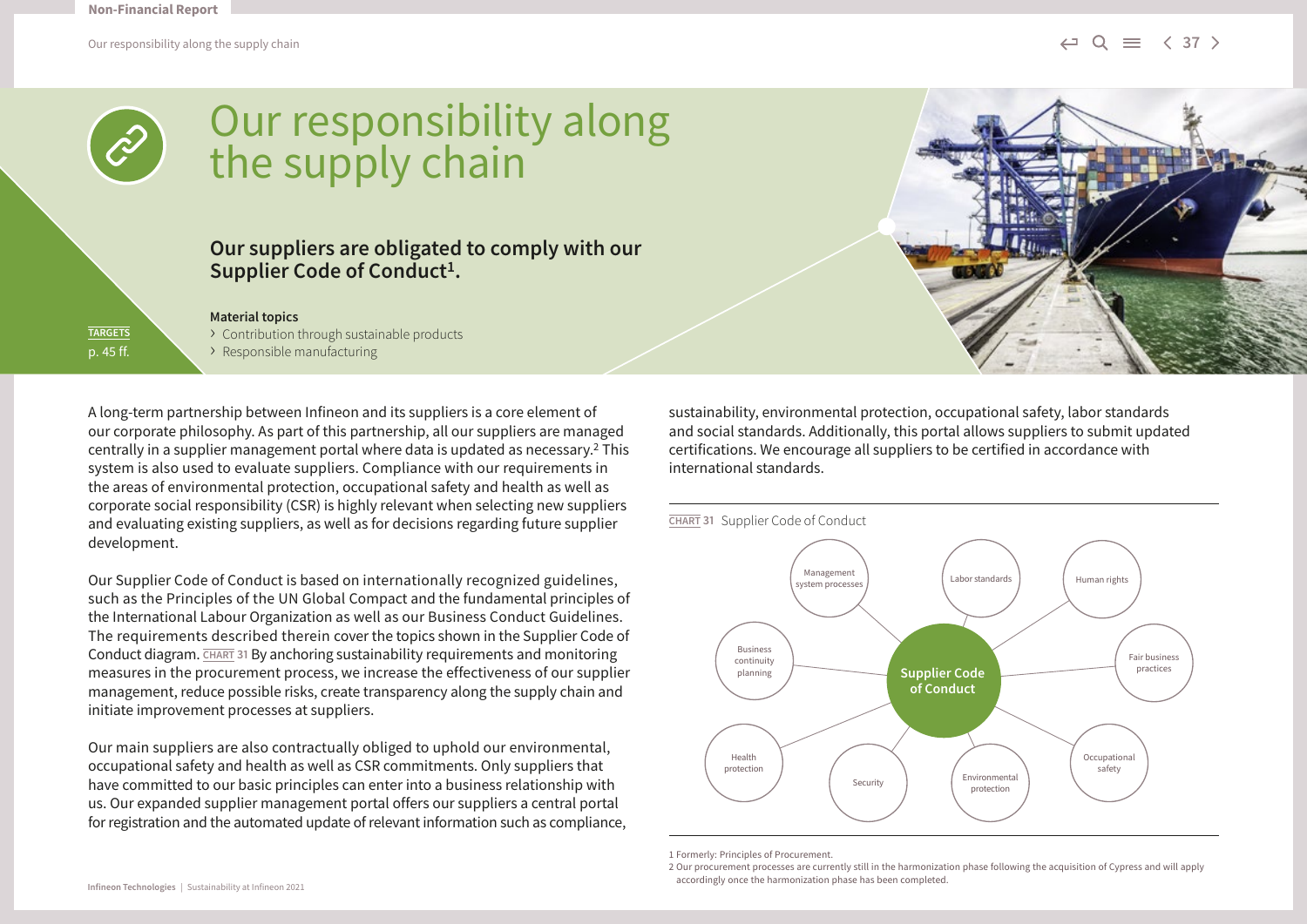More than 100 new suppliers and new subsidiaries of existing suppliers are categorized every quarter according to their products and services. Depending on this categorization, the supplier receives up to ten questionnaires on various topics in the supplier management portal. The responses received are evaluated by the relevant Infineon specialist departments. The supplier is only approved following a successful evaluation. When necessary, improvement measures are jointly agreed with the supplier. This procedure supports a fast and up-to-date assessment. The annual re-evaluation of selected suppliers serves to determine whether or not corrective measures need to be initiated. Each year, around 400 existing suppliers, representing approximately 75 percent of the procurement volume, are re-evaluated with regard to the topics mentioned.

#### **Infineon products without DRC1 conflict minerals**

The US Dodd-Frank Act (Dodd-Frank Wall Street Reform and Consumer Protection Act) was adopted in July 2010. It contains disclosure and reporting obligations for companies listed on stock exchanges in the USA concerning the utilization of "conflict minerals" that originate from the Democratic Republic of the Congo or its adjoining countries. The term "DRC conflict minerals" applies to tantalum, tin, gold and tungsten, inasmuch as their extraction and/or trade directly or indirectly finances or benefits armed groups in the Democratic Republic of the Congo or adjoining countries. The use of the materials mentioned is essential for the functionality of our products.

Respect for human rights is a matter of course for Infineon. Avoiding conflict minerals in the supply chain means that we are contributing towards the prevention of human rights abuses. Infineon is not listed on US stock exchanges and therefore not legally required to publish a report on conflict minerals. Nevertheless, as a member of the Responsible Minerals Initiative, we uphold our voluntary commitment to responsibility within the supply chain. At the same time, our comprehensive declaration on the use of conflict minerals supports those of our customers who are required to perform due diligence within their supply chains to fulfill their reporting duties in accordance with the requirements of the United States Securities and Exchange Commission (SEC).

Since Infineon does not source these metals directly from mines or smelters, we identify their origin in close cooperation with our direct suppliers. For this purpose, we have introduced a standardized process throughout the organization based on the OECD2 Due Diligence Guidance for Responsible Supply Chains of Minerals from Conflict-Affected and High-Risk Areas in order to create the necessary transparency within our supply chain.

Our targets and our requirements of our supply chain are set forth in the Infineon Conflict Minerals Policy and the Supplier Code of Conduct concerning the Responsible Sourcing of Conflict Minerals, which are published on our website.  $\Box$  [www.infineon.com/csr\\_reporting](http://www.infineon.com/csr_reporting)

In the 2021 fiscal year, Infineon identified 100 percent of its potential suppliers of conflict minerals and evaluated them with regard to their use of conflict minerals. Based on the full response of our suppliers and in accordance with the requirements of the OECD guidance, we can duly state that all Infineon products are DRC conflictfree. Moreover, we request that our suppliers continue purchasing only raw materials from smelters that meet the Responsible Minerals Assurance Process requirements or those of an equivalent audit program.

#### **Voluntary cobalt assessment for Infineon products**

The Democratic Republic of the Congo has around 50 percent of global cobalt reserves and produces the largest quantity of cobalt in the world. Serious concerns have been raised in several reports about the social and environmental impact of cobalt extraction, including child labor and unsafe working conditions in cobalt mines. As a responsible company, Infineon has therefore, as of the 2020 fiscal year, expanded its activities relating to social and environmental responsibility in the supply chain and voluntarily included cobalt in its due diligence program for the responsible procurement of minerals. We also identified all suppliers of material containing cobalt in the course of our investigation in the 2021 fiscal year and requested them to report cobalt smelters in their supply chain. To ensure transparency, we are making the result of our assessment available to our customers in the form of a Cobalt Declaration (Cobalt Reporting Template).

1 DRC: Democratic Republic of the Congo. 2 OECD: Organisation for Economic Co-operation and Development.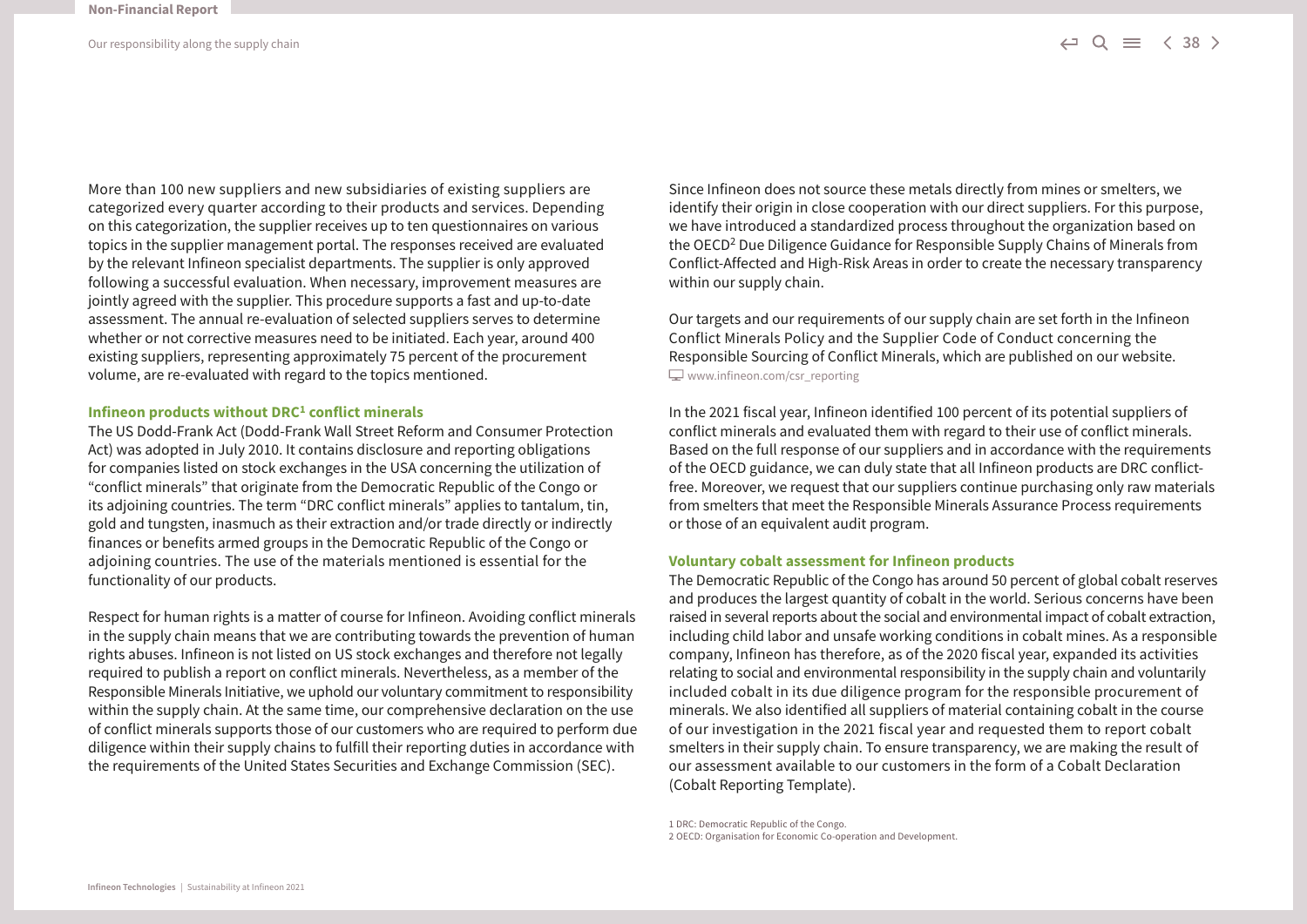Corporate citizenship  $\leftarrow \cup \mathbb{Q} \equiv \langle 39 \rangle$ 

642.



**TARGETS** p. 45 ff. **Material topic** › Corporate citizenship

Infineon and its employees understand corporate citizenship as a voluntary social contribution to the communities in which we operate. Infineon has defined four areas of activity in the field of corporate citizenship: Environmental Sustainability, Education for Future Generations, Local social Needs and Responding to Natural and Humanitarian Disasters.

These focus areas of engagement are contained in our Corporate Citizenship and Sponsoring Rule. This Rule ensures that our corporate citizenship activities are performed transparently and in line with our ethical principles. We have also appointed a citizenship representative for this topic at all our major sites. The request and approval process in the area of corporate citizenship is also defined in the Corporate Citizenship and Sponsoring Rule, which is binding worldwide. This Rule describes the opportunities for involvement and specifies the role of central functions and of the Management Board as part of the request and approval process. Infineon supported 153 activities worldwide in the 2021 fiscal year. 6 percent of the donations were local investments in the communities with which we interact, and 94 percent were donations to charitable purposes.

Our corporate citizenship expenditure in the 2021 fiscal year is illustrated in **CHART 32**.



1 As a result of the coronavirus pandemic, employee volunteering could not take place as planned.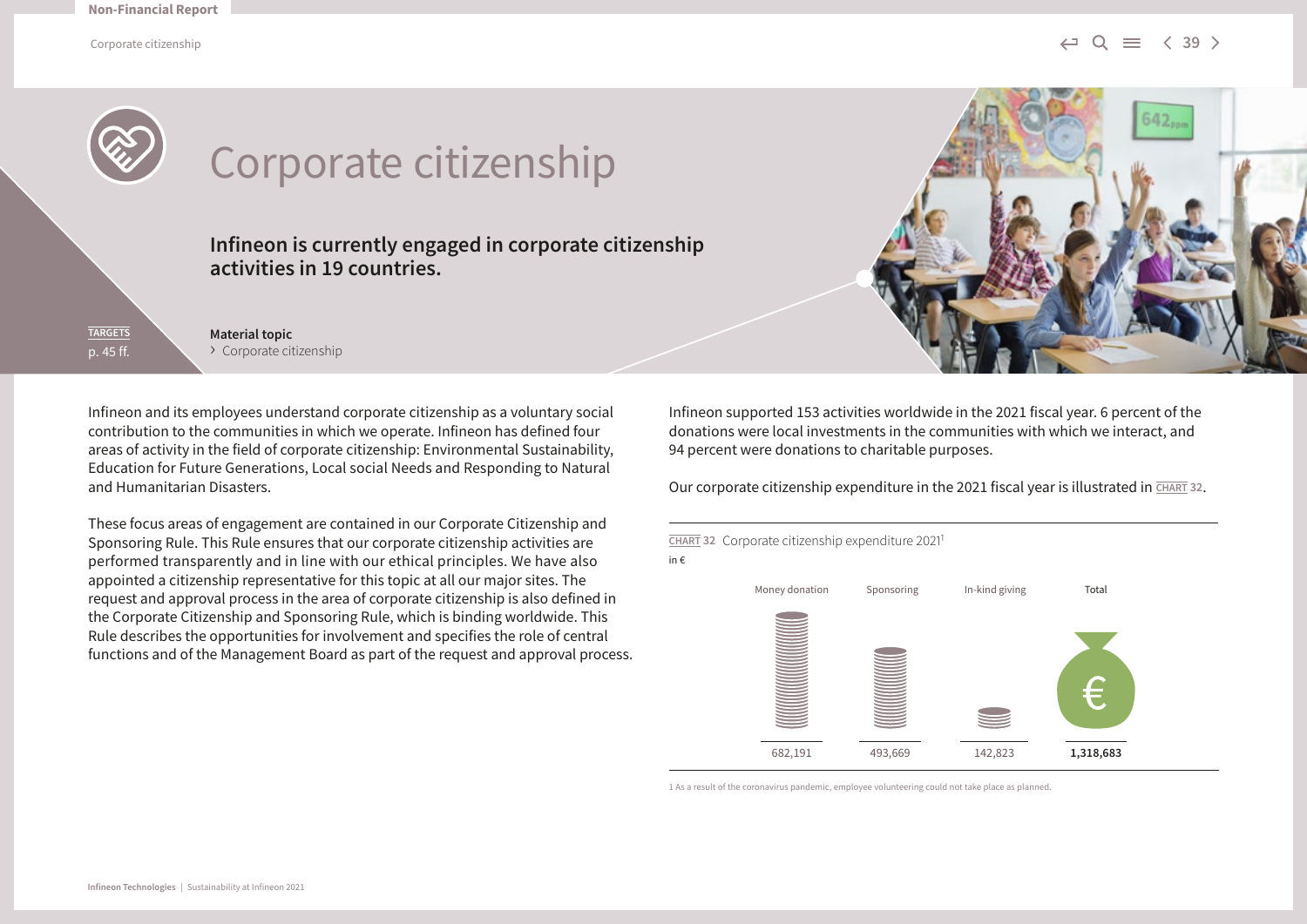**Examples of the corporate citizenship activities of Infineon in the 2021 fiscal year**



### **Environmental Sustainability**

- › Support for the construction of a solar-powered desalination plant, which produces around 10,000 liters of clean drinking water per day (Kenya)
- › Support for planting cherry trees in Carinthia for the preservation of nature and habitats (Austria)



#### **Education for Future Generations**

- › Support for local schools via the donation of laptops to promote the learning environment (Indonesia)
- › Sponsorship of education in STEM subjects (Science, Technology, Engineering and Mathematics) and of robotics competitions (USA)
- › Support for children in need via the donation of laptops for homeschooling during the coronavirus pandemic (Singapore)
- › Support for MINT1-Labs Regensburg to promote education for young people in science, technology, engineering and mathematics (Germany)



### **Local Social Needs**

- > Donation to Asociatia Dăruiește Viată for the construction of a national children's hospital to treat cancer, serious illness and trauma (Romania)
- › Donation to Fondazione Città della Speranza for advanced diagnostics in pediatric oncology (Italy)
- › Donation to Community Solutions to support the homeless (USA)
- › Donation to kbo-Kinderzentrum München for the construction of a new center for social pediatrics and developmental rehabilitation (Germany)



#### **Responding to Natural and Humanitarian Disasters**

- $\rightarrow$  Support for food aid program for the victims of the adverse weather conditions in the state of Texas (USA)
- › Support for the victims of devastating floods (Germany)

1 MINT: Mathematics, IT, Natural Sciences and Technology.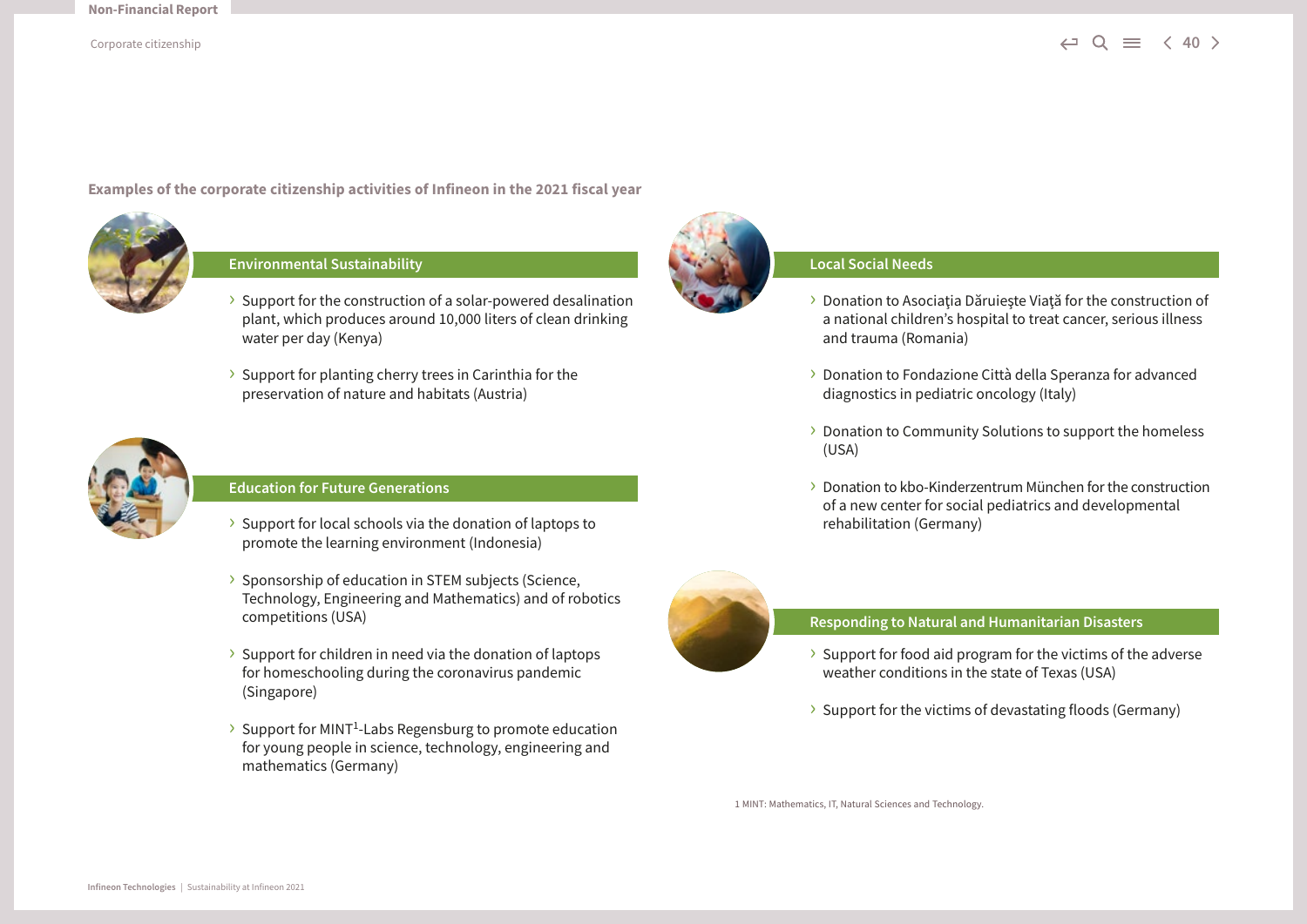**Memberships and partnerships**

Infineon is involved in numerous industry associations and standardization organizations including for example:

#### Industry associations

- › 5G Alliance for Connected Industries and Automation (5G-ACIA)
- › 5G Automotive Association (5GAA)
- › Advanced Research & Technology for EMbedded Intelligent Systems (ARTEMIS-IA)
- › Alliance for Internet of Things Innovation (AIOTI)
- › Association for European NanoElectronics ActivitieS (AENEAS)
- › Association representing the Smart Security Industry (EUROSMART)
- › CAR 2 CAR Communication Consortium (C2C-CC)
- › Charter of Trust
- › China Semiconductor Industry Association (CSIA)
- › Computing Technology Industry Association (CompTIA)
- › European Quantum Industry Consortium (QuIC)
- › European Semiconductor Industry Association (ESIA)
- › European Technology Platform on Smart Systems Integration (EPoSS)
- › Federal Association for Information Technology, Telecommunications and New Media (BITKOM)
- › Federation of Austrian Industries (IV)
- › German Association of the Automotive Industry (VDA)
- › German Electrical and Electronic Manufacturers' Association (ZVEI)
- › Global Semiconductor Alliance (GSA)
- › Groupe Speciale Mobile Association (GSMA)
- › Quantum Technology & Application Consortium (QUTAC)
- › SEMI (formerly: Semiconductor Equipment and Materials International)
- › US Semiconductor Industry Association (SIA)
- › World Semiconductor Council (WSC; organization of regional semiconductor associations)

#### Standardization organizations

- › Automotive Industry Action Group (AIAG)
- › AUTomotive Open System ARchitecture (AUTOSAR)
- › Bluetooth Special Interest Group (Bluetooth SIG)
- › Connectivity Standards Alliance (CSA)
- › European Telecommunications Standards Institute (ETSI)
- › German Commission for Electrical, Electronic & Information Technologies of DIN and VDE (DKE)
- › German Institute for Standardization (DIN)
- › Global Standards for the Microelectronics Industry (JEDEC)
- › International Electrotechnical Commission (IEC)
- › International Organization for Standardization (ISO)
- › Mobile Industry Processor Interface Alliance (MIPI)
- › Near Field Communication Forum (NFC Forum)
- › Trusted Computing Group (TCG)
- › Universal Serial Bus Implementers Forum (USB-IF)

#### **Others**

- › European Cyber Security Organisation (ECSO)
- › Platform Industrial Internet
- › Responsible Minerals Initiative (RMI)
- › United Nations Global Compact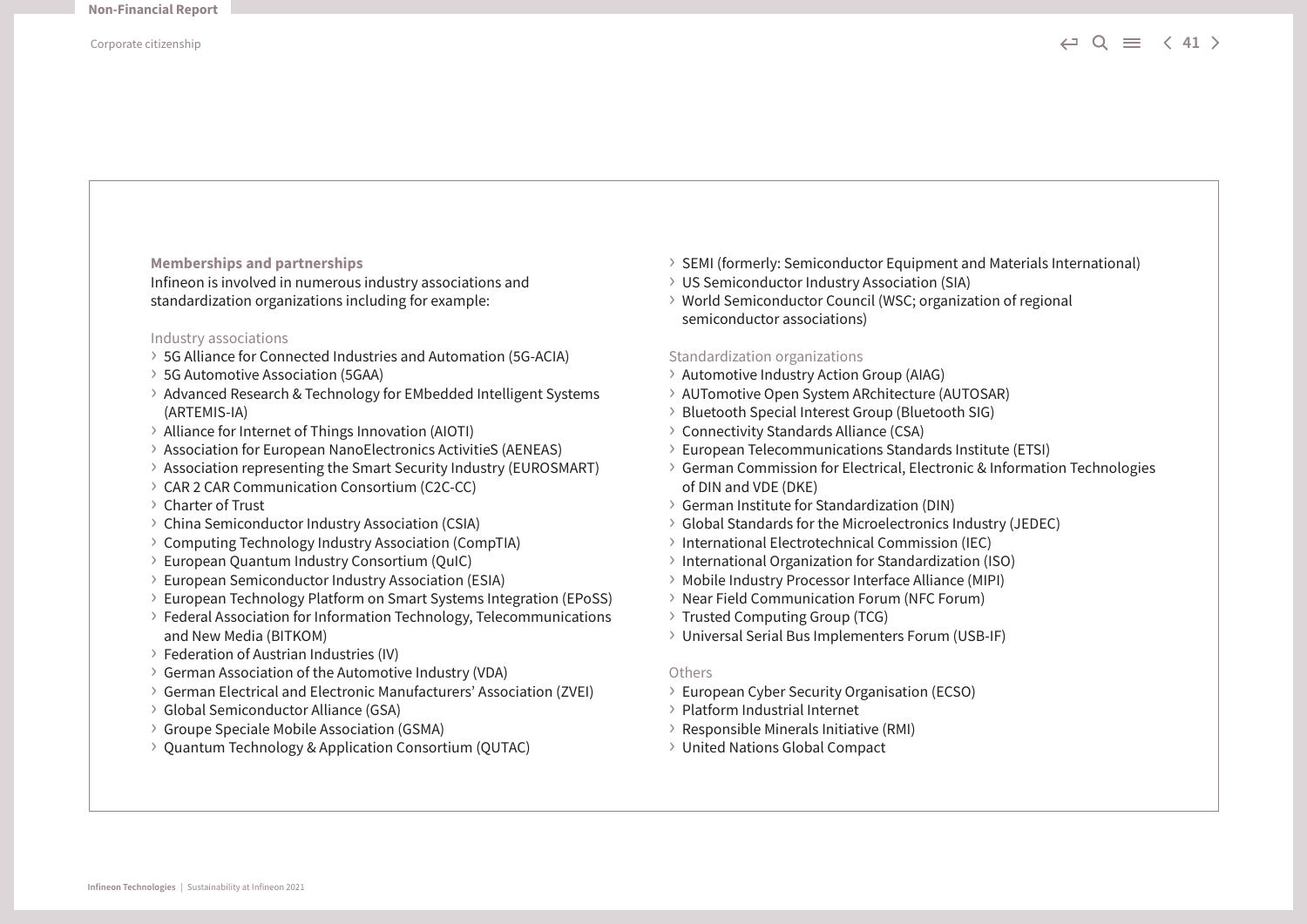## Our sustainability targets

|                             | Targets for the 2021 fiscal year                                                                                                                                                                                                                                                                                                                                                                                                                                                                                                           | <b>Status</b> | Description                                                                                                                                                                                                                                                                                                                                                                                                                                                                                                        |
|-----------------------------|--------------------------------------------------------------------------------------------------------------------------------------------------------------------------------------------------------------------------------------------------------------------------------------------------------------------------------------------------------------------------------------------------------------------------------------------------------------------------------------------------------------------------------------------|---------------|--------------------------------------------------------------------------------------------------------------------------------------------------------------------------------------------------------------------------------------------------------------------------------------------------------------------------------------------------------------------------------------------------------------------------------------------------------------------------------------------------------------------|
|                             |                                                                                                                                                                                                                                                                                                                                                                                                                                                                                                                                            |               |                                                                                                                                                                                                                                                                                                                                                                                                                                                                                                                    |
|                             | Overall goals                                                                                                                                                                                                                                                                                                                                                                                                                                                                                                                              |               |                                                                                                                                                                                                                                                                                                                                                                                                                                                                                                                    |
|                             | Aim to complete in the 2021 fiscal year the harmonization of processes and definitions required<br>for the consolidation, so that the non-financial data from Cypress will be incorporated into the<br>Sustainability Report 2021.                                                                                                                                                                                                                                                                                                         |               | The consolidation was successfully completed, with the result that the non-financial data relating<br>to Cypress has been incorporated into the Sustainability Report 2021.                                                                                                                                                                                                                                                                                                                                        |
|                             | In addition to financial targets, ESG targets relating to climate protection and diversity will help<br>determine the variable remuneration element of the Management Board's compensation under a<br>new scheme designed by the Supervisory Board. Implement this in the near future in the current<br>Management Board members' employment contracts once it has been approved at the Annual<br>General Meeting. Request an external independent "reasonable assurance engagement" of these<br>ESG targets in the next few fiscal years. | $\bullet$     | At the Annual General Meeting in February 2021, the new compensation system (including the<br>ESG targets) was approved. The service contracts of the Management Board members in office<br>were revised accordingly. Whereas most of the compensation-related changes are effective from<br>1 October 2021 and therefore apply to the 2022 fiscal year, the new ESG targets already apply<br>with respect to the 2021 fiscal year. The ESG targets were the subject of an external reasonable<br>assurance audit. |
|                             | <b>Business ethics</b>                                                                                                                                                                                                                                                                                                                                                                                                                                                                                                                     |               |                                                                                                                                                                                                                                                                                                                                                                                                                                                                                                                    |
|                             | Establish a unified compliance organization, appoint compliance officers and implement the<br>Infineon Compliance Management System at the locations formerly operated by Cypress.                                                                                                                                                                                                                                                                                                                                                         | $\bullet$     | In the 2021 fiscal year, a unified compliance organization was established, with the appointment<br>of compliance representatives at the sites formerly operated by Cypress. At those sites, these<br>appointed contacts are responsible for the implementation of the Compliance Management System.                                                                                                                                                                                                               |
| $\overset{\oplus}{\approx}$ | Human rights                                                                                                                                                                                                                                                                                                                                                                                                                                                                                                                               |               |                                                                                                                                                                                                                                                                                                                                                                                                                                                                                                                    |
|                             | Continue to develop a methodology for a due diligence review of the global supply chain to<br>ensure human rights are respected, by categorizing in terms of potential country risks.                                                                                                                                                                                                                                                                                                                                                      | O             | Infineon continued to develop its methodology for conducting a due diligence review in the<br>reporting year. Various aspects were identified to enhance sustainability in the supply chain. The<br>results will be incorporated into a supply chain project that spans a number of functions.                                                                                                                                                                                                                     |

 $\bullet$  Target achieved  $\bullet$  In progress  $\bullet$  Target not yet achieved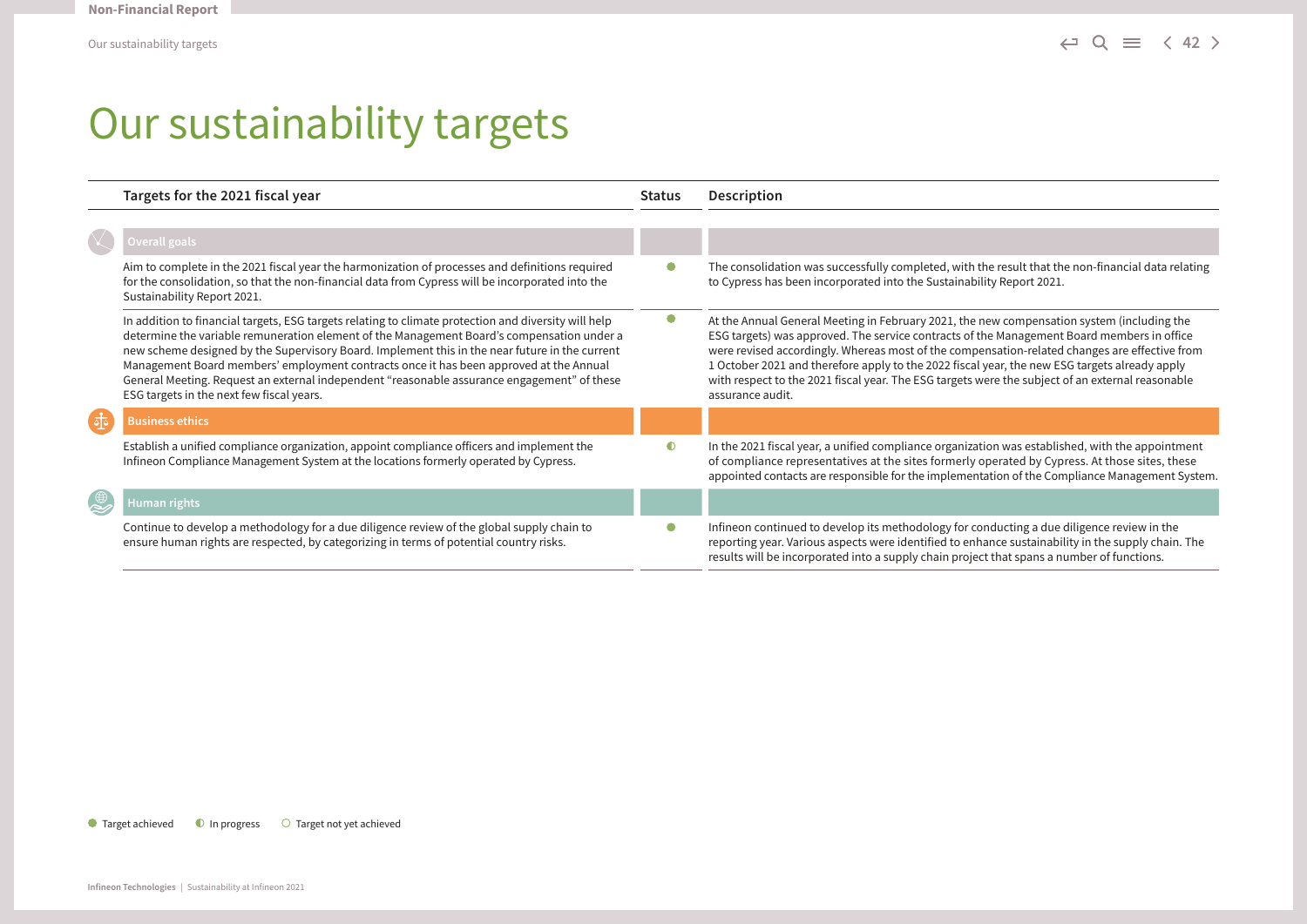|                    | Targets for the 2021 fiscal year                                                                                                                                                                                                                                                                                                                                                                                                                                                                                                                                                                                                                                                                         | <b>Status</b> | Description                                                                                                                                                                                                                                                                                                                                                                                                                                                                                                                                                                                        |
|--------------------|----------------------------------------------------------------------------------------------------------------------------------------------------------------------------------------------------------------------------------------------------------------------------------------------------------------------------------------------------------------------------------------------------------------------------------------------------------------------------------------------------------------------------------------------------------------------------------------------------------------------------------------------------------------------------------------------------------|---------------|----------------------------------------------------------------------------------------------------------------------------------------------------------------------------------------------------------------------------------------------------------------------------------------------------------------------------------------------------------------------------------------------------------------------------------------------------------------------------------------------------------------------------------------------------------------------------------------------------|
| <b>630</b>         | Human resources management                                                                                                                                                                                                                                                                                                                                                                                                                                                                                                                                                                                                                                                                               |               |                                                                                                                                                                                                                                                                                                                                                                                                                                                                                                                                                                                                    |
|                    | In the long term, we want the proportion of women in management positions to reach 20 percent.<br>With the development of division-specific targets and measures, which are regularly reviewed by<br>the relevant management groups or by the Management Board, this target should be achieved.<br>Another measure is to increase the visibility of talented women within the Group.                                                                                                                                                                                                                                                                                                                     | $\bullet$     | In the 2021 fiscal year, the proportion of women at middle and senior management levels<br>remained stable at 16 percent and is therefore an important step towards achieving our<br>long-term target.                                                                                                                                                                                                                                                                                                                                                                                             |
|                    | The existing global target of 80 percent overall employee satisfaction remains unchanged for the<br>time being. The measures we are adopting to achieve this target include continuing to develop<br>leadership skills and ensuring balanced workloads.                                                                                                                                                                                                                                                                                                                                                                                                                                                  | $\bullet$     | In the 2021 fiscal year, we achieved the global target we had set ourselves, with 83 percent of<br>employees agreeing with the statements "I would recommend Infineon as a great place to work"<br>and "How happy are you working at Infineon?" in our engagement pulse check. This survey of<br>employees is conducted twice a year using the People Success Platform GLINT.                                                                                                                                                                                                                      |
|                    | At least 90 percent of all our managers (from Senior Manager <sup>1</sup> level with five or more direct<br>employees) will conduct a leadership dialog with their employees within two years. The leadership<br>dialogs provide managers with structured feedback from their employees. This makes it possible<br>for them to reflect on their own management behavior, to recognize their strengths and identify<br>potential improvements. This improves collaboration both with and within the team. The<br>measures for achieving this target include regular monitoring of the completion of leadership<br>dialogs and the training of internal or external moderators for the leadership dialogs. | $\bullet$     | In the course of the leadership dialogs, managers receive structured feedback from their employees.<br>This enables them to reflect on their own management behavior, recognize their strengths and<br>identify potential improvements, thereby improving collaboration with and within the team. As<br>a result of the ongoing exceptional situation caused by the coronavirus pandemic, some dialogs<br>were conducted virtually, while others were postponed. Currently, around 75.7 percent <sup>2</sup> of<br>managers (previous year: 72.0 percent) have conducted their leadership dialogs. |
| $\curvearrowright$ | <b>Protection of our employees</b>                                                                                                                                                                                                                                                                                                                                                                                                                                                                                                                                                                                                                                                                       |               |                                                                                                                                                                                                                                                                                                                                                                                                                                                                                                                                                                                                    |
|                    | Integrate the three main locations formerly operated by Cypress into the behavior-based safety<br>program by introducing the seven Golden Rules of Safety, and implement this program at regular<br>occupational safety training sessions at these locations.                                                                                                                                                                                                                                                                                                                                                                                                                                            | $\bullet$     | The three main locations formerly operated by Cypress were integrated into the regular cycle of<br>meetings. However, as a result of the occurrence of infection in the 2021 fiscal year, the focus was<br>on the introduction and observance of protective measures against the coronavirus.                                                                                                                                                                                                                                                                                                      |
|                    | Continue the behavior-based safety program by implementing a defined focus area at the main<br>production sites and the corporate headquarters Campeon (Germany).                                                                                                                                                                                                                                                                                                                                                                                                                                                                                                                                        | $\bullet$     | During the coronavirus pandemic, our activities concentrated on protecting our employees.<br>Here, we operated in accordance with our seven Golden Rules of Safety: for example, we procured<br>protective masks to reduce the risk of infection and organized special training sessions for our<br>employees to make them aware of the principal ground rules concerning the prevention of<br>infection.                                                                                                                                                                                          |

#### ● Target achieved ● In progress ● Target not yet achieved

1 Based on job titles in September 2020, now Director level. 2 Excluding Cypress.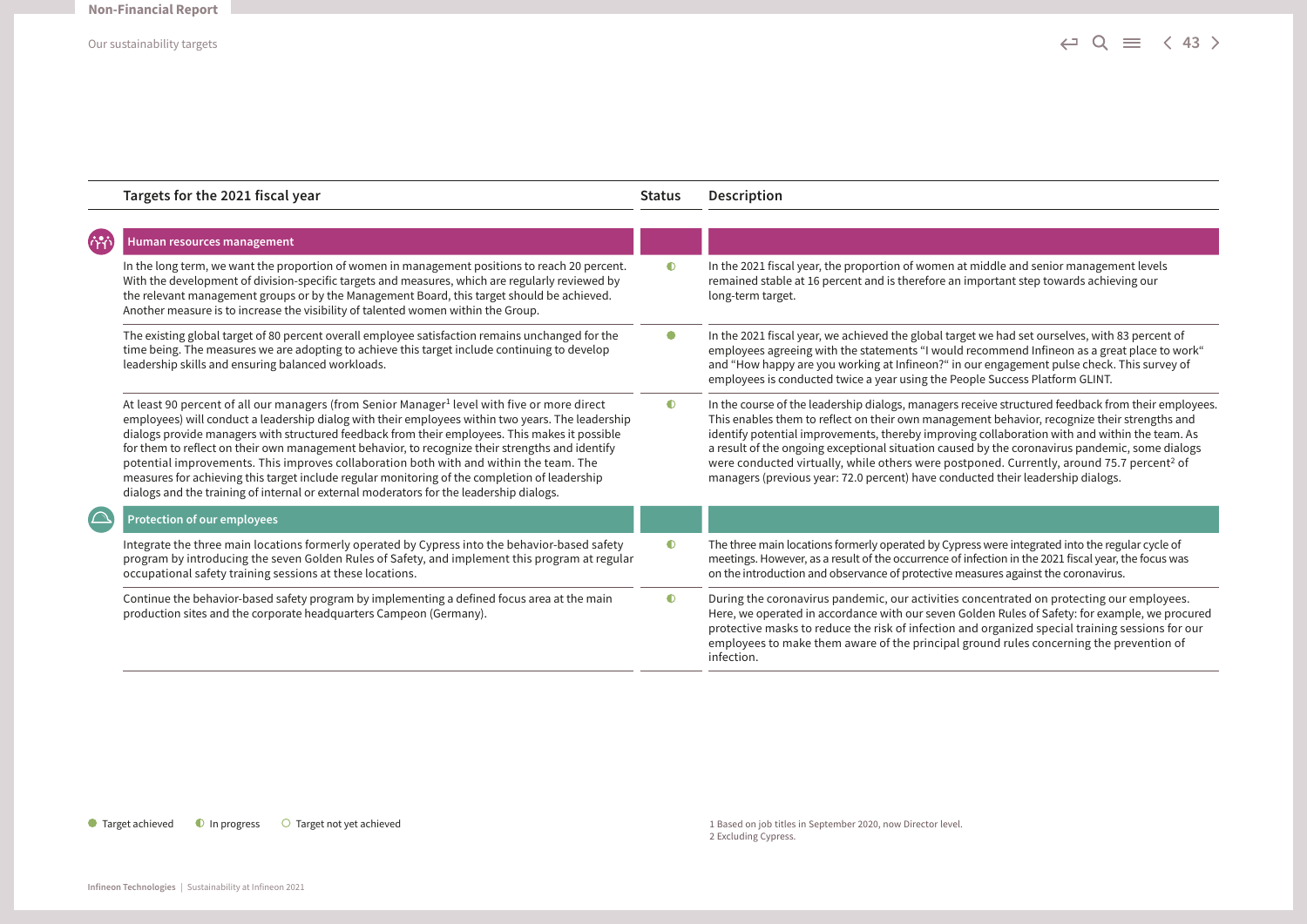|   | Targets for the 2021 fiscal year                                                                                                                                                                                                                                                                                                                                                                                                                                                                                                                                                                                                                                  | <b>Status</b> | Description                                                                                                                                                               |
|---|-------------------------------------------------------------------------------------------------------------------------------------------------------------------------------------------------------------------------------------------------------------------------------------------------------------------------------------------------------------------------------------------------------------------------------------------------------------------------------------------------------------------------------------------------------------------------------------------------------------------------------------------------------------------|---------------|---------------------------------------------------------------------------------------------------------------------------------------------------------------------------|
|   |                                                                                                                                                                                                                                                                                                                                                                                                                                                                                                                                                                                                                                                                   |               |                                                                                                                                                                           |
| Ø | Environmental sustainability and climate protection                                                                                                                                                                                                                                                                                                                                                                                                                                                                                                                                                                                                               |               |                                                                                                                                                                           |
|   | <b>Carbon neutrality</b>                                                                                                                                                                                                                                                                                                                                                                                                                                                                                                                                                                                                                                          |               |                                                                                                                                                                           |
|   | Infineon has set itself the target of becoming carbon-neutral by the end of the 2030 fiscal year in<br>terms of scope 1 and scope 2 emissions defined by the Greenhouse Gas Protocol. By the end of<br>the 2025 fiscal year, emissions should already be reduced by 70 percent compared with the 2019 <sup>1</sup><br>calendar year.                                                                                                                                                                                                                                                                                                                              | $\bullet$     | By the end of the 2021 fiscal year, our emissions were already 14.2 percent lower than the emissions<br>in the base year 2019.                                            |
|   | <b>Energy management</b>                                                                                                                                                                                                                                                                                                                                                                                                                                                                                                                                                                                                                                          |               |                                                                                                                                                                           |
|   | Implement projects and measures in the 2021 fiscal year to increase energy efficiency, giving total<br>annual potential energy savings of 20 gigawatt hours. The implementation of site-specific measures<br>in the area of infrastructure and manufacturing will support the achievement of this target.                                                                                                                                                                                                                                                                                                                                                         | $\bullet$     | In the 2021 fiscal year, we implemented measures which generated energy savings of more<br>than 38 gigawatt hours.                                                        |
|   | <b>Greenhouse gas emissions</b>                                                                                                                                                                                                                                                                                                                                                                                                                                                                                                                                                                                                                                   |               |                                                                                                                                                                           |
|   | Install additional PFC abatement systems to achieve additive abatement of at least 30,000 tons of<br>$CO2$ equivalents.                                                                                                                                                                                                                                                                                                                                                                                                                                                                                                                                           | $\bullet$     | The target was reached through the installation of additional PFC abatement systems, which<br>achieved additive reductions of more than 37,000 tons of $CO2$ equivalents. |
|   | Water management                                                                                                                                                                                                                                                                                                                                                                                                                                                                                                                                                                                                                                                  |               |                                                                                                                                                                           |
|   | Due to the increasing complexity of our products, the use of water in manufacturing increases too.<br>Regardless of this growing product complexity, our aim is to keep our water consumption under<br>8.5 liters per square centimeter manufactured wafer. The measures for achieving this target include<br>regularly occurring exchange between the sites for identification and realization of potential<br>improvements.                                                                                                                                                                                                                                     | $\bullet$     | Our specific water consumption was below 8.5 liters per square centimeter manufactured wafer.                                                                             |
|   | <b>Waste management</b>                                                                                                                                                                                                                                                                                                                                                                                                                                                                                                                                                                                                                                           |               |                                                                                                                                                                           |
|   | Regardless of growing product complexity, our aim is to keep the specific waste generation below<br>27.5 grams per square centimeter manufactured wafer. The typically increasing complexity of our<br>products requires an increase in the use of raw materials and supplies. This also means an increase<br>in the amount of waste generated. Therefore, this target is a challenge and a practical reference<br>unit for the effectiveness of our measures aimed at waste reduction. This target is to be achieved<br>in particular through regularly occurring exchange between the sites for identification and<br>implementation of potential improvements. | $\bullet$     | Our specific waste generation was below 27.5 grams per square centimeter manufactured wafer.                                                                              |

● Target achieved ● In progress ● Target not yet achieved a manufactured and the manufacture of Cypress and the 2019 calendar year as the base year, the relevant data of Cypress are included.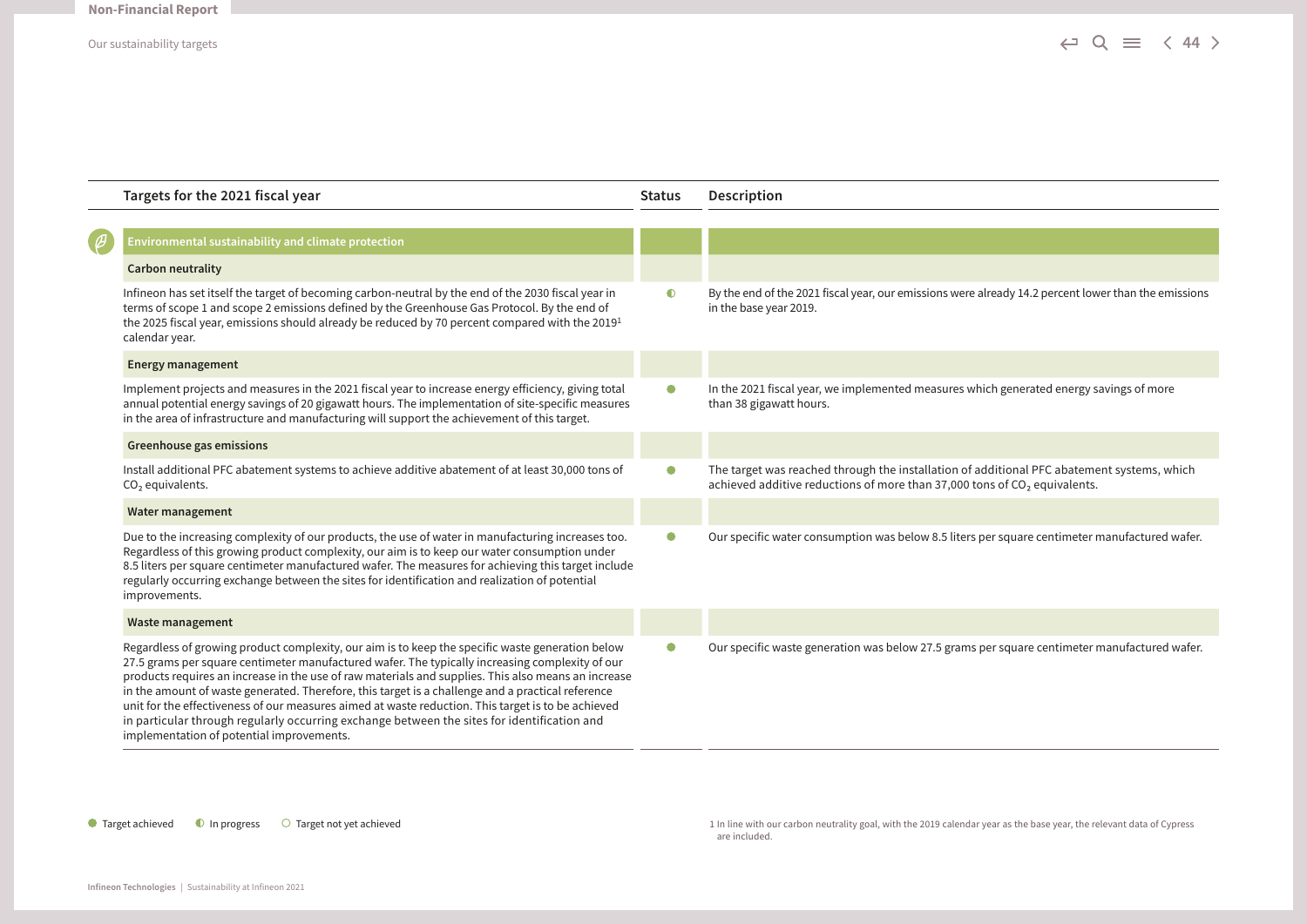|               | Targets for the 2021 fiscal year                                                                                                                                                                                                                                                                                                                                    | <b>Status</b> | Description                                                                                                                                                                                                                                                                                                                                                                               |
|---------------|---------------------------------------------------------------------------------------------------------------------------------------------------------------------------------------------------------------------------------------------------------------------------------------------------------------------------------------------------------------------|---------------|-------------------------------------------------------------------------------------------------------------------------------------------------------------------------------------------------------------------------------------------------------------------------------------------------------------------------------------------------------------------------------------------|
| ♦             | Contribution through sustainable products                                                                                                                                                                                                                                                                                                                           |               |                                                                                                                                                                                                                                                                                                                                                                                           |
|               | Integrate the main locations formerly operated by Cypress into the Infineon carbon footprint.                                                                                                                                                                                                                                                                       |               | The main locations formerly operated by Cypress were integrated into the Infineon carbon<br>footprint calculation.                                                                                                                                                                                                                                                                        |
|               | Save at least 50 million tons of CO <sub>2</sub> equivalents through our products during the use-phase of the<br>application.                                                                                                                                                                                                                                       | $\bullet$     | Savings of 72.45 million tons of $CO2$ equivalents through our products during the use-phase of the<br>application.                                                                                                                                                                                                                                                                       |
| $\mathscr{E}$ | Our responsibility along the supply chain                                                                                                                                                                                                                                                                                                                           |               |                                                                                                                                                                                                                                                                                                                                                                                           |
|               | Maintain a DRC conflict-free supply chain and conduct re-evaluation of the use of conflict minerals<br>for 100 percent of the relevant suppliers. Here, the dynamic development of the product portfolio and<br>the resulting modification in the supplier topology, as well as the increase in customer-specific<br>requirements, present a significant challenge. | $\bullet$     | In the 2021 fiscal year, an evaluation was conducted of 100 percent of suppliers of conflict<br>minerals with regard to the origin and use of conflict minerals. This indicated that once again<br>we have maintained a DRC conflict-free supply chain. We make the results of our evaluation<br>available to our customers in the form of a Conflict Minerals Reporting Template (CMRT). |
|               | Conduct a due diligence assessment of suppliers of products containing cobalt to create transparency in<br>the supply chain regarding the origin of cobalt and publish the results in the form of a Cobalt Reporting<br>Template (CRT).                                                                                                                             | $\bullet$     | In the 2021 fiscal year, a due diligence assessment was conducted of 100 percent of suppliers of<br>products containing cobalt with regard to the origin and use of products containing cobalt. We<br>make the results of our evaluation available to our customers in the form of a Cobalt Reporting<br>Template (CRT).                                                                  |
|               | Revise our Principles of Procurement <sup>1</sup> in the 2021 fiscal year, especially regarding human rights and<br>environmental protection, and publish them on the Infineon website.                                                                                                                                                                             | $\bullet$     | Our Supplier Code of Conduct (formerly: Principles of Procurement) was revised with specific<br>reference inter alia to human rights, environmental protection, conflict minerals and diversity.<br>The Supplier Code of Conduct has been published on the Infineon website at:<br>$\Box$ www.infineon.com/csr reporting                                                                  |
| ඟි            | Corporate citizenship                                                                                                                                                                                                                                                                                                                                               |               |                                                                                                                                                                                                                                                                                                                                                                                           |
|               | Implement the relevant activities conducted by Cypress in the Infineon corporate citizenship pro-<br>gram by establishing the necessary corporate citizenship representatives and including them in<br>existing cycles of training and meetings.                                                                                                                    | $\bullet$     | Successful implementation of the relevant activities conducted by Cypress in the Infineon<br>corporate citizenship program by appointing the necessary corporate citizenship representatives<br>and including them in existing cycles of training and meetings.                                                                                                                           |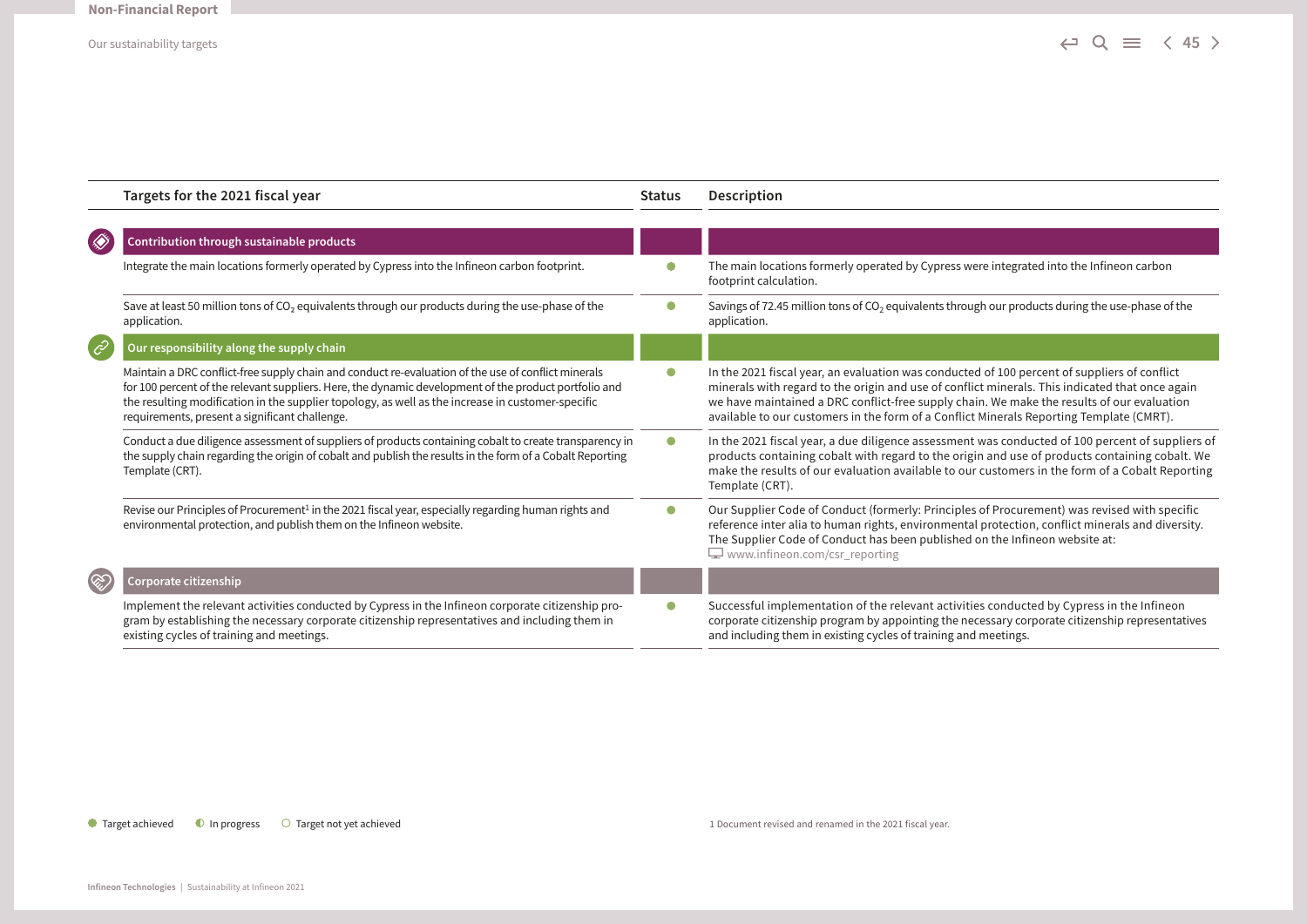### **Targets for the 2022 fiscal year Overall goals** Set ambitious climate protection and diversity goals as part of the compensation system for the Management Board for the 2022 fiscal year. Incorporate the main sites formerly operated by Cypress into the integrated management system IMPRES by the end of the 2024 fiscal year by conducting internal systems audits at the main sites in the 2022 calendar year and obtaining external certification of the sites in the 2023 calendar year. **Business ethics** Adapt and continue to optimize the Compliance Management System, especially by recording, evaluating and implementing regulatory requirements such as those set out in current and proposed legislation (for instance, the EU Whistleblowing Directive). **Human rights** Continue to develop a risk-based approach in the area of sustainability in supply chain management, by setting up a supply chain project spanning the various functions. **Human resources management** In the long term, we want the proportion of women in management positions to reach 20 percent. With the development of division-specific targets and measures, which are regularly reviewed by the relevant management groups or by the Management Board, this target should be achieved. Another measure is to increase the visibility of talented women within the Group. The existing global target of 80 percent overall employee satisfaction remains unchanged for the time being. The measures we are adopting to achieve this target include continuing to develop leadership skills and ensuring balanced workloads. At least 90 percent of all our managers (from Director level with five or more direct employees) will conduct a leadership dialog with their employees within two years. The leadership dialogs provide managers with structured feedback from their employees. This makes it possible for them to reflect on their own management behavior, recognize their strengths and identify potential improvements. This improves collaboration both with and within the team. The measures for achieving this target include regular monitoring of the completion of leadership dialogs and the training of internal or external moderators for the leadership dialogs.  $\sqrt{ }$ **Protection of our employees Integrate the three main locations formerly operated by Cypress into the behavior-based safety program by introducing the seven Golden Rules of** Safety and implement this program at regular occupational safety training sessions at these locations.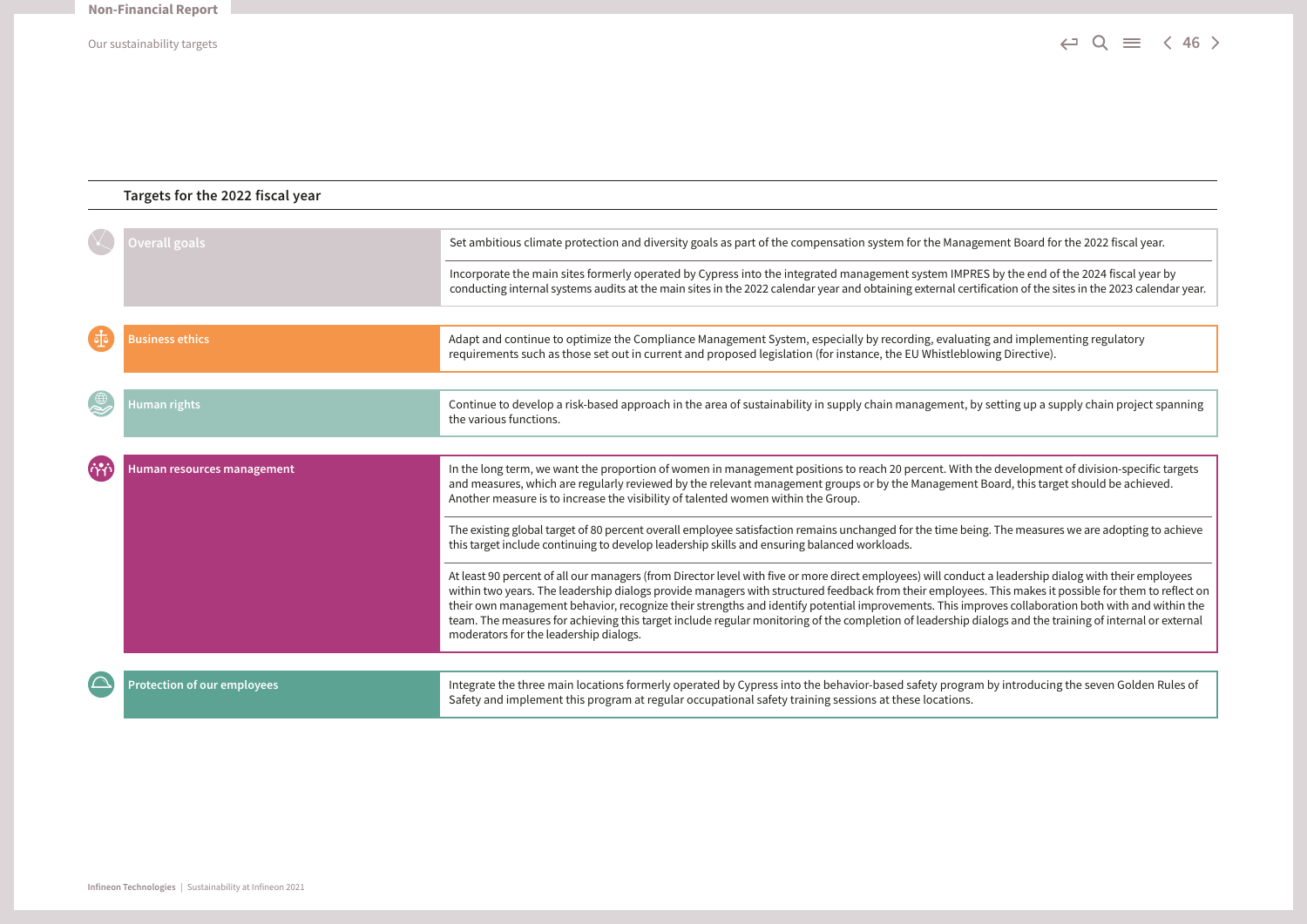### **Targets for the 2022 fiscal year**

|  | Environmental sustainability and climate protection<br><b>Carbon neutrality</b><br><b>Energy management</b><br>The implementation of site-specific measures in the area of infrastructure and manufacturing will support the achievement of this target.<br>Greenhouse gas emissions<br>Implement measures that will generate total emission savings of 50,000 tons of $CO2$ equivalents by the end of the 2024 fiscal year.<br>Water management<br>potential improvements can be identified and implemented.<br>Waste management<br>communication between the sites so that potential improvements can be identified and implemented. |                                                                                                                                                                                                                                                                                                                                                                                                                                                                                                                                                                                                                      |
|--|----------------------------------------------------------------------------------------------------------------------------------------------------------------------------------------------------------------------------------------------------------------------------------------------------------------------------------------------------------------------------------------------------------------------------------------------------------------------------------------------------------------------------------------------------------------------------------------------------------------------------------------|----------------------------------------------------------------------------------------------------------------------------------------------------------------------------------------------------------------------------------------------------------------------------------------------------------------------------------------------------------------------------------------------------------------------------------------------------------------------------------------------------------------------------------------------------------------------------------------------------------------------|
|  |                                                                                                                                                                                                                                                                                                                                                                                                                                                                                                                                                                                                                                        | Infineon has set itself the target of becoming carbon-neutral by the end of the 2030 fiscal year in terms of scope 1 and scope 2 emissions defined by<br>the GHG Protocol. By the end of the 2025 fiscal year, emissions should already be reduced by 70 percent compared with the 2019 <sup>1</sup> calendar year.                                                                                                                                                                                                                                                                                                  |
|  |                                                                                                                                                                                                                                                                                                                                                                                                                                                                                                                                                                                                                                        |                                                                                                                                                                                                                                                                                                                                                                                                                                                                                                                                                                                                                      |
|  |                                                                                                                                                                                                                                                                                                                                                                                                                                                                                                                                                                                                                                        | Implement projects and measures in the 2022 fiscal year to increase energy efficiency, giving total annual potential energy savings of 20 gigawatt hours.                                                                                                                                                                                                                                                                                                                                                                                                                                                            |
|  |                                                                                                                                                                                                                                                                                                                                                                                                                                                                                                                                                                                                                                        |                                                                                                                                                                                                                                                                                                                                                                                                                                                                                                                                                                                                                      |
|  |                                                                                                                                                                                                                                                                                                                                                                                                                                                                                                                                                                                                                                        |                                                                                                                                                                                                                                                                                                                                                                                                                                                                                                                                                                                                                      |
|  |                                                                                                                                                                                                                                                                                                                                                                                                                                                                                                                                                                                                                                        |                                                                                                                                                                                                                                                                                                                                                                                                                                                                                                                                                                                                                      |
|  |                                                                                                                                                                                                                                                                                                                                                                                                                                                                                                                                                                                                                                        | Due to the increasing complexity of our products, the use of water in manufacturing increases too. Regardless of this growing product complexity,<br>our aim is to keep our specific water consumption below 8.5 liters per square centimeter manufactured wafer. This is a long-term goal that is in<br>accordance with our sustainability strategy. One of the measures for achieving this target is regular communication between the main sites so that                                                                                                                                                          |
|  |                                                                                                                                                                                                                                                                                                                                                                                                                                                                                                                                                                                                                                        |                                                                                                                                                                                                                                                                                                                                                                                                                                                                                                                                                                                                                      |
|  |                                                                                                                                                                                                                                                                                                                                                                                                                                                                                                                                                                                                                                        | Regardless of growing product complexity, our aim is to keep specific waste generation below 27.5 grams per square centimeter manufactured<br>wafer. This is a long-term goal that is in accordance with our sustainability strategy. The typically increasing complexity of our products requires an<br>increase in the use of raw materials and supplies. This also means an increase in the amount of waste generated. Therefore, this target is a challenge<br>and a practical reference unit for the effectiveness of our waste reduction measures. This target should be reached in particular through regular |

1 In line with our carbon neutrality goal, with the 2019 calendar year as the base year, the relevant data of Cypress are included.